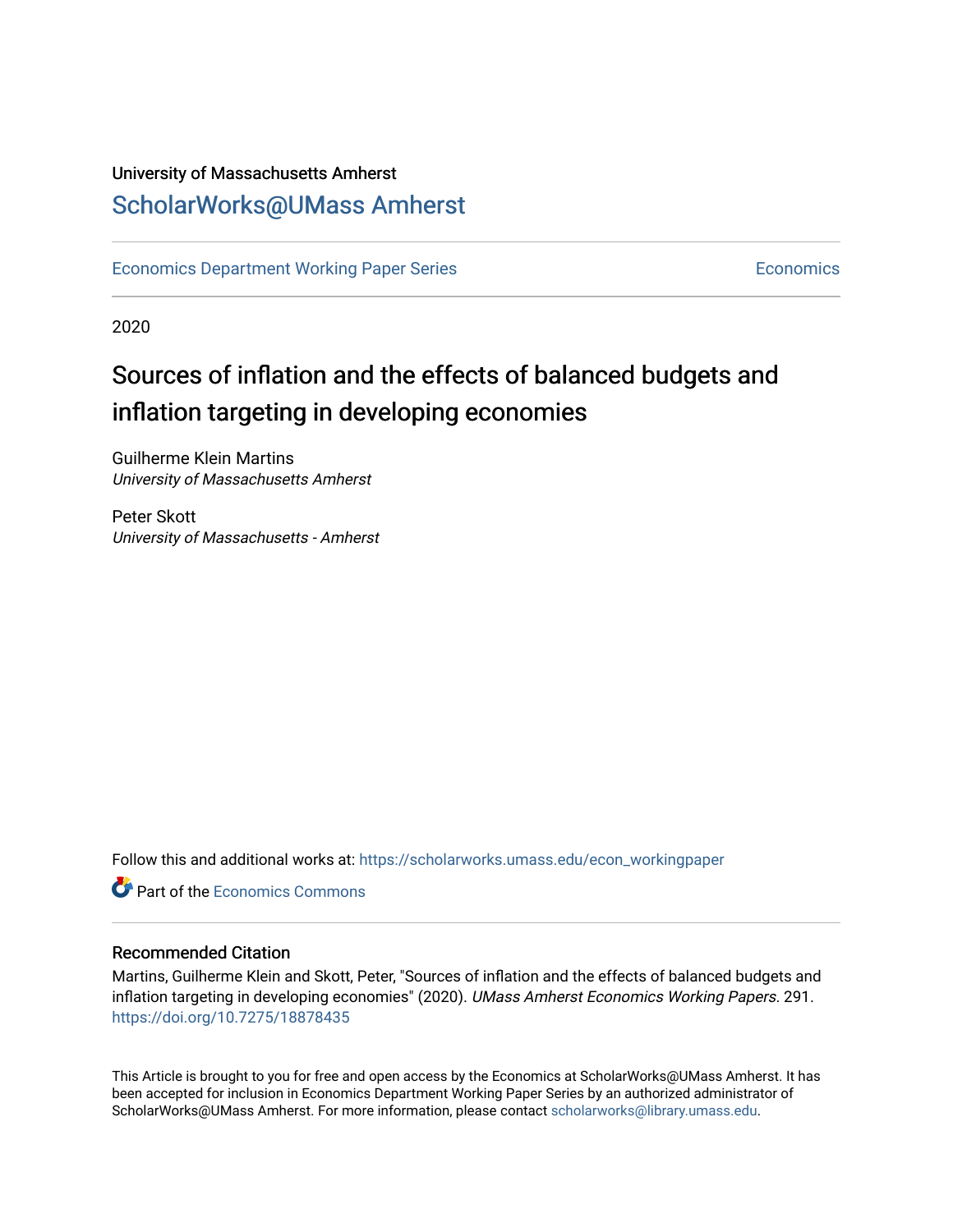# Sources of inflation and the effects of balanced budgets and inflation targeting in developing economies\*

Guilherme Klein Martins<sup>†</sup>, Peter Skott<sup>‡</sup>

August 10, 2020

#### Abstract

This paper presents a model of inflation in developing economies and makes uses of it to evaluate macroeconomic policy in those countries. We see cross-sectoral interactions between demand and supply side forces as central and show that the standard macroeconomic policy recommendations of inflation targeting and balanced budgets (i) increase volatility by amplifying external shocks and (ii) can lead to premature deindustrialization. The analysis applies to economies with marked underemployment, a central feature of developing and emerging countries. The recent Brazilian experience is used to illustrate the argument.

JEL codes: E63, O23, O14

Key words: inflation targeting, Dutch disease, overvaluation, commodities boom, Washington consensus

# 1 Introduction

Why do economies with large amounts of hidden unemployment and underemployment experience inflationary pressures? Standard economic theory relates inflation to deviations of the actual unemployment rate from its 'natural rate'. But the notion that labor constraints and deviations from a natural rate of unemployment generate inflation and limit economic growth in developing countries would seem hard to defend.

Our analysis of inflation in dual economies has strong affinities with the Latin American structuralist tradition. We see inflation as deriving from social

<sup>\*</sup>This work was supported by the Chair's Summer Research Fund from the Department of Economics, University of Massachusetts, Amherst (UMASS). We would like to thank Andre Roncaglia, Jose Luis Oreiro, Gustavo Pereira Serra, and Arslan Razmi as well as the participants of the Umass-NSSR and the Analytical Political Economy (UMASS) workshops. The usual caveats apply.

Department of Economics, University of Massachusetts, Amherst, gmartins@umass.edu

Department of Economics, University of Massachusetts Amherst; pskott@econs.umass.edu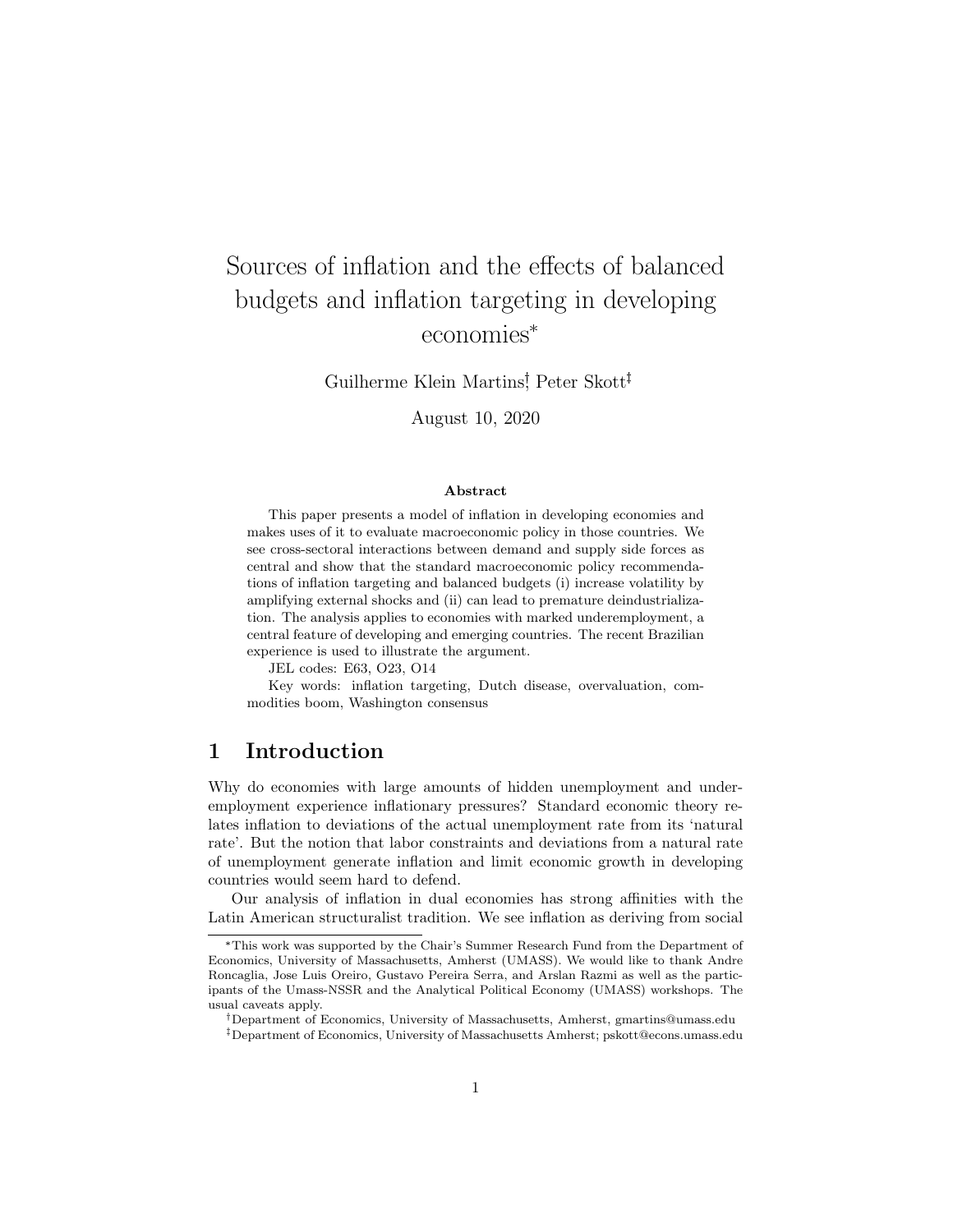conflict, inertia related to formal and informal indexation, and sectoral interactions between demand and supply side forces.<sup>1</sup> Incomes in the informal sector are demand determined, shocks to aggregate demand influence relative incomes, and shifts in relative incomes influence wage setting in the formal sectors of the economy.

Relative wages have a strong normative element, and wage pressures develop in the formal sectors as workers react to shocks and try to preserve 'fair' relative wages. Wage inflation in the formal sectors does not, however, restore the previous relative wages: nominal wage gains in the formal sectors raise incomes in the informal sector pari passu, maintaining the relative incomes that were at odds with prevailing social norms. Thus, in the absence of policy intervention inflationary expectations may build up and lead to explosive inflation. Inflationtargeting monetary policy can keep inflation at a desirable rate, but at the expense of exchange rate appreciation and a shift in economic activities towards nontradable sectors.

Wage norms and informal indexation are central to this process, but social norms evolve endogenously, and this path dependency allows structural transformation and economic development. The gradual elimination of wage premia in the formal sector and underemployment in the informal sector need not provoke high inflation. Large *shocks* to relative incomes, by contrast, can be inflationary, and if our argument is correct, the standard prescriptions for macroeconomic policy are misguided.

The period from the early 1980s to the turn of the century saw the gradual establishment of a hegemonic macroeconomic agenda of balanced government budgets, inflation targeting and liberalized goods and capital markets. In the European Union the prescriptions are enshrined in the Stability and Growth Pact for fiscal policy and the explicit specification of the primary objective of the  $\rm ECB$  as maintaining price stability.<sup>2</sup> But even when not part of an official set of guidelines and objectives, these principles have guided policy in many countries over the last 20-40 years, developed as well as developing. The most recent OECD Survey on Brazil, for instance, is quite explicit. Following an assessment of the current state of the economy, the survey outlines its main messages. The first of these states that: "[s]tabilising public debt and ensuring that inflation remains close to the target are key macroeconomic priorities" (OECD (2018), p.12). The recommendations, repeated in widely distinct circumstances, have

<sup>&</sup>lt;sup>1</sup>We use the term 'dual economies' to denote economies with pronounced differences between modern sectors and low-productivity informal sectors with significant amounts of underemployment. Economies without significant sectoral differences of this kind are 'mature'.

<sup>2</sup>The Stability and Growth Pact and its various updates are described on the European Commission website, https://ec.europa.eu/info/business-economy-euro/economic-and-fiscalpolicy-coordination/eu-economic-governance-monitoring-prevention-correction/stability-andgrowth-pact enis . The objectives of the ECB's monetary policy are set out on the bank's website:

<sup>&</sup>quot;The primary objective of the ECB's monetary policy is to maintain price stability. This is the best contribution monetary policy can make to economic growth and job creation." https://www.ecb.europa.eu/mopo/intro/html/index.en.html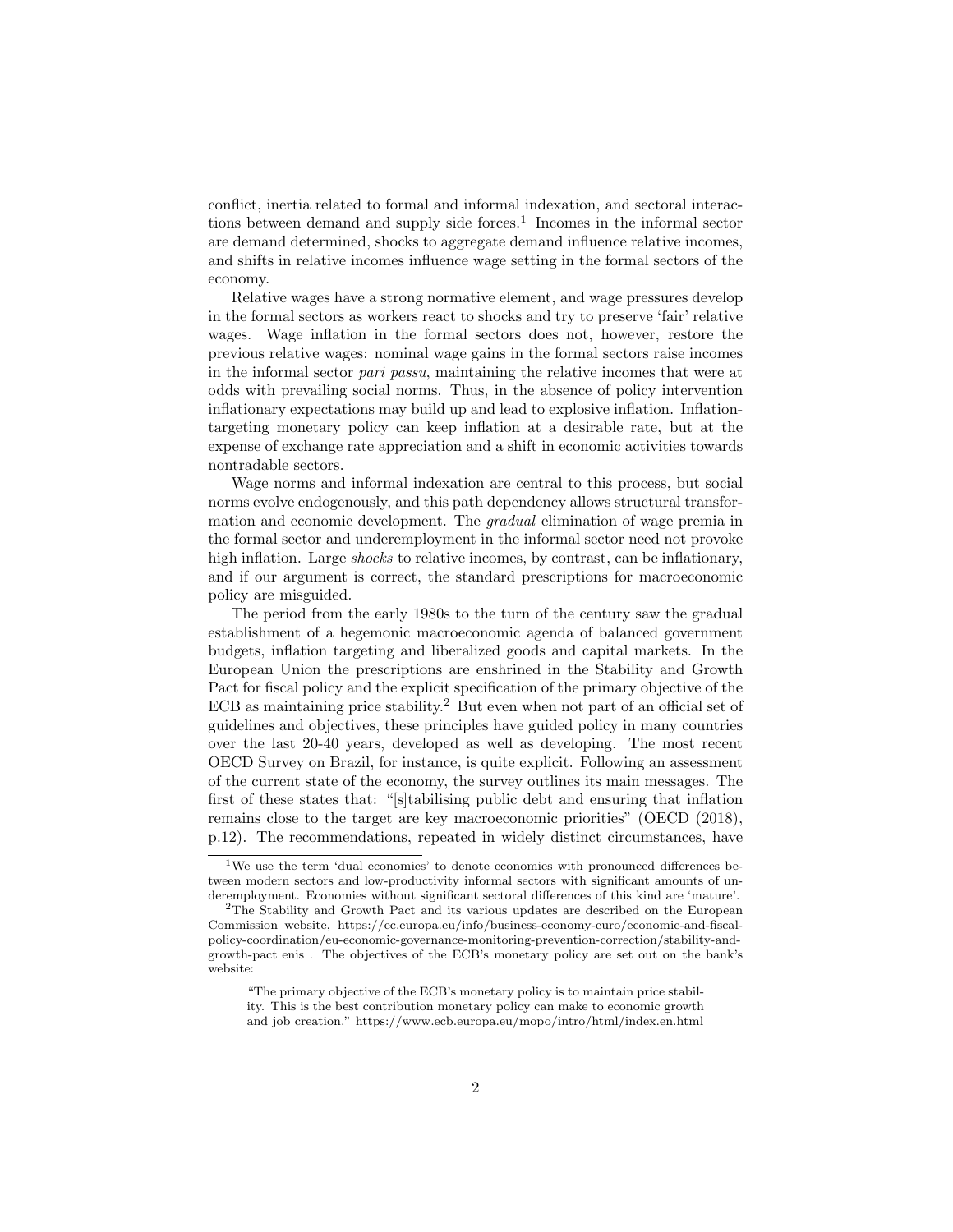been echoed by national economic institutions and increasingly influence policy making.<sup>3</sup>

Inflation targeting is often described as successful, despite challenges of implementation in emerging and developing economies.<sup>4</sup> Even when combined with balanced budgets, however, inflation targeting has often failed to deliver the anticipated improvements in real economic performance; Brito and Bystedt (2010), for instance, find evidence that inflation targeting decreased output growth in emerging economies and did not reduce inflation and output volatility. This is no accident, we argue. A combination of balanced budgets and inflation targeting can amplify fluctuations and lead to slow economic growth and premature deindustrialization.<sup>5</sup>

The commodity boom of the early 2000s exemplifies the dangers of the policy mix. Rising commodity prices relaxed both government-budget and balance-ofpayments constraints for many middle-income countries and allowed an expansion of aggregate demand. Incipient inflationary pressures were addressed using monetary policy, and the resulting appreciation of the exchange rate carried additional short-term political benefits by increasing people's real purchasing power.<sup>6</sup> The negative effects of the policy showed up later. An overvalued exchange rate contributed to deindustrialization and a large expansion of the nontradable sector. When the boom came to end, exchange rates depreciated, inflation increased, and the economies went into recession with a less developed productive structure. The macroeconomic policy prescriptions had contributed to a classical Dutch disease.

The experiences of many Latin American countries fit this pattern. The commodity boom boosted their economies both directly and indirectly via increased fiscal capacity (converted into higher public sector employment, cash transfers and public investment) (IMF  $(2018)$ ).<sup>7</sup> The expansion was particularly strong

 $4$ According to Fraga, Goldfajn, and Minella (2003) (p. 2),

"The performance of inflation targeting regimes around the world has been positive. Average inflation in both emerging markets and developing economies has come down after the adoption of the inflation targeting regime. However, emerging market economies (EMEs) have had a relatively worse preformance. (...) inflation targeting in these countries is a more challenging task than in developed ones."

<sup>5</sup>Rodrik (2016) applies the concept of premature industrialization to countries whose manufacturing sector has declined at income levels much lower than those at which developed countries began to deindustrialize - that is, the economies become specialized in (low-skill) services before having undergone a profound experience of industrialization.

<sup>&</sup>lt;sup>3</sup>The same recommendation to Brazilian policy makers had been made 13 years earlier:

<sup>&</sup>quot;Of particular importance in the macro area are the inflation targeting framework for monetary policymaking and the Fiscal Responsibility legislation" (OECD (2005), p.13).

<sup>&</sup>lt;sup>6</sup>In developing economies interest rates often influence inflation primarily through their effects on the exchange rate. The Brazilian (1994-1999), Argentine (1991-2002) and Mexican (1989-1994) price stabilization programs are illustrative (although extreme) cases of the use of exchange rates to stop inflation.

<sup>7</sup>These developments were pronounced in Ecuador, Bolivia, Argentina, Peru, Brazil,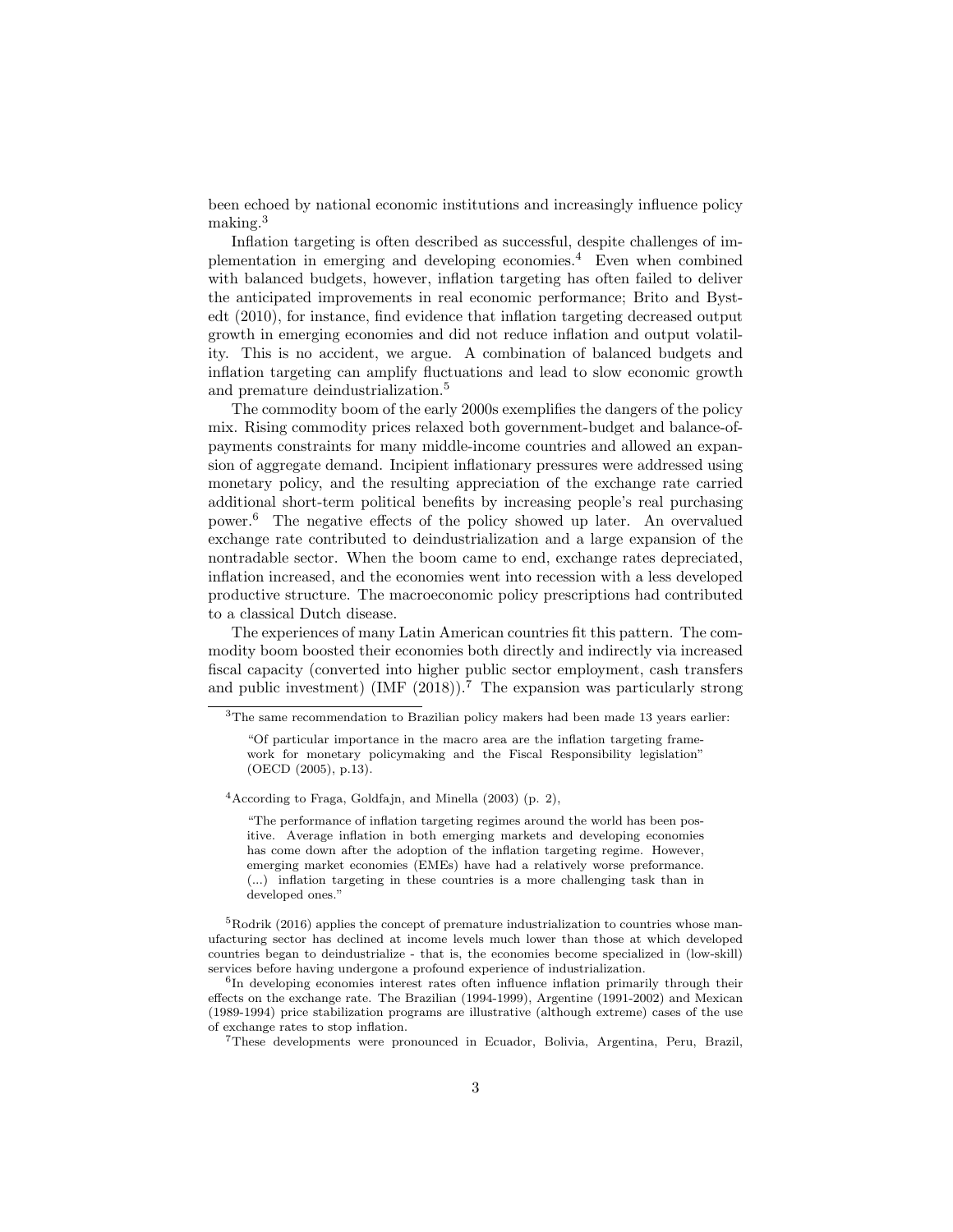in the natural resource and nontradable sectors, notably commerce and construction, while the manufacturing sector shrank from 16.4% in 2003 to 13.3% in 2012.<sup>8</sup> The Brazilian case, which is described in greater detail in section 3, illustrates our argument. The region is not unique, however, and the analytical framework in this paper has, we believe, wider applicability. Many developing economies outside Latin America also have a high dependence on primary commodity exports - 102 countries were in this condition in the period 2013-2017  $(UNCTAD (2019))^9$ ; Ghana, for instance, followed policies of sound finance and inflation targeting and experienced a similar process of deindustrialization.

We do not suggest that the problems associated with overvalued exchange rates have gone unrecognized.<sup>10</sup> Many economists have warned of its dangers, and the recognition is not confined to academics. What became known as the 'Washington consensus' (Williamson (1990)) included competitive exchange rates as one of its ten policy prescriptions, although in a later discussion, Williamson (2004) suggested that already by 1990, the consensus had shifted away from seeing competitive exchange rates as a priority.<sup>11</sup> IMF studies, including Savastano, Masson, and Sharma (1997), have also pointed to potential conflicts in developing countries between inflation targeting and a concern for external competitiveness. The authors note that none of the standard models of inflation "commands support comparable to that obtained by natural rate models in industrial countries" (p. 31-32), and this and other problems make them question "the adoption of a framework akin to IT" in developing countries in the near term (p. 38). But despite these warnings and notes of caution, inflation targeting has been increasingly adopted, also by developing economies, and exchange rate concerns have been largely ignored.

The fiscal dimension of the standard policy recommendations has also come in for criticisms, many of which our analysis is in line with. Austerity policies – often motivated by the alleged dangers of public debt – can do and have done immense damage. European policies after the 2008 financial crisis is a case in point, and fiscal consolidation in commodity exporters hurt the economies when the boom came to an end and recession was already approaching. A focus on balanced budgets effectively promotes a procyclical policy and exacerbates macroeconomic instability with detrimental effects on long-term growth.

But stabilization is different from sustained fiscal stimulus. Some developed Colombia and Paraguay.

<sup>8</sup>Latin America and Caribbean. World Bank data, available at: https://data.worldbank.org/indicator/NV.IND.MANF.ZS

<sup>&</sup>lt;sup>9</sup>Mainly in Africa, Middle East, and East Asia (UNCTAD (2017))

 ${}^{10}E.g.$  Krugman (1987), Ros and Skott (1998), Gala (2007) Rodrik (2008) and Razmi, Rapetti, and Skott (2012).

 $11$ Williamson (2004) (p. 3):

I fear I indulged in wishful thinking in asserting that there was a consensus in favor of ensuring that the exchange rate would be competitive, which essentially implies an intermediate regime; in fact, Washington was already beginning to edge towards the two corner doctrine, which holds that a country must either fix firmly or else it must float 'cleanly'.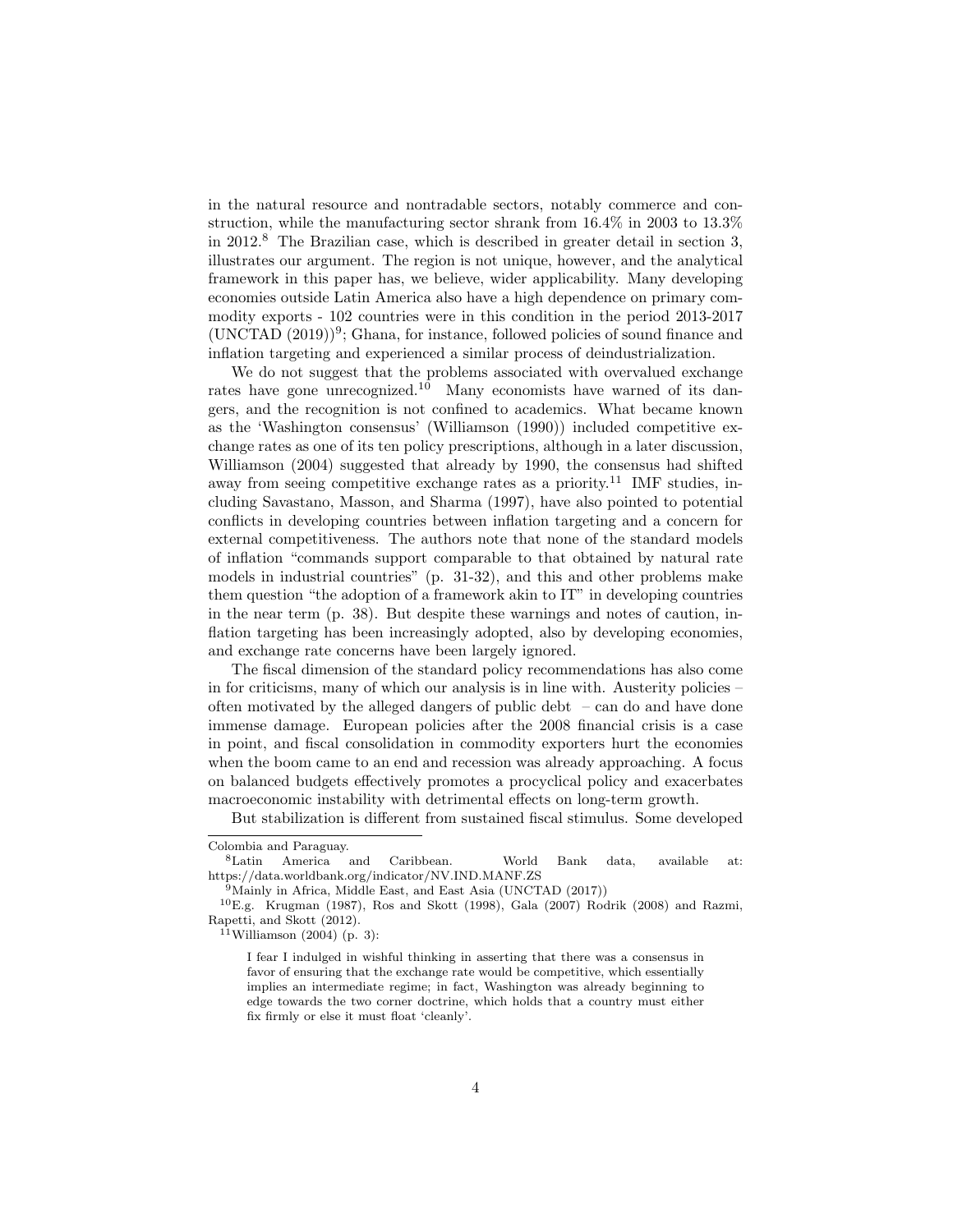economies have faced severe structural aggregate demand problems (Japan is a clear example), and a balanced budgets and inflation targeting policy impart a long term deflationary bias without full employment in those countries. Developing economies, however, do not have structural aggregate demand problems, and expansionary aggregate demand policy is not a development strategy. Abandoning balanced budgets in favor of more aggressive sustained fiscal expansion while complying with rigid monetary policies can aggravate the damage and push these developing economies further in the direction of deindustrialization.<sup>12</sup>

To summarize, in this paper we present a model of inflation in dual economies. Sectoral specificities and interactions between demand and supply side forces are at the core of the model. If the inflation analysis is correct, second, we show that a policy combination of balanced budgets and inflation targeting may derail economic development.

A brief comment on methodology is relevant, we belive. Formal models can help structure and clarify ideas and inform empirical studies. To be useful they must simplify, and the model in this paper is no exception. Our modeling approach, however, may be unfashionable: the absence of intertemporally optimizing representative agents may seem like a glaring deficiency. We make no apologies for this. In our judgment the simplifications we have chosen provide a much better starting point than DSGE models with intertemporal optimization, rational expectations and fluctuations around a steady growth path with a natural rate of unemployment - a framework that is particularly problematic when applied to economies with pronounced sectoral differences and a need for structural transformation.<sup>13</sup>

The rest of the paper is structured in four sections. Section 2 uses a foursector model of a dual economy model with conflict-driven inflation to examine some implications of balanced budgets and inflation targeting policies. The Brazilian case is outlined in Section 3 which also includes a discussion of differences and similarities between our account and other inflation theories and interpretations of Brazil's experience. Section 4 offers a few concluding comments and observations.

# 2 The model

#### 2.1 Overview

The model includes four sectors: a commodity sector producing a pure export good, two formal sectors, one producing a tradable and one producing a nontradable good, and an informal sector producing a nontradable good.

<sup>12</sup>A vast literature considers possible relations between industrialization, technological change and economic development; see, e.g. Rodrik (2013), Haraguchi, Cheng, and Smeets (2017) and Dosi and Nelson (2010).

<sup>&</sup>lt;sup>13</sup>Our approach differs from some other alternatives to DSGE models, such as agent-based models. We see our 'classical' approach and agent-based models as potentially complementary; one virtue of our analytical strategy, we believe, is the clarity of causal mechanisms.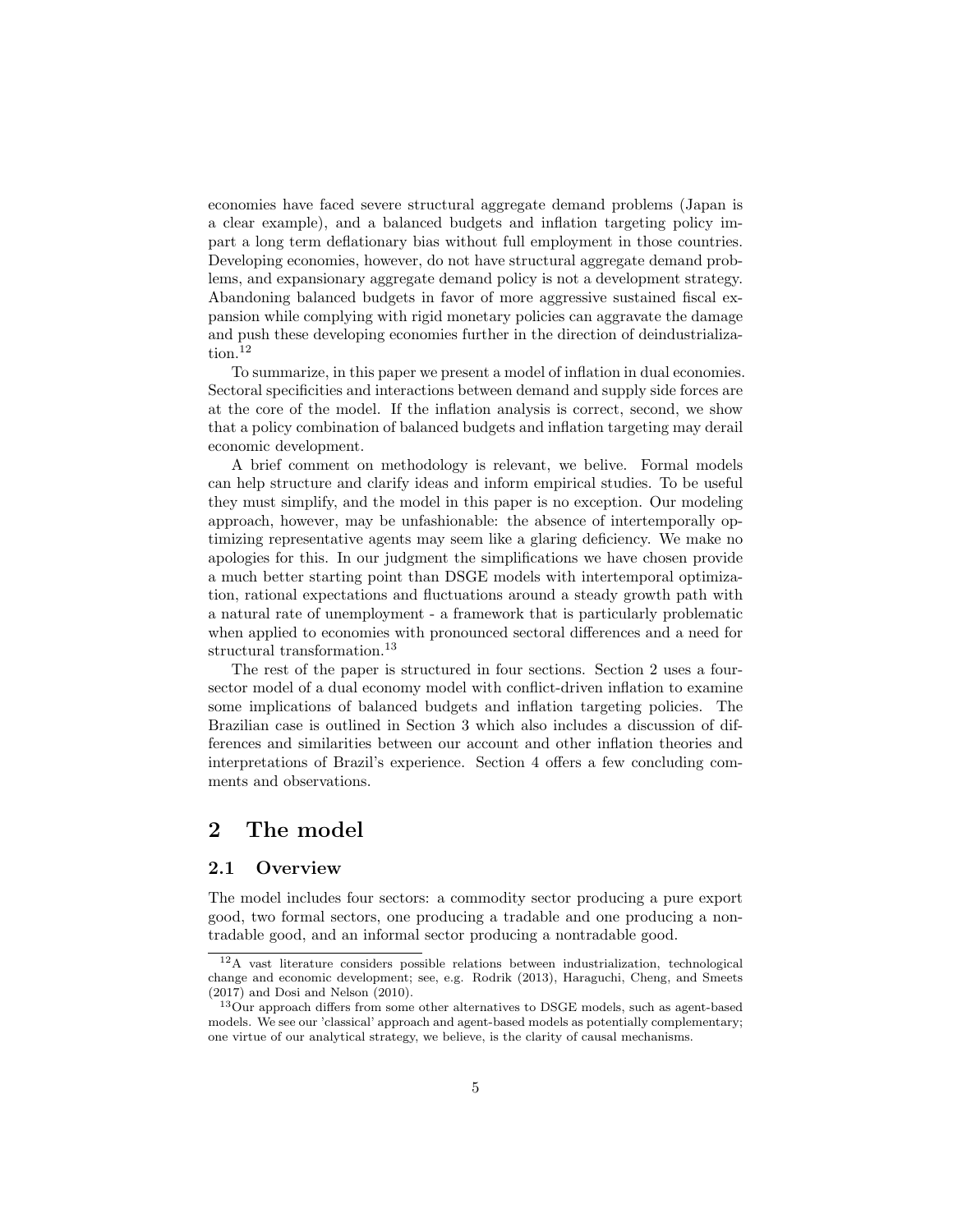We use the term informal as a short-hand for activities with substantial underemployment and low incomes. Most of these activities are informal in a legal sense, but it is not the legal status, 'formality' per se, that is important; the registration of street vendors would not change the reality of their situation. The informal sector in middle income countries typically includes a myriad of precarious urban activities, many of them in services. The sector is large in those countries and has much lower productivity and average incomes than formal sectors; summarizing 'five facts about informality', La Porta and Shleifer (2014) find the evidence to be broadly consistent with the dual view of informality associated with Lewis and classical development theory.

The output of the informal sector is nontradable, but a sizable part of nontradables, particularly in services and commerce, is produced by a formal sector. The distinction between formal and informal nontradable sectors therefore can be important.

#### 2.2 Assumptions

#### 2.2.1 Production and pricing

The formal sector is composed of two subsectors, a tradable and a nontradable one. Both sectors use capital and labor. Capital stocks are given in the short run and labor is the only variable input

$$
M = F^{M}(L_{M})
$$

$$
S = F^{S}(L_{S})
$$

 $M$  and  $S$  denote the output of tradable and nontradable goods;  $L$  is employment with subscripts denoting the sector.

Nominal wages are predetermined in both formal sectors, and the marginal product of labor and the markup are taken as constant in the benchmark version of the model (these assumptions are relaxed in section 2.8). Thus, prices become predetermined too, and changes in demand are met by quantity adjustments. Normalizing labor productivities to one, we have

$$
M = q_M L_M = L_M \tag{1}
$$

$$
S = q_S L_S = L_S \tag{2}
$$

and

$$
p_M = \frac{w_M}{(1 - \pi_M)q_M} = \frac{w_M}{1 - \pi_M} \tag{3}
$$

$$
p_S = \frac{w_S}{(1 - \pi_S)q_S} = \frac{w_S}{1 - \pi_S} \tag{4}
$$

where  $\pi_i$  denotes the profit share in sector *i*.

The resource sector produces a pure export good, which we shall refer to as 'commodities'; the output of this sector may include oil, minerals, or specific agricultural goods. For simplicity it is assumed that no domestic inputs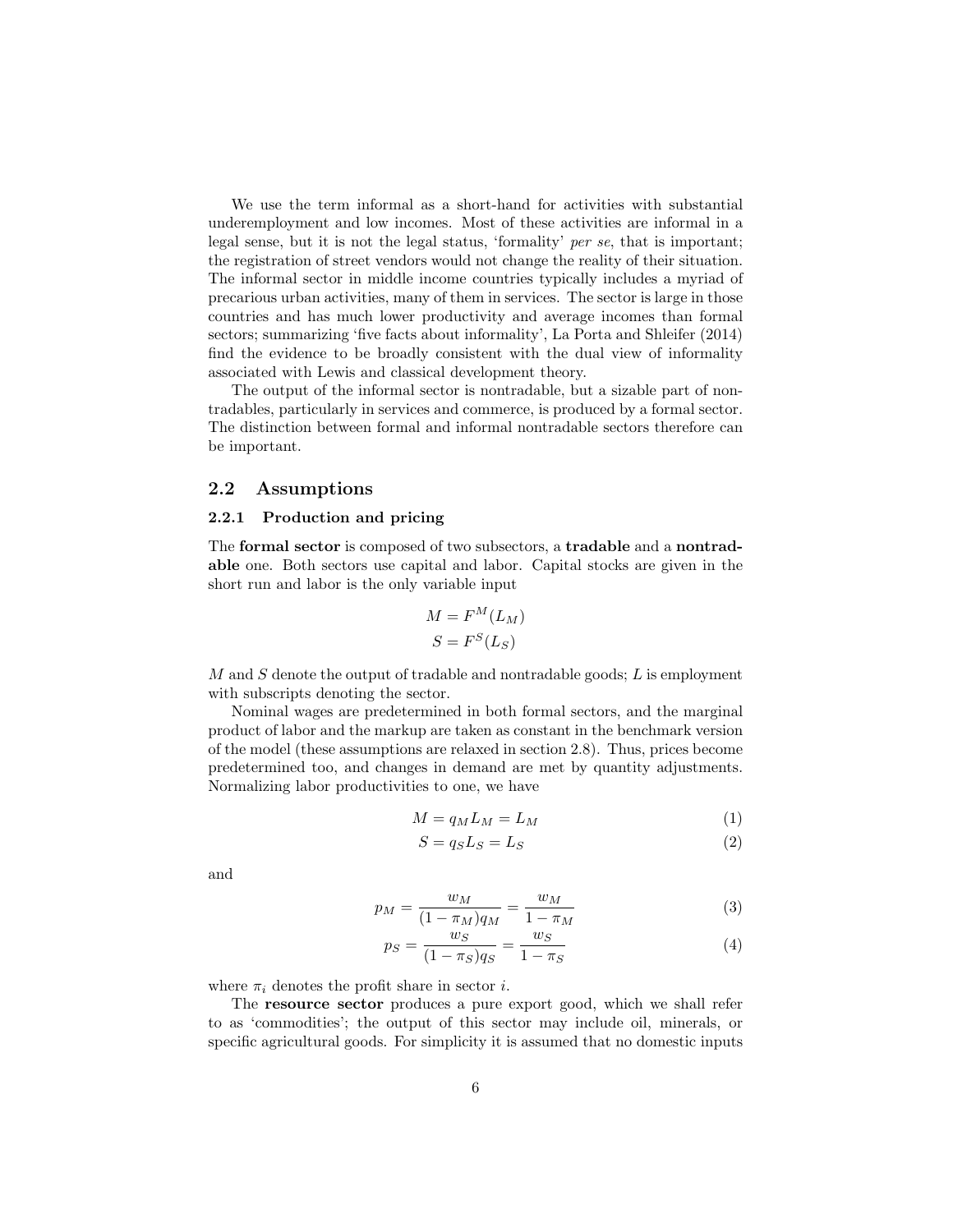are involved in its production. This assumption is clearly extreme, but the qualitative analysis is unaffected as long as export shocks have little effect on the allocation of domestic inputs of labor and capital to this sector. In other words, we are capturing the exogenous rents that characterize these activities. The value of exports in foreign currency  $(Z)$  is exogenous.

The informal sector, finally, produces a non-tradable good and uses labor as the only input. Workers that fail to find jobs in the formal sectors move to the informal sector which is characterized by hidden unemployment and underemployment. Thus, if  $N$  denotes the total labor force, we have

$$
L_A = N - L_S - L_M = (N - S - M)
$$
\n(5)

The average income in the informal sector is given by

$$
w_A = \frac{p_A A}{L_A} \tag{6}
$$

where  $A$  is output in the informal sector and  $p_A$  its price level.

#### 2.2.2 Demand

The two nontradable sectors produce pure consumption goods. The domestically produced tradable good, by contrast, can be used for either investment or consumption. It is assumed that all investment goods are produced domestically; results do not change qualitatively if this assumption is relaxed (see section 2.8). Total investment is the sum of investment in both formal sectors and is determined by their levels of output (corresponding to the utilization rates of capital) and the real rate of interest  $(r)$ ,

$$
I = I(M, S, r) \tag{7}
$$

All wages and informal sector incomes are spent on consumption while only a portion  $(1 - s)$  of profits is consumed. The revenues from commodities go partly to the government and partly to the private sector. We assume that a portion  $\epsilon$  of the revenues is spent on public and private consumption and that the state receives a fixed proportion of the revenues.

Algebraically, nominal private consumption  $(C)$  and government consumption  $(G)$  are given by:

$$
C = p_A A + (1 - \pi_S) p_S S + \pi_S p_S S (1 - s) + (1 - \pi_M) p_M M + \pi_M p_M M (1 - s) + (1 - \beta) \epsilon E Z
$$
 (8)

$$
G = \beta \epsilon EZ \tag{9}
$$

where E is the nominal exchange rate and  $\beta$  the share of resource revenues going to the state. For simplicity, we leave out taxation of incomes in the non-resource sectors and assume that government spending is determined by taxes and royalties from the resource sector; a balanced government budget is obtained if  $\epsilon = 1$  and a fiscal surplus if  $\epsilon < 1$ . Given the purposes of this paper,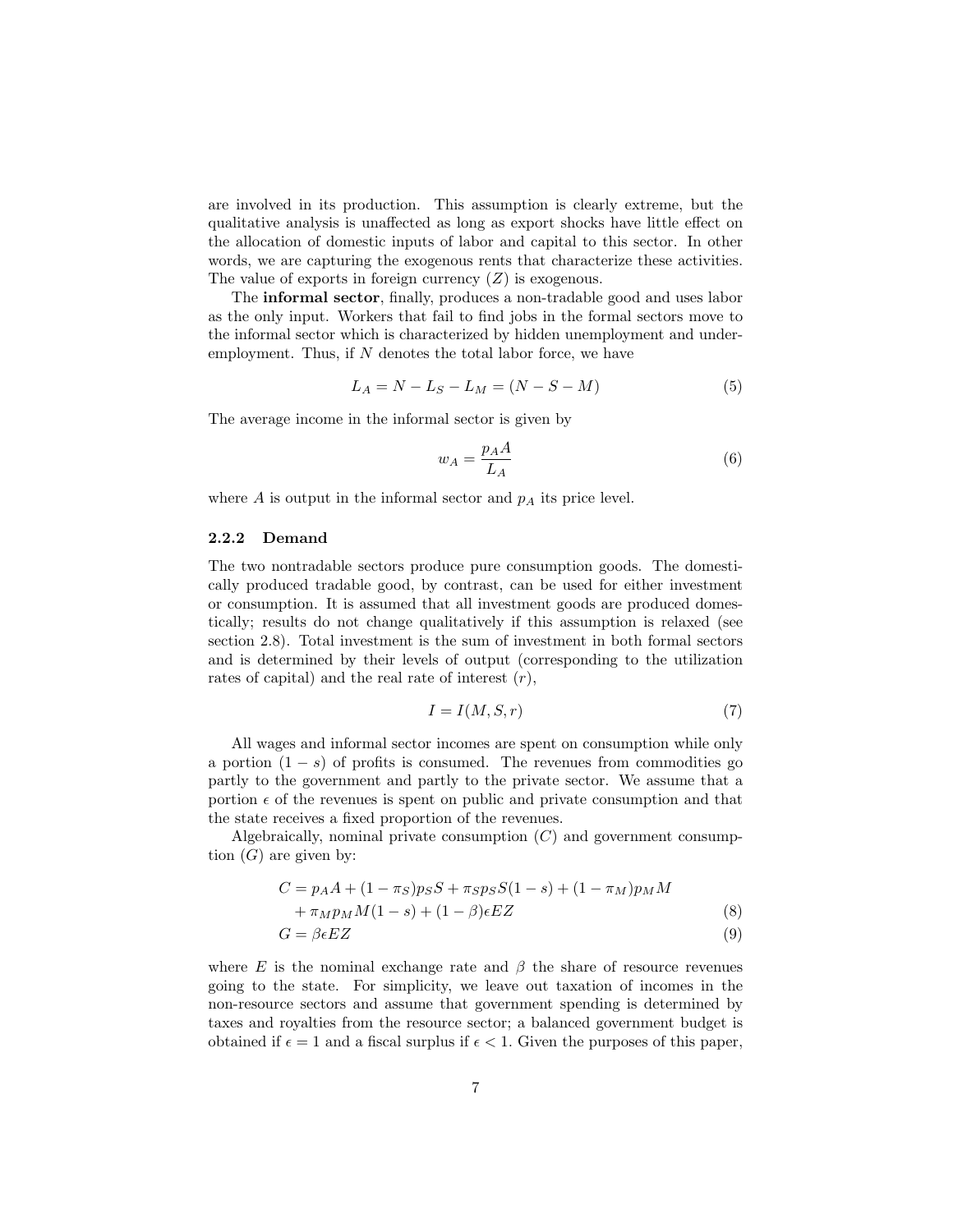little would be gained by including taxes on wages and profits in the formal sectors.<sup>14</sup>

Private and government consumption are split between four goods: two nontradables (formal and informal) and two tradables (domestically produced and imported). The benchmark version of the model assumes that each of the four goods receives a fixed share of total domestic spending on consumption (corresponding to a Cobb-Douglas utility function); the shares of the  $M, S$  and A sectors are  $\alpha_M, \alpha_s, \alpha_A$ , leaving  $\theta = (1 - \alpha_M - \alpha_S - \alpha_A)$  as the share for imports. This demand specification is relaxed in section 2.8.

Net exports  $(NX)$  are equal to the sum of resource exports and net exports of modern sector goods. Nominal imports are given as a share  $(\theta)$  of domestic nominal consumption; real exports of the tradable  $M$ -good  $(X)$  are determined by foreign income and the international competitiveness of the domestic tradable sector. The main determinant of competitiveness in the short run is the relative price  $p_M^*E/p_M$ , and – normalizing the foreign currency price of imported goods to one  $(p_M^* = 1)$  and omitting foreign income as an explicit argument – we have that

$$
NX = p_M X - Ep_M^* IM + EZ
$$
  
=  $p_M X(\eta) - \theta(C + G) + p_M \eta Z;$   $X' > 0$ 

where

$$
\eta = \frac{Ep_M^*}{p_M} = \frac{E}{p_M} \tag{10}
$$

With a slight abuse of terminology, we shall refer to  $\eta$  as the real exchange rate.

#### 2.3 Short run equilibrium

We have the following equilibrium conditions for the  $M, S$  and A sectors:<sup>15</sup>

$$
p_M M = \alpha_M (C + G) + p_M I + p_M X \tag{11}
$$

$$
p_S S = \alpha_S (C + G) \tag{12}
$$

$$
p_A A = \alpha_A (C + G) \tag{13}
$$

Using  $(8)-(9)$  and  $(11)-(13)$  aggregate domestic consumption – private and government – can be written

$$
C + G = \frac{p_M[(1 - \pi_M s)(I + X) + \eta Z \epsilon]}{\theta + s(\alpha_M \pi_M + \alpha_S \pi_S)}
$$
(14)

<sup>14</sup>Skott (2020) considers fiscal policy in more detail.

<sup>&</sup>lt;sup>15</sup>The investment and export variables (*I* and *X*) are in real terms. With multiple consumption goods, however, private and public consumption  $(C+G)$  are defined in nominal terms.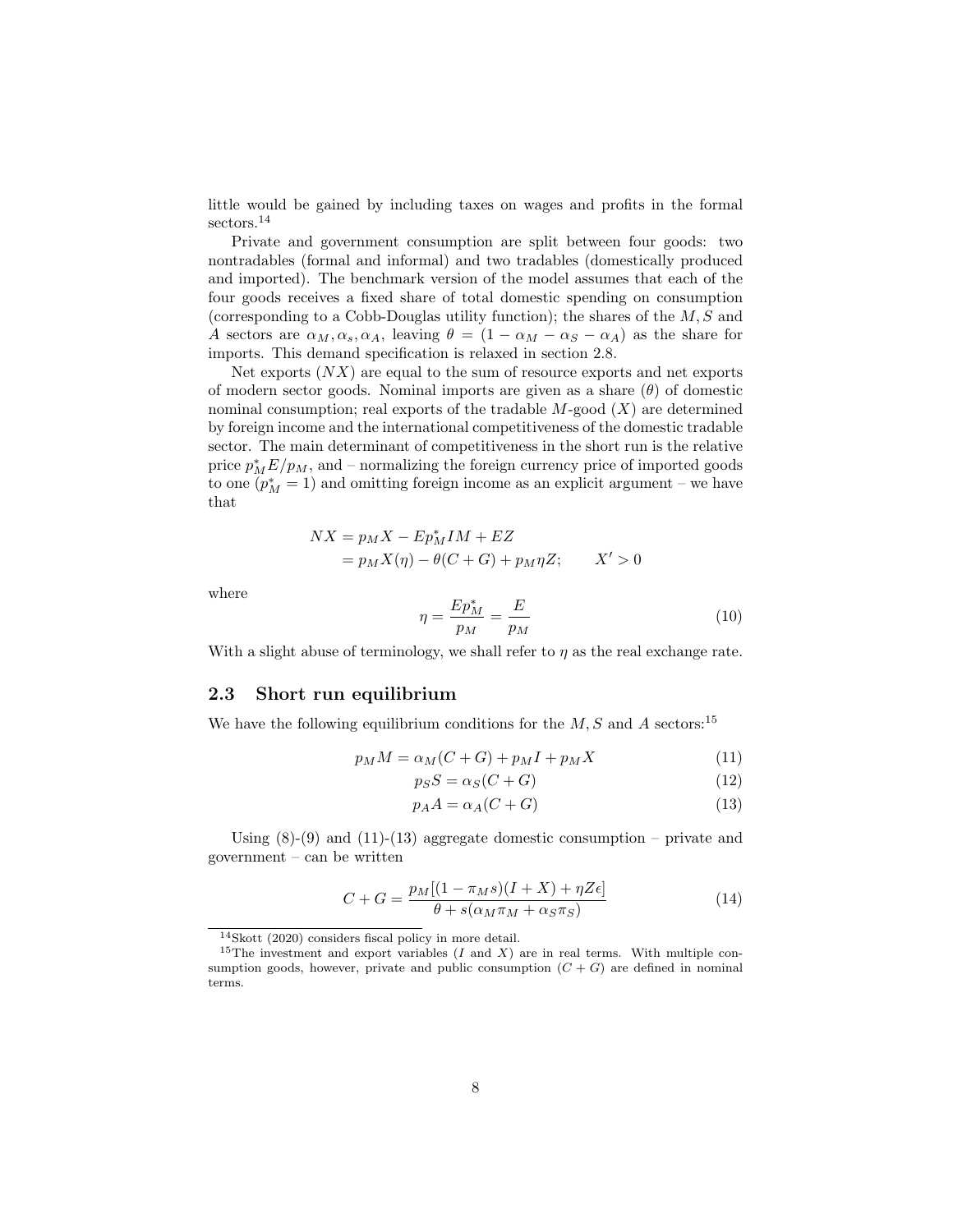From equations  $(11)-(12)$  and  $(14)$  it follows that

$$
M = \alpha_M \frac{(1 - \pi_M s)[I(M, S, r) + X(\eta)] + \eta Z \epsilon}{\theta + s(\alpha_M \pi_M + \alpha_S \pi_S)} + I(M, S, r) + X(\eta) \tag{15}
$$

$$
S = \alpha_S \frac{p_M}{p_S} \frac{(1 - \pi_M s)[I(M, S, r) + X(\eta)] + \eta Z \epsilon}{\theta + s(\alpha_M \pi_M + \alpha_S \pi_S)}
$$
(16)

The short run solution defined by equations (15)-(16) is economically meaningful if the Keynesian stability conditions are satisfied. The standard intuition still applies for this two-sector system: stability requires investment to be relatively insensitive to variations in output, now taking into account the interactions between the two sectors (see Appendix A for details).

As shown in Appendix B, if  $M^*$  and  $S^*$  denote the short run equilibrium solutions, we have

$$
\frac{\partial M^*}{\partial Z} > 0; \quad \frac{\partial S^*}{\partial Z} > 0
$$
\n
$$
\frac{\partial M^*}{\partial \eta} > 0; \quad \frac{\partial S^*}{\partial \eta} > 0
$$
\n
$$
\frac{\partial M^*}{\partial r} < 0; \quad \frac{\partial S^*}{\partial r} < 0
$$

Intuitively, an increase in commodity revenues stimulates consumption and raises capacity utilization of both sectors. The benchmark specification of demand ensures that a depreciation (a rise in  $\eta$ ) would boost demand in the tradable sector, with positive derived effects for nontradables. Analogously, an increase in interest rates would have its direct effect (in this case negative) on investment and the demand for tradables, with derived effects for nontradables.

Aggregate income in the informal sector can be determined by (13)-(14) or alternatively, using  $(12)-(13)$ , by noting that

$$
p_A A = \frac{\alpha_A}{\alpha_S} p_S S \tag{17}
$$

The effects of a commodity boom on net exports are ambiguous without restrictions on the various parameters. We have,

$$
\frac{\partial N X}{\partial Z} \geq 0, \qquad \frac{\partial N X}{\partial \eta} \geq 0, \qquad \frac{\partial N X}{\partial r} > 0
$$

A shock to commodity revenues has a direct impact on domestic consumption with derived effects on investment, domestic saving and imports. The effect on net exports can become negative if the consumption rate out of the commodity revenue is high ( $\epsilon$  is large), the import propensity out of consumption is large ( $\theta$ is large) and the sensitivity of accumulation to changes in output is sufficiently high (see Appendix B). The derived effects on imports may also dominate the positive effects of a depreciation on total exports (on  $X(\eta)+\eta Z$ ), and the effects of a depreciation on the trade balance are ambiguous.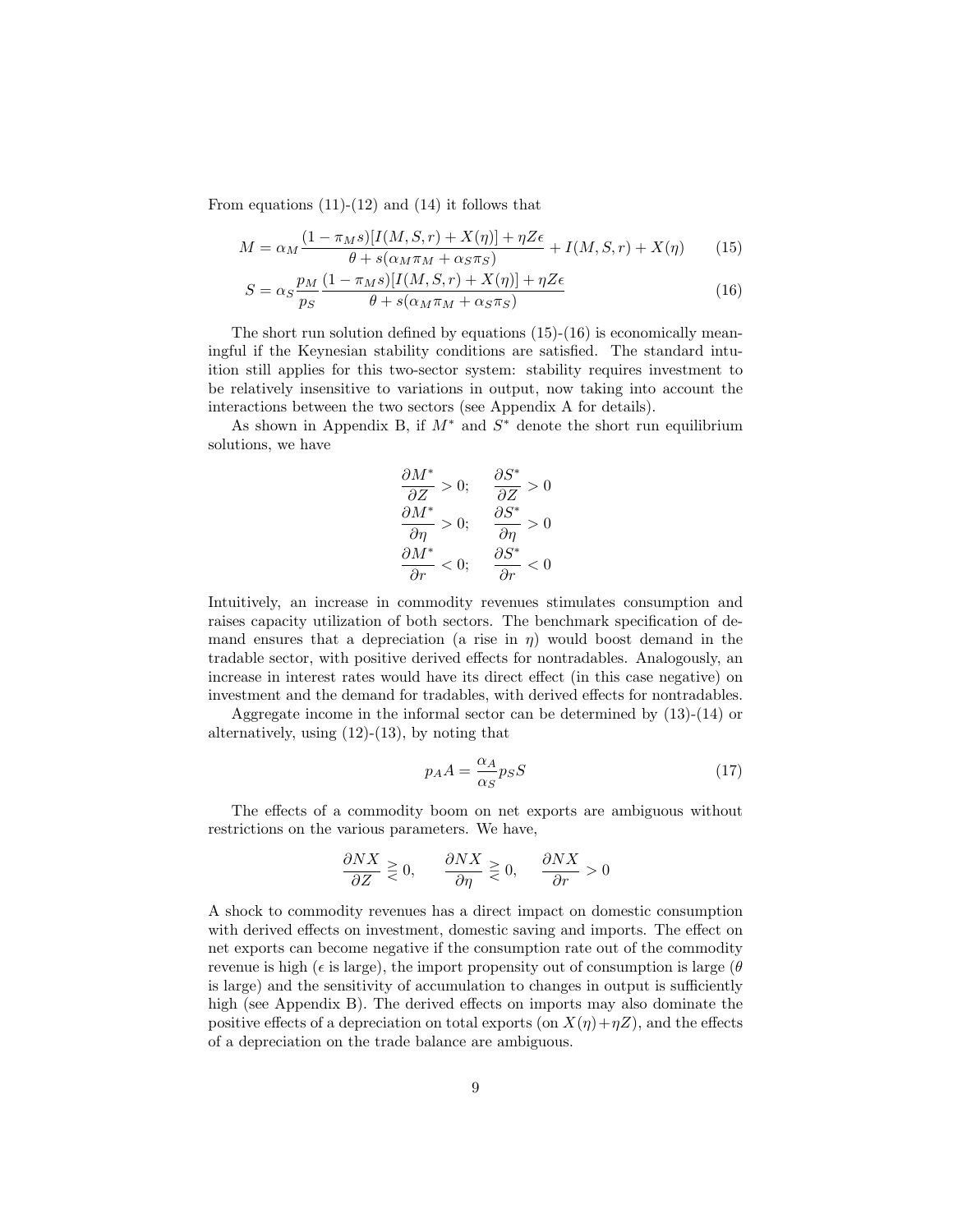#### 2.4 Wage setting and inflation

The levels of money wages in the formal sectors are predetermined in the short run. But the average income in the informal sector is endogenous, and the rates of wage inflation in the formal sectors cannot be taken as constant.

Combining equations  $(5)-(6)$  and  $(16)-(17)$ , the average income in the informal sector is given by

$$
w_A = \frac{p_A A}{N - L_M - L_S} = \frac{\alpha_A (C + G)}{N - L_M - L_S}
$$
  
= 
$$
\frac{\alpha_A}{N - M - S} \frac{p_M [(1 - \pi_M s)(I + X) + \eta Z \epsilon]}{\theta + s(\alpha_M \pi_M + \alpha_S \pi_S)}
$$
(18)

Changes in informal sector incomes need not affect the prices of informal goods: a rise in demand for informal goods can raise the price  $p_A$ , or it can reduce the rate of underemployment and raise the level of output  $A$ ; of course, it can also be some combination of the two. Given the Cobb-Douglas specification of the composition of consumption demand, however, the effects on average incomes in the informal sector are independent of changes in  $p_A$ . Thus, even if prices of informal goods stay constant, an increase in informal-sector incomes has repercussions for wage inflation in the formal sectors if workers in these sectors react by pushing to increase their income.

The notion that norms of fairness influence wage setting has a long history in economics. Keynes (1936) famously explained wage stickiness by workers' resistance to wage cuts that could reduce their relative wages, and Akerlof and Yellen (1990) pointed to wage norms as the source of unemployment among lowwage workers. Experimental and real-world evidence confirms the significance of notions of fairness for wage and price setting (e.g. Kahneman, Knetsch, and Thaler (1986), Bewley (1998)).

Our benchmark specification of wage inflation in the formal sector embodies relative-wage norms: increases in informal-sector incomes generate cost-push pressures on wages in the formal sector. Formally, we assume that

$$
\hat{w}_M = \phi_M(\frac{w_M^f}{w_M}) + \hat{p}^e; \quad \phi_M(1) = 0, \ \phi_M' > 0 \tag{19}
$$

$$
\hat{w}_S = \phi_S(\frac{w_S^f}{w_S}) + \hat{p}^e; \quad \phi_S(1) = 0, \ \phi_S' > 0 \tag{20}
$$

where  $\hat{p}^e$  is the expected inflation rate. The 'fair wages'  $w_M^f$  and  $w_S^f$  are determined by the average incomes and wages in other sectors, that is

$$
w_M^f = f^M(w_A, w_S) \tag{21}
$$

$$
w_S^f = f^S(w_A, w_M) \tag{22}
$$

With a fixed markup, wage inflation maps directly into price inflation. Successful inflation targeting therefore requires that actual wages equal fair wages;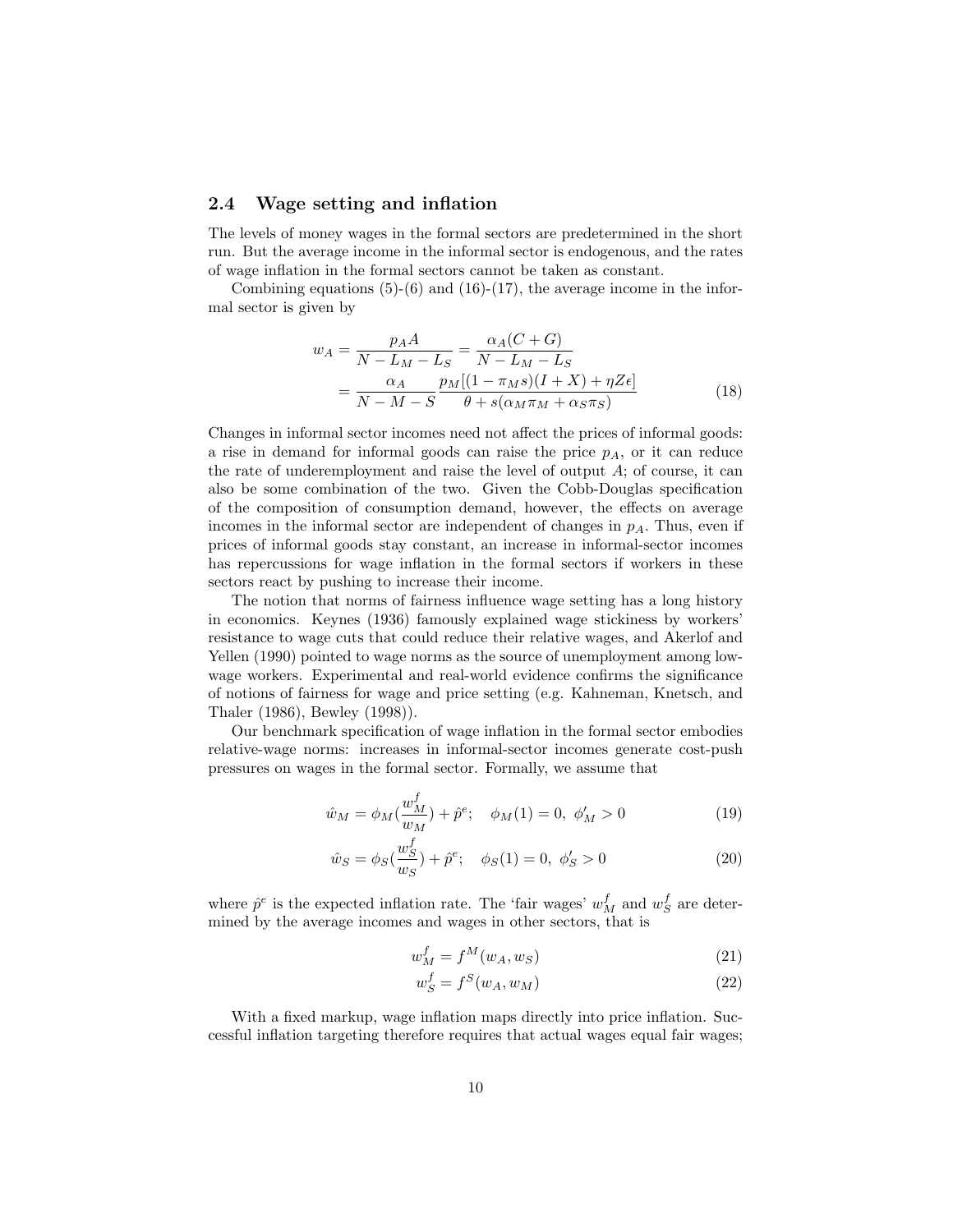that is, the following conditions must be met:

$$
w_M = w_M^f = f^M(w_A, w_S)
$$
\n(23)

$$
w_S = w_S^f = f^S(w_A, w_M)
$$
\n<sup>(24)</sup>

We assume that the fair wages in the formal sectors exceed average incomes in the informal sector. A non-negative wage premium is in line with the classical assumption of elastic labor supply to the modern sectors in Lewis (1954), and a strictly positive wage premium has empirical and theoretical support. Firms willingly pay a wage premium because it increases productivity: as in Akerlof and Yellen (1990) and other efficiency wages models, a perception of unfair wages can generate adverse effects on productivity via collective action, including strikes, or by hurting 'morale' and reducing the 'effort' of individual workers.<sup>16</sup>

### 2.5 Inflation targeting with constant fairness norms

Given the specification of wage setting, a positive shock to  $w_A$  generates inflationary pressures in the formal sectors. For given values of the predetermined wage levels  $w_M$  and  $w_S$ , wage inflation is a strictly increasing function of  $w_A$ ,

$$
\frac{\partial \hat{w}_M}{\partial w_A} > 0
$$

$$
\frac{\partial \hat{w}_S}{\partial w_A} > 0
$$

There are asymmetries between the two sectors, however.

Consider first the effects of wage inflation in the non-tradable sector. If wages and prices in the tradable sector stay constant, an increase in the prices of nontradable goods will not ignite a process of continuing inflation. Nominal spending on private and public consumption is independent of the price level in the nontradable sectors (equation  $(14)$ ). An increase in the prices of nontradable goods therefore has no direct effect on total informal-sector incomes. However, it reduces real output and employment in S, sending workers into the informal sector and reducing the average income in this sector. The contraction in S also has derived negative effects on investment, causing employment in the tradable sector to fall, leading to a further decline in aggregate informal sector income. Adjustments in  $w_S/w_A$  in response to a shock to  $w_A$  therefore tend to be selfcorrecting; if an increase in  $w_A$  produces a rise in  $w_S$ , the induced decline in  $w_A$ ensures that  $w_S/w_A$  will go up, moving towards a restoration of the previous relative wage.

An increase in tradable wages and prices, by contrast, raises the nominal demand for non-tradable goods (equation (14)). If investment and the exports

<sup>&</sup>lt;sup>16</sup>Efficiency wage arguments for a wage premium in the formal sector can also be nutritionbased (Leibenstein (1957)) or use a traditional utility-based approach to the determination of 'effort' (e.g. Shapiro and Stiglitz (1984), Bowles (1985)).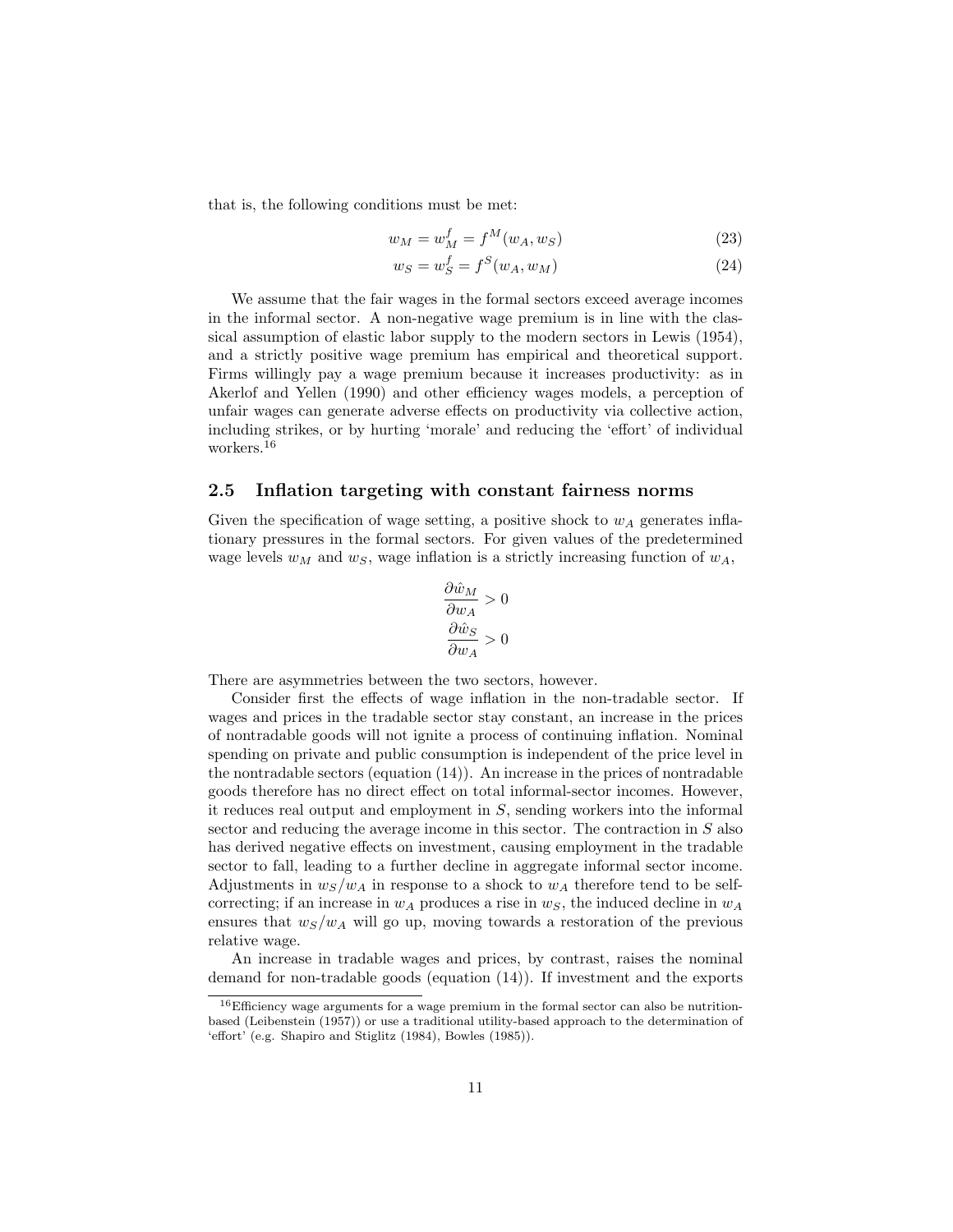of commodities and  $M$  goods stay constant, an increase in  $w_M$  produces a proportional rise in the average nominal income in the informal sector and leaves the 'relative wage'  $w_M/w_A$  unchanged. Nominal incomes in the S-sector, which, as total informal sector income, are determined by  $C + G$ , also increase proportionately, generating some combination of increases in  $w_S$  and  $L_S$ .<sup>17</sup> As a result of these interactions between an initial rise in  $w_A/w_M$  and the ensuing cost-push adjustments in tradable-sector wages and prices – which feed into new increases in nominal demand for the informal good – the  $w_A/w_M$  ratio does not return to its former value. Instead, we may get a cycle of persistent and potentially (depending on how expectations are formed) explosive inflation.

Intuitively, this asymmetry between tradable and nontradable prices is related to a standard Keynesian multiplier process. Incomes in the tradable, nontradable and resource sectors all generate consumption demand. A constant fraction of consumption demand goes to the nontradable sector, and this feedback creates a multiplier relation: incomes in the nontradable sector are determined by the product of the multiplier and the 'outside demand' from the tradable and resource sectors; this outside nominal demand is influenced by  $p_M$ .

The two sectors differ in another way, too. The absence of foreign competition in the nontradable sector is likely to make firms less reluctant to grant wage increases, and we would expect to see faster adjustment speeds in the nontradable formal sector than in the tradable one.<sup>18</sup> As a stylized version of this difference, we consider the case in which  $\phi'_S \to \infty$ .

Assume a situation in which  $w_S$  is less than its 'fair' value. As argued above, an increase in  $w_S$  will raise  $w_S/w_A$ . If  $w_M$  is predetermined (adjusts slowly),  $w_S/w_M$  will also increase, and, with fast  $w_S$  adjustment, will converge to  $w_S^f$ . Formally, we have

$$
w_S = f^S(w_A, w_M) = w_M f^S(\frac{w_A}{w_M}, 1)
$$
  

$$
\frac{w_S}{w_M} = f^S(\frac{w_A}{w_M}, 1) = \zeta(\frac{w_A}{w_M}); \quad \zeta' > 0
$$
 (25)

Using equations  $(19)$ ,  $(21)$  and  $(25)$  and assuming that the central bank has succeeded in establishing the credibility of the inflation target  $(\hat{p}^e = \hat{p}^T)$ , the condition for  $\hat{w}_M = \hat{w}_S = \hat{p}^T$  can now be written

$$
f^{M}(\frac{w_{A}}{w_{M}}, \zeta(\frac{w_{A}}{w_{M}})) = 1
$$
\n(26)

The function on the left hand side is increasing in  $w_A/w_M$ , and the equation

or

<sup>&</sup>lt;sup>17</sup>A proportional increase in  $w_S$  leaves  $L_S$  unchanged but implies that the ratio of fair to actual wages in the M-sector is unaffected by changes in  $w_M$ ; a less than proportional increase in  $w_S$  implies a rise in  $L_S$ , which reduces employment in the informal sector, and the average income of informal workers now rises more than proportionately to changes in  $w_M$ .

<sup>&</sup>lt;sup>18</sup>The tradable sector may increase wages but be forced by foreign competition to absorb some of the increase via reduced profit margins. We consider induced changes in profit margins in section 2.8.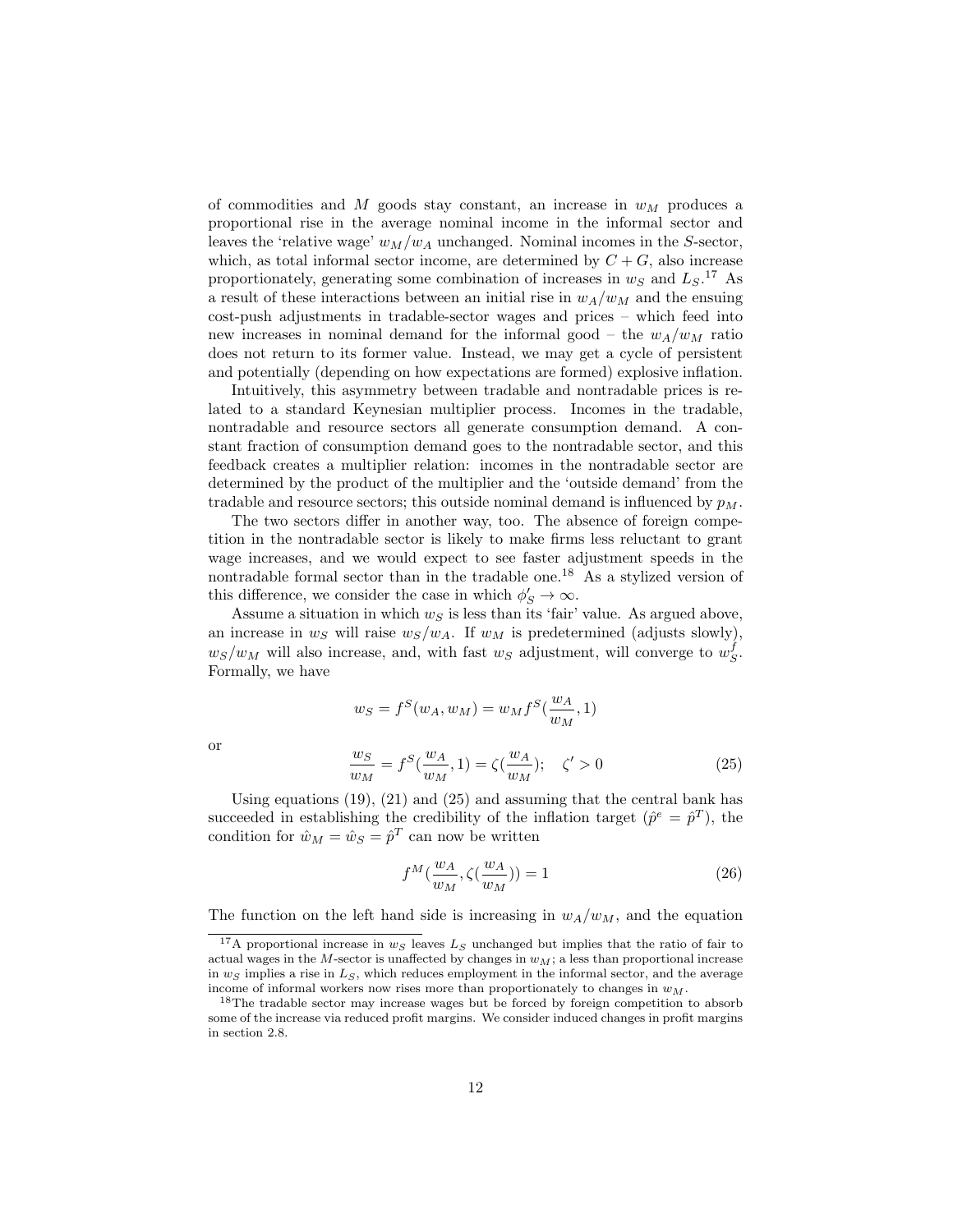defines a unique solution for the wage ratio,

$$
\frac{w_A}{w_M} = \mu \tag{27}
$$

Combining equations  $(3)$ ,  $(18)$  and  $(27)$ , we have

$$
\mu = \frac{\alpha_A}{N - M - S} \frac{\frac{1 - \pi_M s}{1 - \pi_M} (I + X) + \frac{\eta Z \epsilon}{1 - \pi_M}}{\theta + s(\alpha_M \pi_M + \alpha_S \pi_S)}
$$
(28)

Central banks cannot control inflation perfectly and instantaneously, even at the best of times. But because of the interactions between wages in the tradable sector and incomes in the informal sector, it becomes imperative to stamp out price acceleration in the tradable sector; conversely, there will be no explosive inflationary cycle, and inflation targeting can be successful as long as central banks keep wage inflation in the tradable sector at the target rate. <sup>19</sup> Thus, if wage norms are constant, successful inflation targeting implies that, on average, equation (28) will be satisfied in the medium run, at least approximately.

Ignoring short run deviations, consider the implications of a 'perfect' policy regime under which equation (28) holds at all times. Inflation targeting works in this model because monetary policy influences the demand for the tradable sector and thereby the relative wage and the inflation rate: there is a direct influence of interest rates on investment (equation (7)) and an appreciation caused by a rise in the domestic interest rate affects exports (equation (11)).

Standard interest parity arguments suggest the determination of the nominal exchange rate E by domestic interest rates, foreign interest rates, the expected future exchange rate, and risk considerations. Thus, let

$$
E = E(i, i^*, E^e, \tau) \tag{29}
$$

where *i* and *i*<sup>\*</sup> are domestic and foreign nominal interest rates;  $i = r + \hat{p}^e$ . The expected exchange rate  $E^e$  and the country risk  $\tau$  may change in response to resource booms and other exogenous shocks, whether domestic or international. Subsuming these factors and the exogenous or predetermined values of  $i^*, p_M^*/p_M, \hat{p}^e$  in the shift variable  $\rho$ , we assume that the real exchange rate is given by

$$
\eta = \frac{p_M^* E(r + \hat{p}^e, i^*, E^e, \tau)}{p_M} = \eta(r; \rho); \quad \eta_r < 0 \tag{30}
$$

### 2.6 Commodity booms, inflation targeting and the Dutch disease

Inflation targeting endogenizes the interest rate, and equations (28) and (30) in combination with (15)-(16) determine the levels of output in the two formal

 $^{19}{\rm A}$  focus on the derived inflationary effects of shocks is in line with the 'consensus view':

the professional consensus among academic and central bankers is that a central bank should accommodate the direct price-level impact of the shock while calibrating monetary policy so as to avoid further rounds of price increases. (Fraga et al. 2003, p. 32)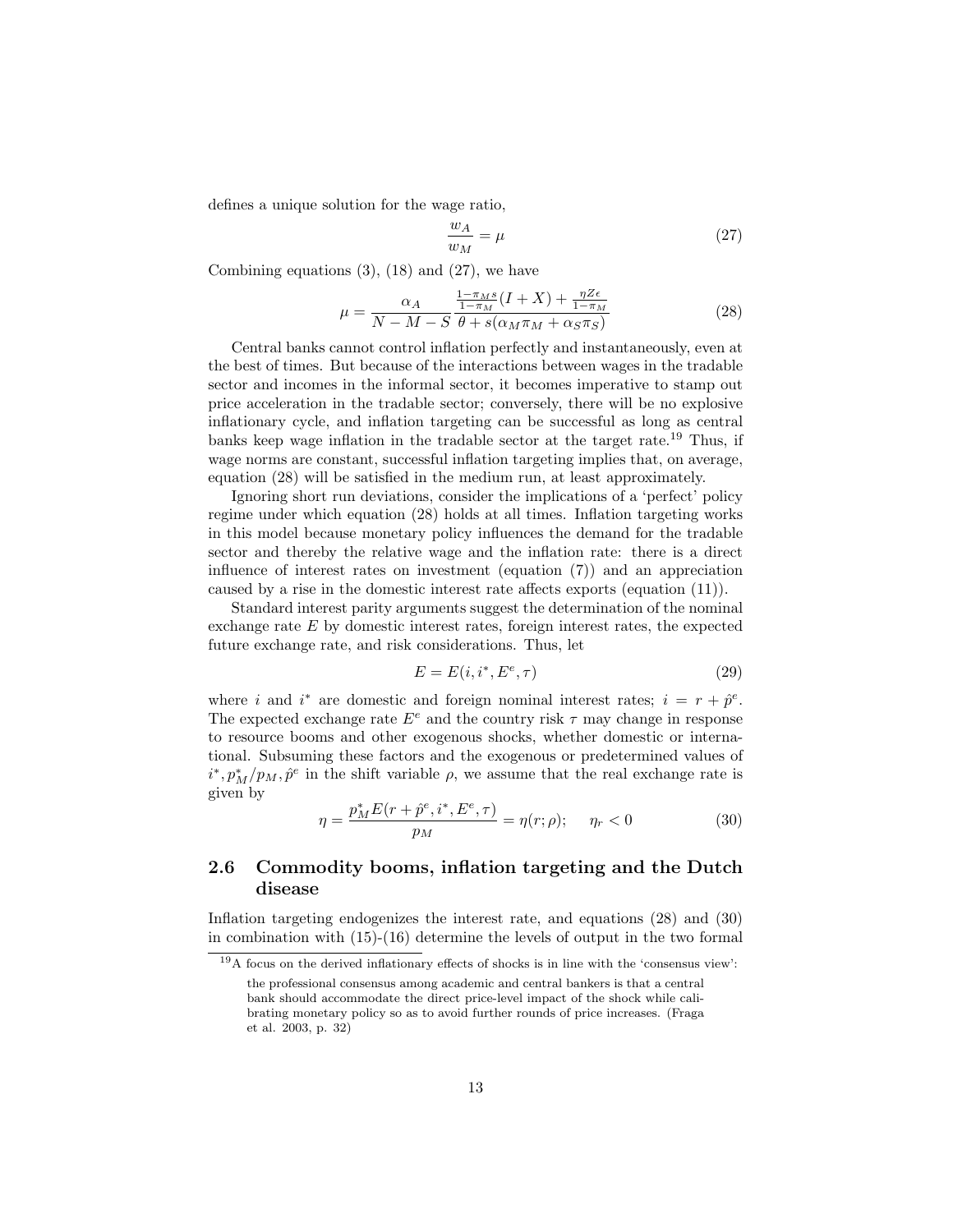sectors, the real interest rate r and the real exchange rate  $\eta$ . The comparative statics now become quite different from those in section 2.3.

Policy makers still follow principles of sound finance and maintain a nonnegative government balance; that is, we assume that  $\epsilon \leq 1$  stays constant. But a commodity boom feeds consumption demand, and contractionary monetary policy is needed to keep inflation at the target level. If r and  $\eta$  were to remain constant, an increase in Z would raise M and S (section 2.3 and Appendix B), and  $G+G$  would also increase. The average income in the informal sector would go up and inflation would increase.

To prevent the increase in inflation, central banks raise the interest rate r which causes the exchange rate to appreciate  $(\eta$  falls). The policy response leads to a decline in  $M, S$  and  $C + G$  (section 2.3, Appendix B and (14)); the rise in  $w_A$  is curtailed and the increase in the interest rate offsets the inflationary effects of the commodity boom and keeps inflation at the target rate.

In this policy regime, a commodity boom produces a contraction in the tradable sector while nontradables expand. Formally, we have (see Appendix C for details)

$$
\frac{\partial M}{\partial Z} < 0; \quad \frac{\partial S}{\partial Z} > 0
$$

Intuitively, interest rates have to be raised in order to avoid a violation of the prevailing relative-wage norms and the ensuing inflation. The direct effects of higher interest rates fall on the tradable sector: investment falls and the currency appreciates which reduces exports.<sup>20</sup> By contrast, the derived effects on the consumption demand for the  $S$  and  $M$  goods are proportional. The overall effect therefore falls more heavily on the M sector.

The shifts in the composition of formal-sector output away from tradable goods have dynamic effects on the patterns of investment which also shift towards the nontradable sector. The long-term effects of these shifts are beyond the scope of this paper. $^{21}$ 

### 2.7 Money illusion, endogenous norms and path dependency

If the fairness norms were fixed and time-invariant, the analysis in section 2.6 would represent a twist on a common story: high wage demands by 'insiders' (in this case workers in the formal sector) can lead to high natural rates of unemployment.

But social norms are sustained by continuous validation; they change gradually when outcomes differ from expectations. Like the role of norms of fairness

<sup>20</sup>The commodity boom may reduce country risk and generate an appreciation of the exchange rate. If the appreciation causes a large reduction in the demand for tradable goods, the interest rate could fall, even though the risk-adjusted rate has increased.

 $^{21}\!$  Another possible impediment to long-run growth is related to net exports. As indicated in appendix B, if  $X$  and I are not fixed, as is expected outside the short run, the combination of a boost to aggregate demand and exchange rate appreciation tends to cause unsustainable trade deficits and lead to future contractions. Araujo and Lima (2007) analyze implications of balance of payments constrained growth in a multi-sectoral framework.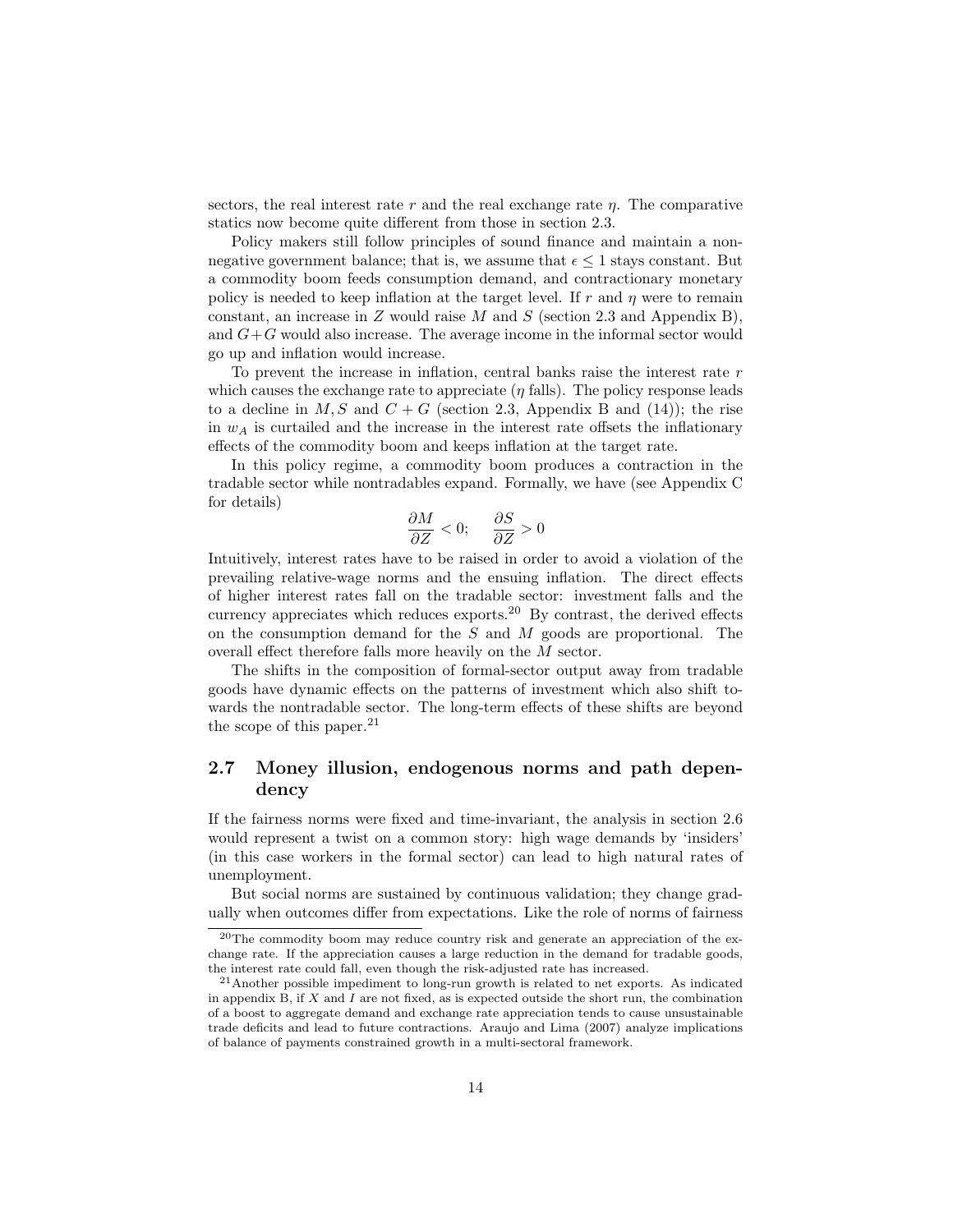in wage setting, the recognition of the conventional aspect of norms has a long history, and evidence from social psychology and behavioral economics support the path dependency of social norms. In the words of Kahneman, Knetsch, and Thaler (1986) (p. 730-1),  $2^2$ 

the reference transaction provides a basis for fairness judgments because it is normal, not because it is just. Psychological studies of adaptation suggest that any stable state of affairs tends to become accepted eventually, at least in the sense that alternatives to it no longer readily come to mind. Terms of exchange that are initially seen as unfair may in time acquire the status of reference transaction.

The conventional nature of norms can lead to hysteresis in both employment and income distribution in a mature economy, and modified versions of the hysteresis argument carry over to developing ones: the long-run growth rate may be affected by macroeconomic policy in dual economies.<sup>23</sup>

Following Kahneman, Knetsch, and Thaler (ibid.) and the behavioral evidence, suppose that the fair wage ratio changes over time in response to differences between actual and fair relative wages, that is,  $\mu$  changes in response to differences between  $w_A/w_M$  and  $\mu$ . Formally, let

$$
\hat{\mu} = \lambda \left(\frac{\omega}{\mu} - 1\right) \tag{31}
$$

where  $\omega = w_A/w_M.^{24}$ 

Now consider a trajectory in which the wage ratio  $\omega$  is kept slightly above the fair relative wage (but below one so that the tradable sector can still attract workers). Formally, let  $\omega = \mu + a(1 - \mu)$  where  $a > 0$  is small. Using equation (31),

$$
\dot{\mu} = \lambda a (1 - \mu) > 0
$$

The fair wage ratio  $w_A/w_M$  gradually rises, and the actual ratio rises with it. Putting it differently, the wage premium in the tradable sector is slowly eroded.

Equations  $(19)-(20)$  imply that discrepancies between fair and actual wages produce wage inflation above the expected rate (which by assumption equals the

 $22$ Economists had made similar observations before 'behavioral economics'. Hicks (1975) (p. 65), for instance, argued that "no system of wages when it is called into question, will ever be found to be fair. ... [To avoid the system being called into question] the system of wages should be well established, so that it has the sanction of custom. It then becomes what is expected; and (admittedly on a low level of fairness) what is expected is fair" (p. 65).

 $23$ See Skott (2005) for an analysis of path dependency in mature economies.

<sup>&</sup>lt;sup>24</sup>The symmetric specification in equation (31) has the virtue of simplicity but misses an important aspect of norm adjustment: fairness norms are likely to adjust quickly in an upward direction (we quickly feel that pay increases are 'fair') but more slowly in a downward direction (it is hard to accept that we deserve less than what we used to get). This asymmetry in the adjustment of norms in combination with downward stickiness in nominal wages can make for inflationary pressures, even if average relative wages are trendless. Thus, policy regimes that aggravate volatility – including balanced budget rules for fiscal policy – tend to produce a higher level of 'baseline' inflation.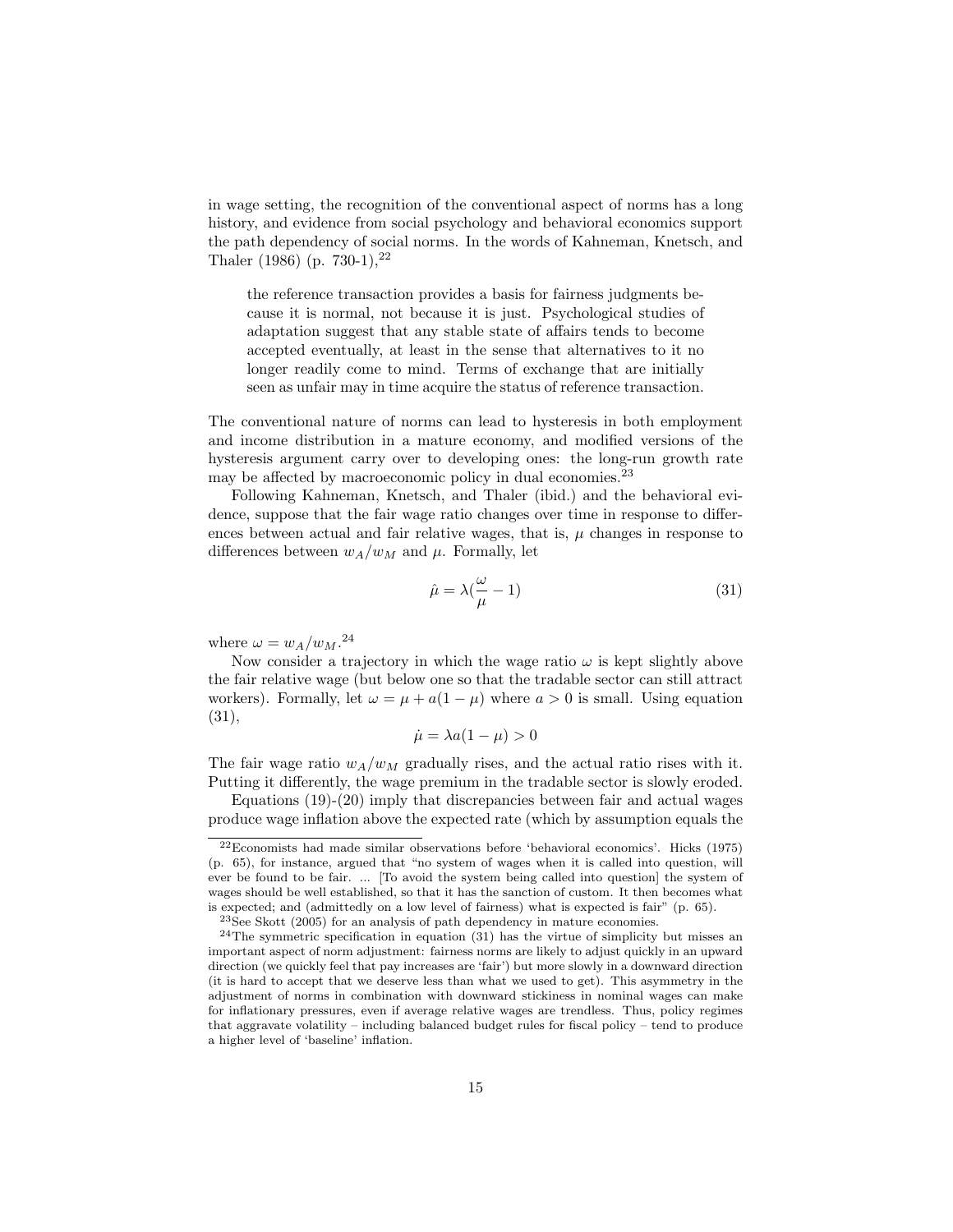target rate if the latter is considered credible), and it might seem that expectations cannot remain anchored to the target. Small deviations from fairness will be associated with only minor discrepancies of actual from expected inflation, but natural-rate theory does not permit persistent deviations, no matter how small; expected inflation would increase and inflation would be explosive. Here again, however, the behavioral evidence challenges the standard story.

Norms of fairness attach to both nominal and real magnitudes. There is strong evidence, for instance, that a fall in nominal wages is seen as unfair and that the level of nominal wages exhibits downward stickiness (Akerlof, Dickens, et al. (1996); Shafir, Diamond, and Tversky  $(1997)$ .<sup>25</sup> In more general terms, the fairness of prices or wages is assessed in relation to past nominal values as well as in relation to the current values of other prices and wages, but the weights of the different evaluations are context dependent (Shafir, Diamond, and Tversky (ibid.), Kahneman, Knetsch, and Thaler (1986)). Inflation becomes less salient and purely nominal evaluations gain greater weight if inflation rates are low. By the same token, if deviations from established inflation anchors are small, they become less salient and may be ignored. In fact, small deviations between actual and expected inflation are likely to go completely unnoticed. Surveys document limited knowledge of actual inflation rates, and with finite cognitive resources it would not even be sensible for most people to try to keep track of small scale changes in the rate of inflation.<sup>26</sup>

Important aspects of this argument and its implications for wage inflation were anticipated by Rowthorn (1977). Nominal evaluations and the inattention to price inflation become dominant when inflation is low; when inflation is high, by contrast, it becomes costly to ignore price changes and expected price inflation becomes an important determinant of wage inflation. As a simple formalization, Rowthorn suggested that inflation will not be taken into account in wage bargaining as long as it stays below some threshold level.

In the present context, these behavioral arguments suggest that as long as the deviation of the actual from target inflation is kept small, expectations can remain anchored at the target level.<sup>27</sup> In short, relative wage norms may be important in developing economies, but the norms are path dependent and minor deviations of actual from expected inflation may go unnoticed or, if noticed, may have no impact on expected future inflation. These behavioral findings have dramatic consequences. Developing economies do not suffer from a high

$$
\hat{w}_M = \max\{0, \phi_M(\frac{w_M^f}{w_M}) + \hat{p}^e\}; \quad \phi_M(1) = 0, \ \phi_M' > 0 \tag{32}
$$

$$
\hat{w}_S = \max\{0, \phi_S(\frac{w_S^f}{w_S}) + \hat{p}^e\}; \quad \phi_S(1) = 0, \ \phi_S' > 0 \tag{33}
$$

This extension would not affect the analysis in section 2.5.

 $25$ In order to include this aspect, the inflation equations could be written

 $^{26}$ Inattention may be 'rational'; Sims (2003). The substance of this argument – inattention is both sensible and behaviorally plausible – is surely right, even if the 'rational inattention' literature exaggerates the strict 'rationality' of the inattention.

<sup>27</sup>The extension of the fairness argument in section 2.8 reinforces this argument.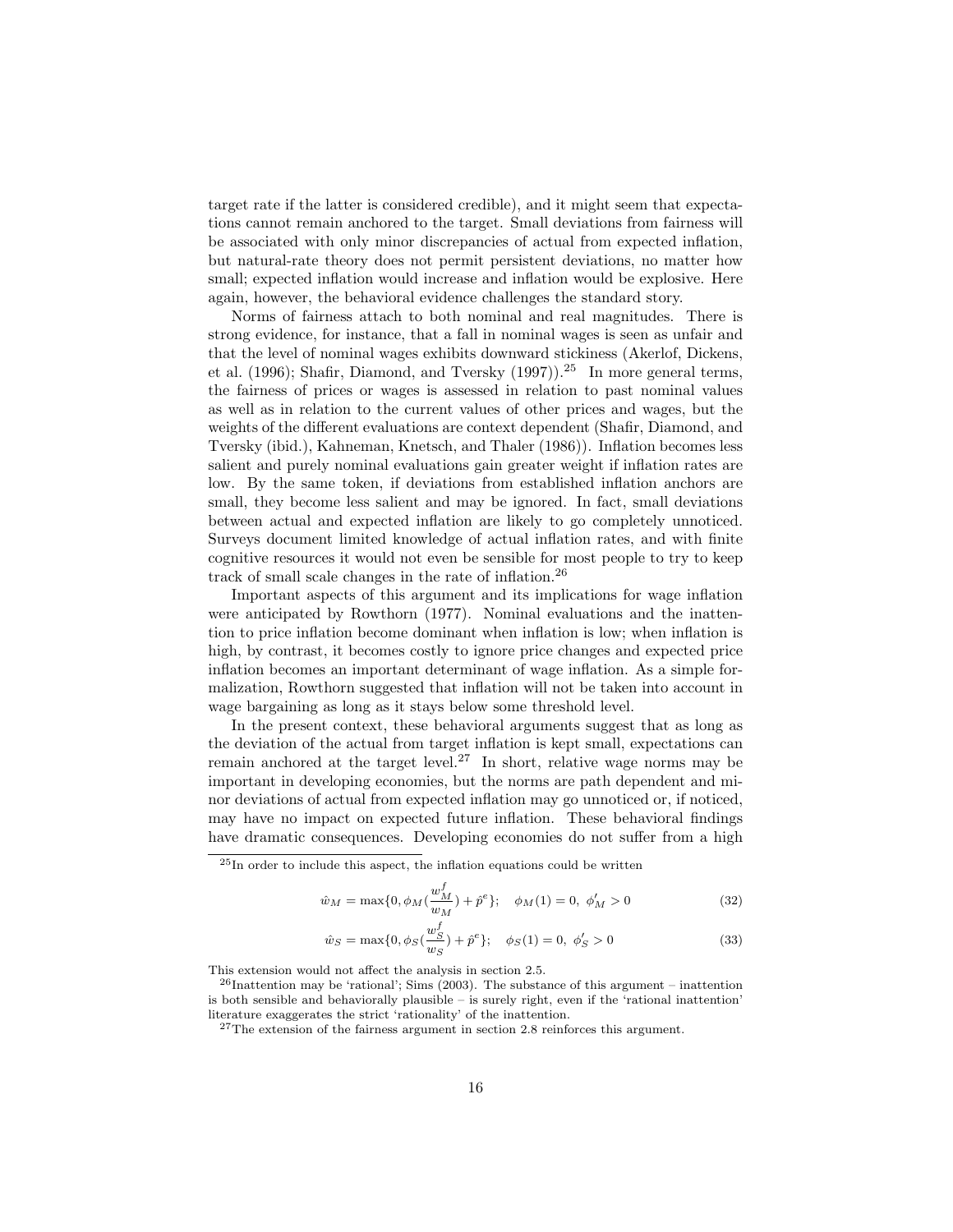'natural rate of underemployment' whose only remedy is 'labor market reforms'. Sustained non-inflationary transformation with a gradual elimination of underemployment in the informal sector and a gradual closing of sectoral wage gaps is perfectly possible.

The potential for explosive inflation following a large shock to relative incomes is also clear. A large shock to relative incomes leads to large increases in wage pressures and large discrepancies between actual and target inflation. The 'inattention threshold' may be breached, and the scene is set for an accelerationist inflation dynamics. The feedback effects from nominal incomes in the formal sectors to average incomes of informal workers prevents wage inflation in the tradable sector from restoring 'fair' relative wages, and although fairness norms will be changing, its speed of adjustment is likely to be much lower than that for inflation expectations.

#### 2.8 Extensions and robustness

#### 2.8.1 Specification of consumption demand

The benchmark specification of consumption assumed constant expenditure shares. This Cobb-Douglas specification of demand with unit elasticities of substitution between any two goods can be questioned. The substitutability between imported and domestically produced tradable goods, for instance, is likely to be higher than that between imported and nontradable goods.

If the assumption of fixed expenditure shares is dropped, changes in the real exchange rate will affect the composition of demand, and another question needs attention. In the benchmark specification, the average income in the informal sector becomes independent of the price of informal goods. This is no longer the case if the expenditure share for informal goods depends on relative prices. The informal sector is characterized by underemployment and if  $\alpha_A$  depends on relative prices, it matters whether an increase in the demand for informal goods is met by an increase in price or by reductions in underemployment. We focus on the simplest case in which  $p_A$  is constant in the short run and changes in demand are met by quantity adjustments (changes in A). By assumption  $p_M$ and  $p<sub>S</sub>$  are predetermined and the relative prices of all three domestic goods will be given in the short run. A simple continuity argument ensures that the result for fixed  $p_A$  will apply also when  $p_A$  depends on demand if the dependence is weak or the sensitivity of the expenditure share  $\alpha_A$  to changes in relative prices is low.

Now consider the key result in section 2.6: a commodity boom generates a decline in the tradable sector if interest rates are raised to neutralize the inflationary pressures from increased domestic demand. As shown in Appendix D, this result continues to hold if a real appreciation (a fall in  $\eta$ ) (i) reduces (or leaves constant) the share of consumption expenditure going to domestically produced tradable goods (tradable goods and imports are substitutes) and (ii) raises (or leaves constant) the share of spending going to nontradable goods (imports and nontradables are complements). These conditions, which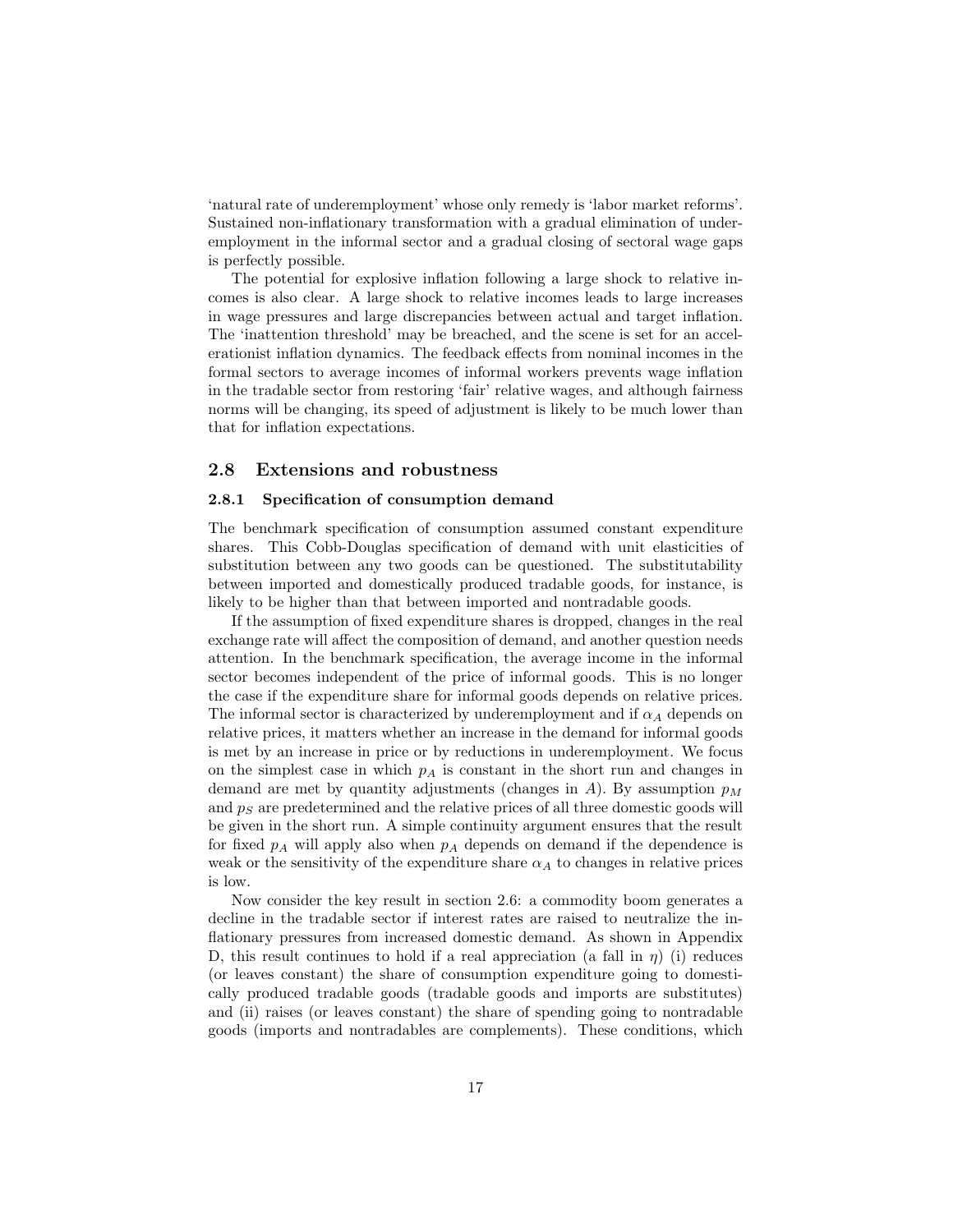arguably cover the cases that are most plausible empirically, are sufficient, but not necessary, for the result to hold.

Although the result is fairly robust to changes in the specification of consumption demand, there are conditions under which it does not hold. If imports and domestically produced tradable goods are complements and investment and exports are insensitive to changes in the interest rate and the real exchange rate, respectively, then a commodity boom could raise output in the tradable sector and reduce output of nontradables (see Appendix D).

#### 2.8.2 Consumption real wages as a determinant of fair wages

The fair wage in the tradable sector may depend on the consumption real wage as well as on relative wages; that is,

$$
w_M^f = f^M(w_A, w_S, p)
$$

where  $p$  is the relevant consumer price index. Workers consume a combination of imported, tradable and non-tradable (formal and informal) goods, and the price index is a linearly homogeneous function of the four prices:

$$
p = \xi (Ep^*, p_M, p_S, p_A) = \xi (p_M \eta, p_M, p_S, p_A)
$$

This extension of the analysis implies that the inflation targeting condition in equation (26) can be written as

$$
f^M(\frac{w_A}{w_M}, \zeta(\frac{w_A}{w_M}), \xi(\eta, 1, \frac{ps}{p_M}, \frac{p_A}{p_M})) = 1
$$

An appreciation of the exchange rate now increases the consumption real wage and reduces the inflationary pressures. The qualitative effects of a commodity boom are unchanged, however.

Including the consumption real wage as a determinant of fair wages has a notable implication, however. Productivity gains raise real wages and therefore facilitate gradual, non-inflationary reductions in the relative wage of workers in the tradable sector during a process of industrialization; the inflationary effects of declining relative wages can be offset by increasing real wages. Productivity growth cannot, however, offset the inflationary effects of sharp shocks to relative incomes.

#### 2.8.3 Intermediate goods

The formal sectors in developing countries often rely on imported intermediate goods. Thus, assume that  $\gamma_M$  and  $\gamma_S$  units of imports are required as intermediate inputs per unit of output in the tradable and nontradable sectors.

Exchange rate movements now affect prices and/or profit shares in the formal sectors. If the prices stay constant, an appreciation will raise the profits shares, but a positive shock to  $Z$  will have the same qualitative effect on  $M$  and  $S$ : with inflation targeting,  $S$  must rise and  $M$  must fall (see Appendix E).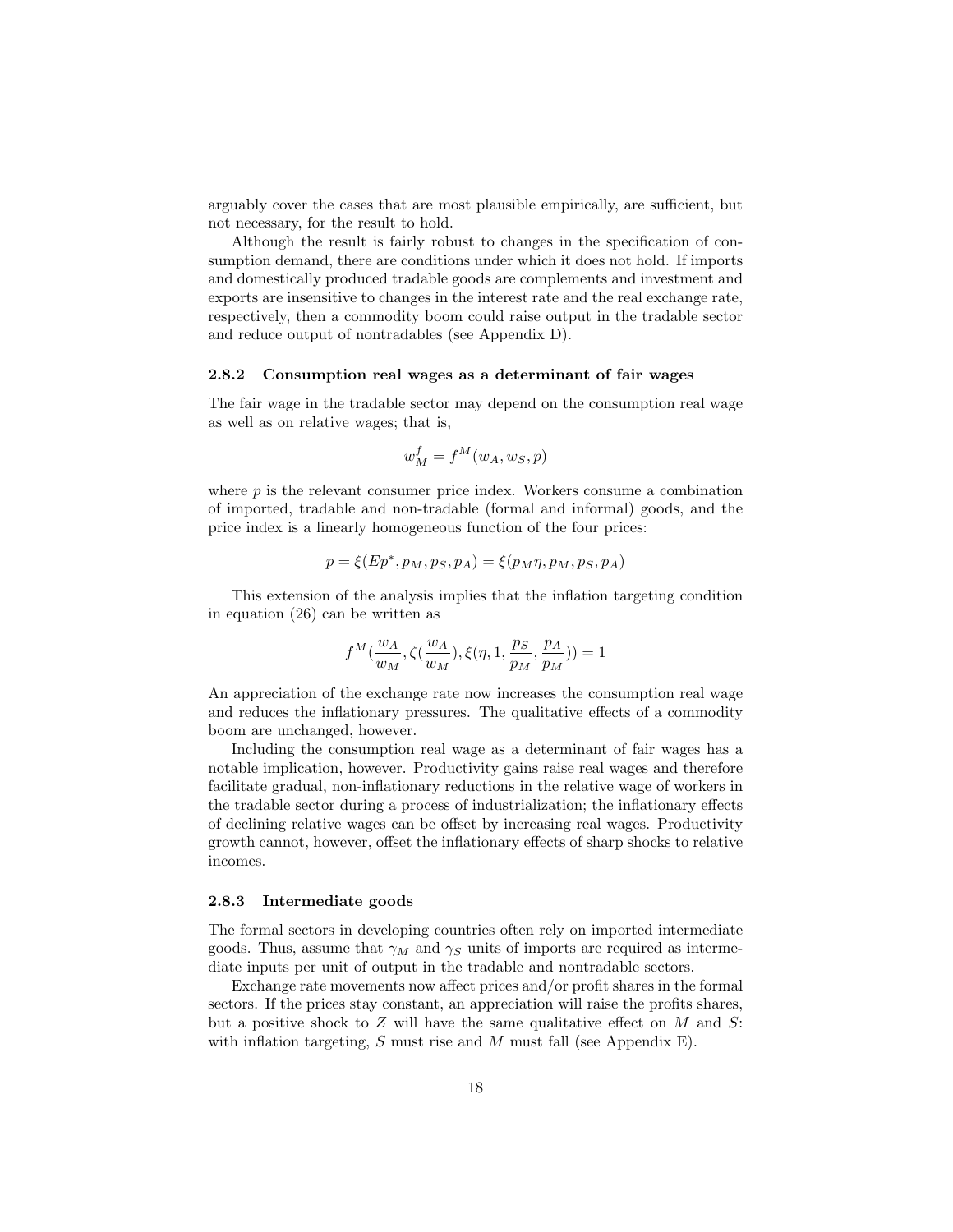If the markups on marginal cost are kept constant, both prices and profit shares become decreasing functions of the real exchange rate  $\eta$ . In this case, it is a sufficient condition for  $dS/dZ$  to be positive that  $d_{p_M}^{PS}/d\eta \geq 0$ . But weak effects on X and I allow for the possibility that both  $S$  and M may increase (see Appendix E).

If an appreciation (a fall in  $\eta$ ) raises  $p_S/p_M$  ( $d_{p_M}^{PS}/d\eta < 0$ ), then fixed expenditure shares imply a shift in real consumption  $\tilde{f}$  consumption S towards M. If this shift is sufficiently strong to offset the negative effects of an appreciation on  $X$ and rising interest rates on I, the outcome can be a fall in S.

Intermediate imports also affects net exports. We now have

$$
NX = p_M X(\eta) - \theta(C+G) - [\alpha_M(C+G) + p_M(I+X)]\gamma_M\eta - \alpha_S(C+G)\gamma_S \frac{p_M}{p_S}\eta + p_M\eta Z
$$

Imported intermediate inputs add negative effects of exchange rate depreciation on net exports; that is, the Marshall Lerner condition will be less likely to hold.<sup>28</sup>

A depreciation, finally, will put downward pressure on real wages and add inflationary pressures, if the markup on marginal cost is constant and wage demands respond to changes in the real consumption wage.

#### 2.8.4 Imported and nontradable investment goods

The benchmark version of the model assumes that all investment goods are produced domestically by the tradable sector. As an alternative, consider a case in which all investment goods are imported. The qualitative effects on the M and S sectors of a shock to commodity exports are unchanged: inflation targeting still implies a contraction in the tradable sector and an expansion of nontradables (see Appendix F).

It should be noted, however, that if capital goods are imported, an increase in interest rates may influence investment, but there will be no effect on the demand for domestically produced goods. Thus, economies with high shares of imported capital goods must rely on exchange rate movements as the mechanism through which monetary policy impacts inflation. These economies will require larger movements in interest and exchange rates in order to keep inflation within the target range following shocks to domestic demand.

If investment goods are domestically produced but partly nontradable, there are no qualitative changes in the short run without monetary policy. With inflation targeting, however, the qualitative results can be different, depending mainly on the sensitivities of net exports to exchange rates and of investment and the exchange rate to changes in interest rates (see Appendix F).

 $^{28}\rm{Even}$  in countries with a relative high share of intermediate goods imports, including the Brazilian case analyzed in the next section, there is empirical evidence that the Marshall-Lerner condition holds. See, for example, Gomes and Paz (2005) and Moura and Da Silva (2005).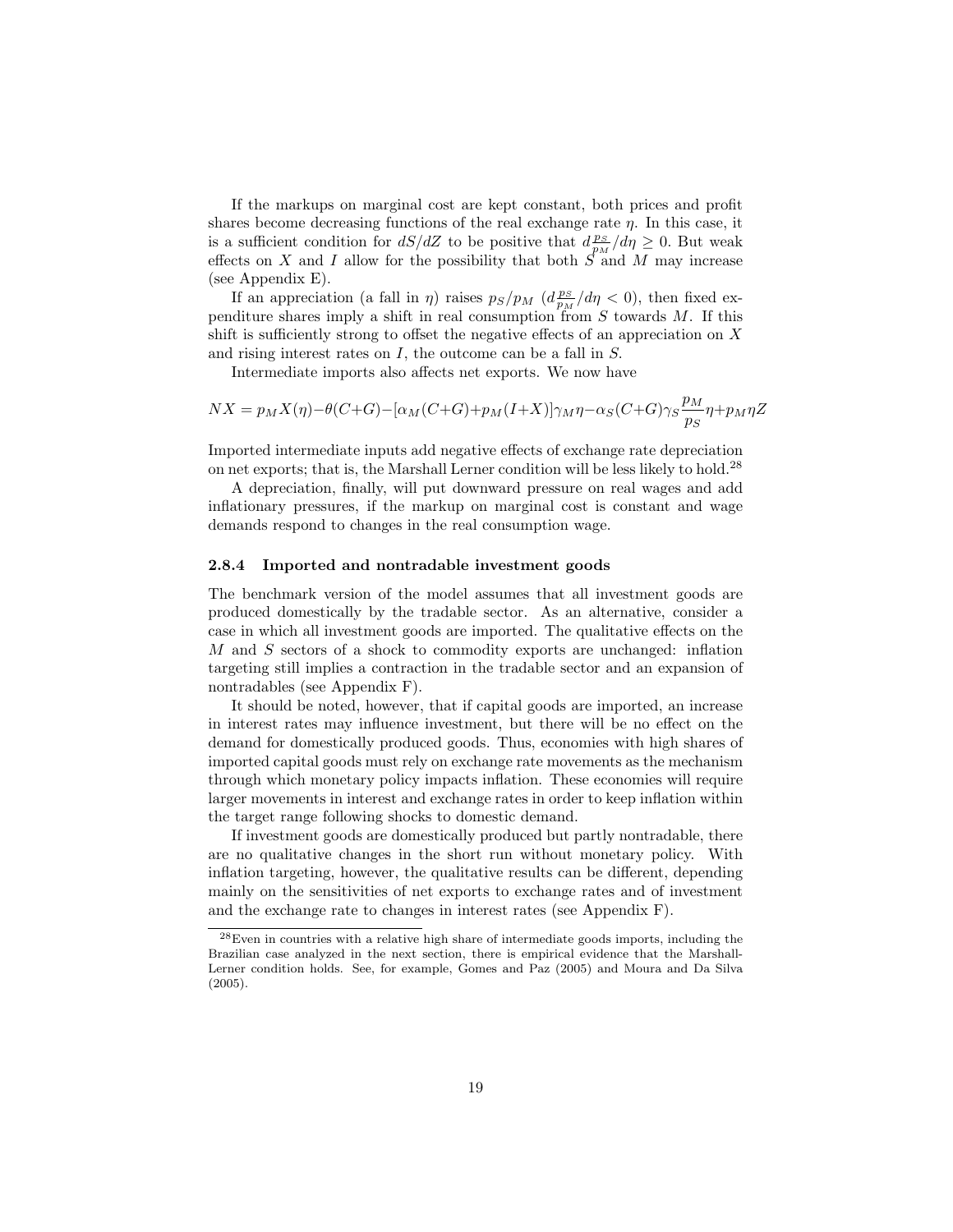#### 2.8.5 Endogenous markups and labor productivity

Markups and profit shares need not be constant. Firms may take advantage of boom times and increase their mark-ups and profit-shares. An increase in profit-shares, in turn, reduces aggregate consumption. Thus, allowing for endogenous markups soften the multiplier effects of shocks to demand. By continuity, however, the qualitative results of the model hold as long as the sensitivity of profit-shares to output is low.

The benchmark model assumed constant labor productivity. Introducing diminishing returns to labor makes the profit share endogenous, even if the markup on marginal cost is constant. Formally, let

$$
p_i = (1+m)\frac{w_i}{F^{i'}}
$$

where  $F^i(L_i)$  is the production function for sector *i*. The profit share is

$$
\pi_i = 1 - \frac{F^{i} L_i}{(1+m)F^i}
$$

The profit share will be constant if the production function has constant elasticity, but increasing (decreasing) in  $L_i$  if the elasticity  $F^{i'}L_i/F^{i}$  is decreasing (increasing) in  $L_i$ . Having diminishing returns to labor also affects the sensitivity of  $w_A$  to changes in Z because of its influence on  $L_A$  which is no longer given by  $N - M - S$ . Again, however, the qualitative effects on M and S of shocks to commodity exports are unchanged, as long as the sensitivity of profit shares to changes in output is low.

# 3 A brief summary of the recent Brazilian experience

#### 3.1 Stylized facts

Brazil entered the 21st century with high hopes. The re-democratization process initiated in the 1980s had matured, the hyperinflation of the late 1980s and early 1990s had been squashed, and the dominant view was that by opening the economy and reducing state interference, the country would be put on a trajectory of sustainable growth and gradual catch-up with advanced economies. In terms of macroeconomic policy, the strategy was expressed in a 'tripod' rule: floating exchange rates, primary fiscal surplus, and inflation targeting.

The commodity boom added a new element. The Brazilian terms of trade began to improve from 2002, peaking in 2011 and falling again to a local minimum in 2015. As shown in figure 1, the net exports of commodities went from US\$ 12,9 billion in 2002 to US\$ 99 billion in 2011, with the share of commodities on total exports going from  $40\%$  to  $60\%$  in the same period.<sup>29</sup> Surging commod-

 $^{29}$ Data from the Ministry of Industry, Foreign Trade, and Services of Brazil - *MDIC*. Commodities are defined as: Mineral fuels, lubrificants and related materials; Food products and live animals; and Non-edible raw materials (except fuel).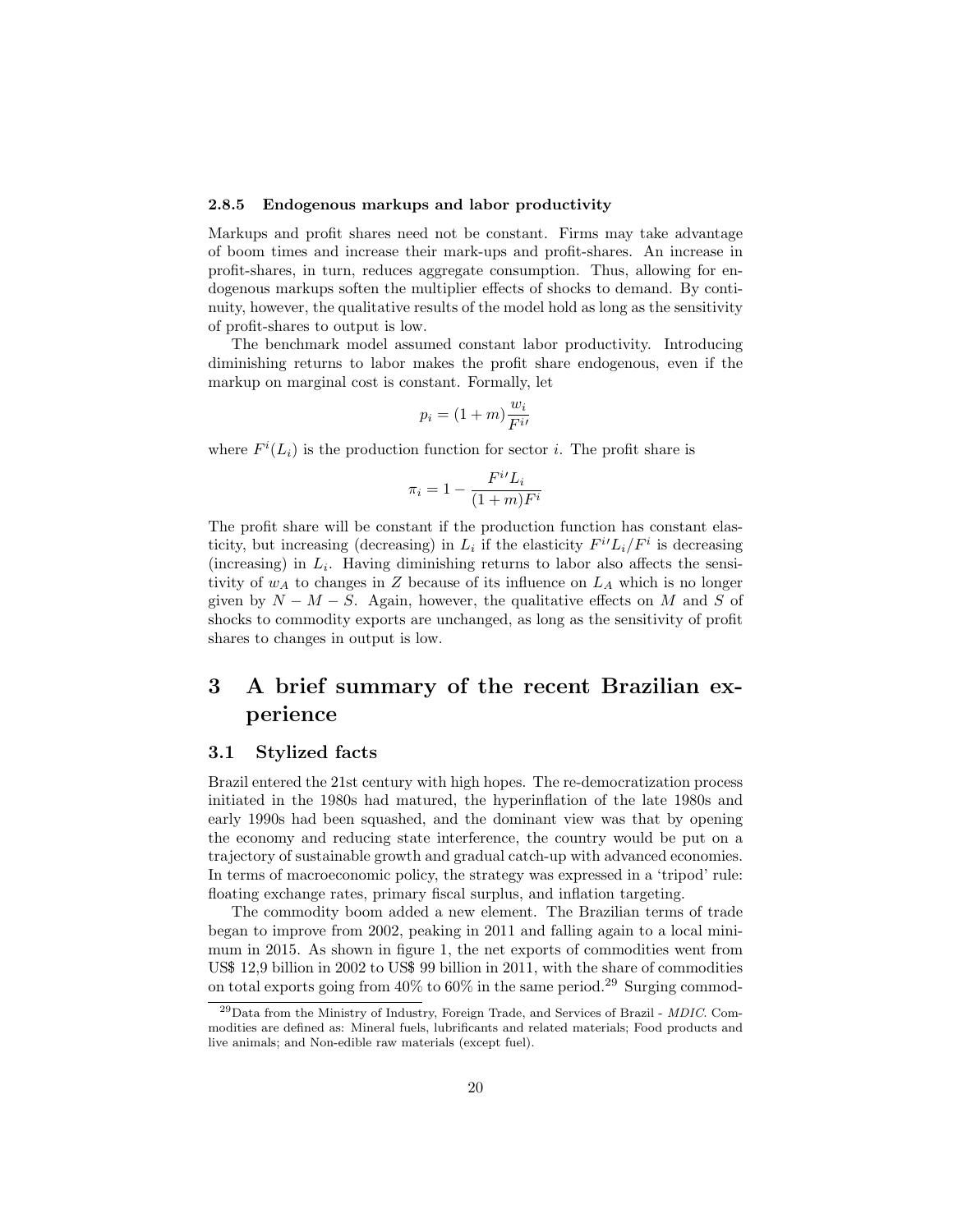ity exports opened up space in the balance of payments to increase imports; over the same period the boost to domestic aggregate demand and an appreciation of the exchange rate led to movements in net exports of non-commodities from a US\$ 250 million surplus to a US\$ 69.2 billion deficit.



Source: IMF and Ministry of Economy, Industry, Foreign Trade, and Services of Brazil. Authors' calculation.

Two main channels link the increase in revenue from commodity exports to domestic absorption: the increase in private consumption due to the higher income in the sectors directly associated with the exports of commodities, and the increase in government expenditure following the windfall revenue from taxes and royalties. These initial movements were amplified by multiplier effects on consumption and investment.

The period from 2003 to 2011 saw an acceleration of GDP growth, with an average of 3.5% from 2002 to 2014 – and 4.5% between 2007 and 2011 – compared to 2.6% in the previous decade (1992-2001). Private consumption was the fastest-growing component of demand during the commodity boom, both in relative and absolute terms. Aided by rising incomes at the lower end of the income distribution and an expansion of consumer credit, private consumption increased from 61.7% of the GDP in 2002 to 64.7% in 2011, reaching 67.4% in 2015.<sup>30</sup> Illustratively, car sales increased by 130% between 2002 and 2011, and the sales of home appliances rose by  $242\%$  in real terms.<sup>31</sup> Federal government expenditure also accelerated, reaching an annual average real growth rate of 8% during the ascendant phase of the boom (2003-2010), compared to 5.8% from 1998 to 2002 and  $3.6\%$  between 2011 and 2015.<sup>32</sup> Public investment also in-

 $30$  From 2002 to 2010, private investment grew more rapidly, from 18.2% to 21.8% of GDP, but lost ground from 2011, reaching 19.3% in 2015. Brazilian National Accounts, IBGE.

<sup>&</sup>lt;sup>31</sup>Respective sources: FENABRAVE - National Federation of Motor Vehicle Distribution and ABINEE - Brazilian electrical and electronics industry association.

<sup>32</sup>Using data from Ministry of Economy, Industry, Foreign Trade and Services of Brazil.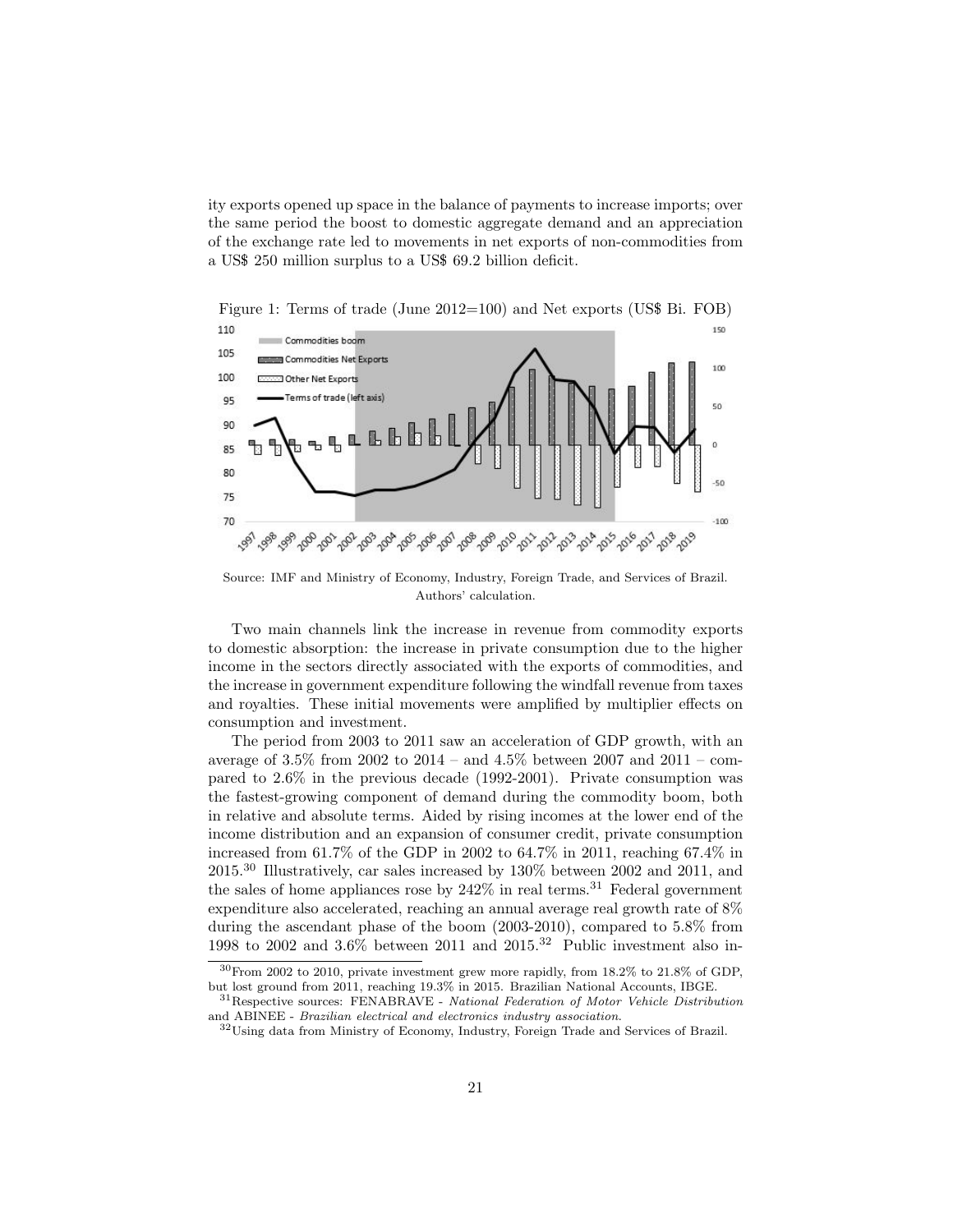creased between 2005 and 2010, but the expenditures were largely concentrated in consumption.<sup>33</sup>

The fiscal expansion did not violate balanced budget prescriptions, however; the federal government maintained continuous primary fiscal surpluses – on average  $2.2\%$  of GDP from 2002 to  $2011^{34}$ . There is robust evidence that local governments also used the increase in revenues directly and indirectly related to the commodity boom to increase expenditure while preserving fiscal discipline. The average primary surplus of the public sector, which includes federal and local governments, was 3.1% of GDP between 2002 and 2011, and the net public indebtedness fell from 55.8% of GDP in 2002 to 36.4% in 2011.<sup>35</sup>

Figure 2: Private consumption (C), government consumption (G), and Nonresidential investment  $(I)$  -  $\%$  GDP



Source: IBGE and Bielschowsky, Squeff, and Vasconcelos (2015).

The growth rates were uneven across sectors. In the years before the intensification of the commodity boom, from 2000 to  $2004<sup>36</sup>$  the manufacturing sector grew at an annual average rate of  $4\%$ , significantly above those of retail  $(2.6\%)$  and services  $(2.2\%)$ .<sup>37</sup> The ranking was reversed during the ascendant

<sup>33</sup>Federal public investment went from 0.45% of GDP in 2002 to 0.79% in 2010. Total expenditure of the federal government in the same period went from 15.9% of the GDP to 18.2%. Ministry of Economy, Industry, Foreign Trade and Services of Brazil and Observato rio de Politica Fiscal - IBRE/FGV.

<sup>34</sup>The average total federal deficit including interest payments was 3.2% of GDP in the same period. The public debt ratio fell however, which is in line with fiscal policy prescriptions.

<sup>35</sup>Data from Banco Central do Brasil. Orair and Gobetti (2017) provide slightly different numbers; they suggest a reduction in public debt from 60% of GDP in 2002 to 31% in 2013.

<sup>&</sup>lt;sup>36</sup>Manufacturing might have benefited from the depreciations of the exchange rate in 1999 and 2002. The increase in manufacturing employment, for instance, is concentrated in 2004 and 2005, and the most positive net exports result since 1997 was achieved in 2006, with a surplus of US\$ 14.5 billions. Thus, looking at sectoral data, it is important to bear in mind that effects from previous shocks still operate during the initial years of the commodity boom.

<sup>&</sup>lt;sup>37</sup>Identified as other services in the Brazilian national account system, which comprises all usual private services such as education, health, lodging and food services, domestic services, amoung others.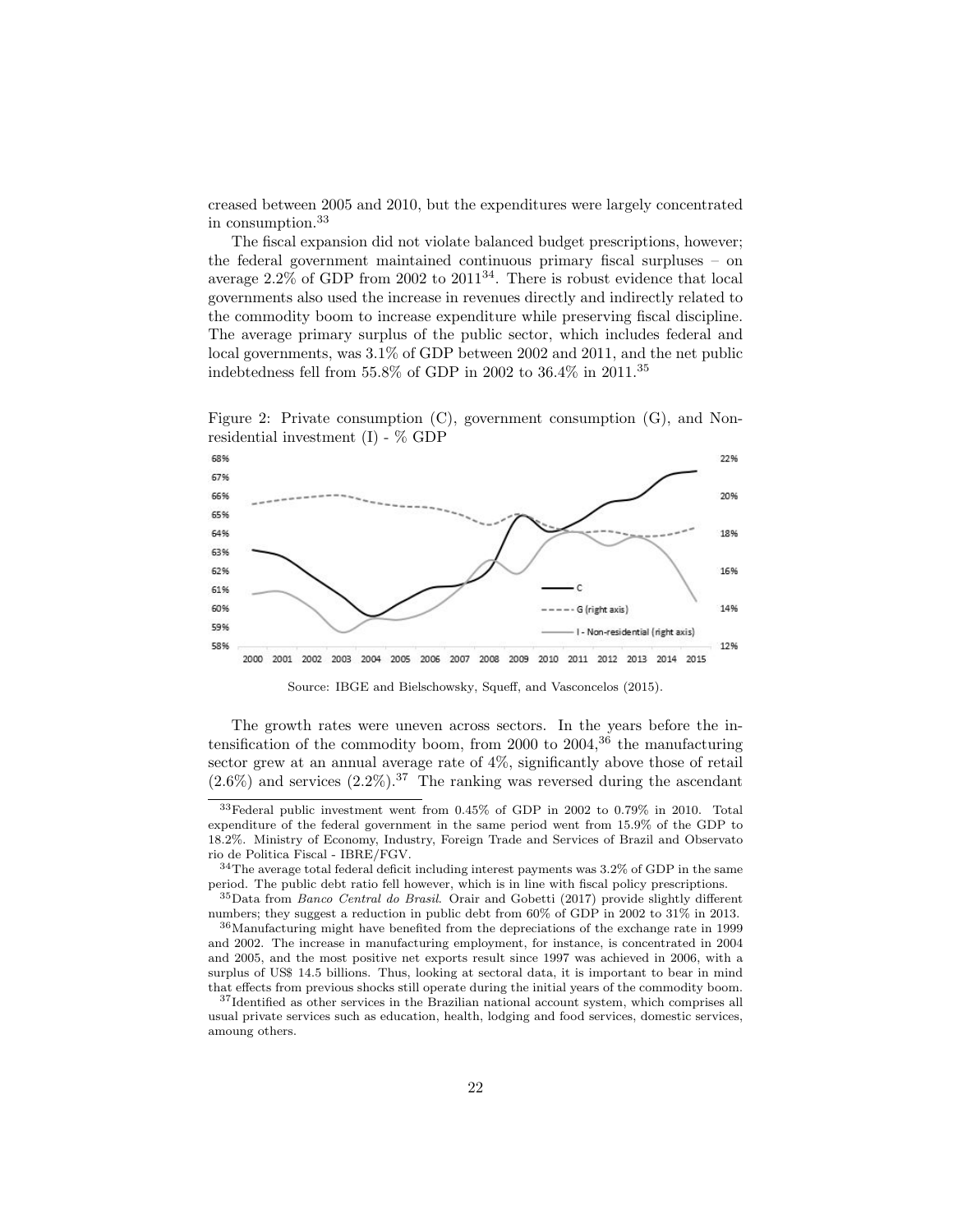part of the boom years from 2005 to 2011 when the rate of growth of manufacturing sector was 2.3%, and those of retail and services increased to 4.7% and 4%. From 2011 to 2015 the gap is even wider, with manufacturing *decreasing* annually 3.1% while retail and services changed, on average, -0.2% and 0.8%.

Trade contributed to the heterogeneous sectoral development. The real exchange rate appreciated and manufacturing faced intensified international competition. During 2005-2008, more than 22% of the increase in domestic consumption of manufactures was supplied by net imports, compared to only 6.1% in the period 2003-2005. In the cases of durable goods, this share of net imports went from 0% in 2003-2005 to 49.3% in 2005-08 (Bielschowsky, Squeff, and Vasconcelos (2015)). Services, by contrast, are largely nontradable and performed better, as can be seen in terms of profitability and value-added in figure 3. Around 6 percentage points of GDP was 'transferred' from the manufacturing sector to non-tradables between 2004 and 2014. The profit-share of the manufacturing sector decreased from 52.2% in 2004 to 29.9% in 2014, while in nontradables it was relatively stable - a large increase in the profit share in services (from 19.6% to 30.6% in the same period) was offset by its decline in public utilities $38$  and construction sectors. Investment shows a similar pattern in favor of non-tradable activities: according to Miguez (2016), before the intensification of the commodity boom (2001-2004), the average annual growth rate of investment in real terms was -4.2% for the manufacturing sector and -7.5% for a sector combining retail and other services activities; during the boom period  $(2005-2011)$ , these rates went to 6.6% and 14.6%, respectively.<sup>39</sup>



Figure 3: Non-tradable and Tradable sectors - VA and profitability (2002=1) VA (% GDP) Profit-share

Source: Author's calculation based on IBGE. 'Non-tradables' consistent of the services sector, retail and construction. In line with the model definition, 'tradables' is the manufacturing sector.

Faster economic growth was reflected in the labor market. Measured unemployment decreased from around 12% in 2002 to less than 5% in 2014, and formalization went from 52% to more than 63% in the same period (Komatsu and

<sup>38</sup>Electricity, water, sewage.

 $39$ Rugitsky (2017) suggests another source of uneven sectoral performance. Many services have high income elasticities of demand at intermediate income levels, and domestic demand, therefore, shifted towards services as growth rates increased and inequality fell.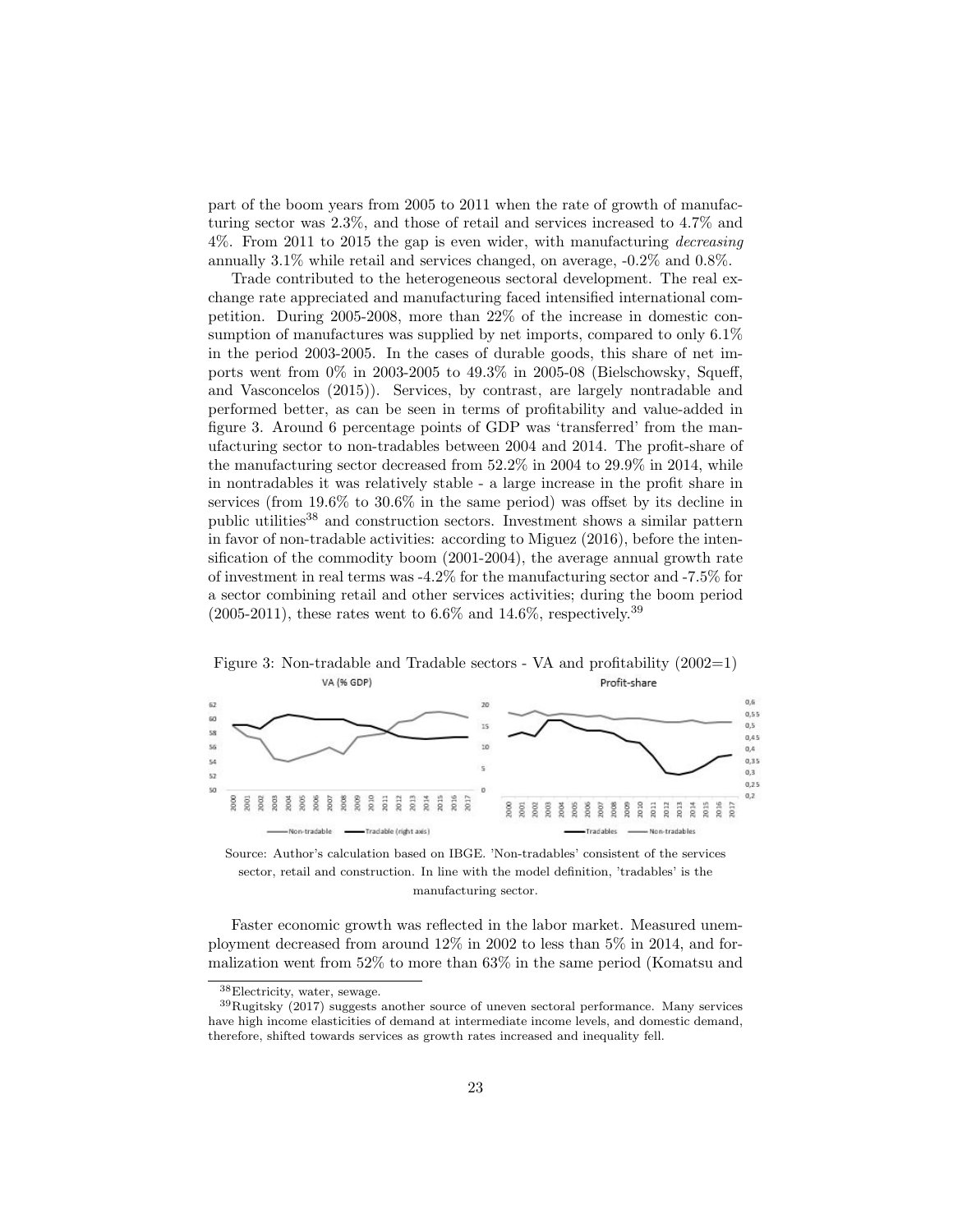Menezes Filho  $(2015)$ .<sup>40</sup> Once again sectoral differences are relevant. The ratio of (formal plus informal) nontradable to tradable employment stayed roughly constant, but there was a significant shift from the informal to the formal nontradable sector (figure 4). In terms of the model in section 2,  $L_A/L_S$  fell while  $L_M/(L_A + L_S)$  was stable. This dynamics, combined with the increase in the share of value added of the nontradable sectors (formal and informal), displayed in figure 3, suggests a reduction in the level of underemployment in the nontradable, informal sector.

The commodity boom and the associated increase in private and government consumption produced inflationary pressures (see figure 5). Wages rose significantly, but despite the superior dynamics in the nontradable sector in the period, sectoral relative wages shifted only slightly against manufacturing workers (see figure 4). Manufacturing workers managed to raise their nominal wage roughly in step with wage increases in the nontradable sectors. In terms of the model, the relative wage  $\frac{w_M}{w_S}$  stayed roughly constant while  $\frac{w_M}{w_A}$  decreased slightly.<sup>41</sup> In the non-tradable sectors, this increase in wages was passed on to prices, as the profit-share figures indicate. Given international competition, a large part of wage increases in the manufacturing sector was absorbed by reductions in profitability, accentuating the conflict over the functional income in the sector. The number of strikes went from 302 (23.138 hours) in 2004 to 2.050 (111.342 hours) in 2013 (DIEESE (2005), DIEESE (2014)). Besides the market forces, minimum wage policy also had important impacts. With a real increase of 68% between 2004 and 2014, it affected low wage formal workers, informal workers (via a 'signaling' effect) and social transfers (including pensions), which are indexed by the minimum wage<sup>42</sup>. The exact weight of each of these effects are not clear, but there is some evidence that the impact via government transfers (which is incorporated in the model presented in section 2 as government consumption) accounts for about half of its effect on the lowest income levels (Saboia and Hallak Neto (2018)).

After a spike in inflation in 2002-2003 due to capital flight and a steep depreciation on the eve of the presidential election of Lula from the Workers Party (PT), inflation was kept consistently within the target range from 2004 to 2014. Price movements displayed sectoral heterogeneity, however. Inflation in the service sector remained consistently above average inflation, exceeding the target range from 2008 to 2016. High inflation in services was offset by the lower inflation for (non-commodity) tradable goods and the output of stateowned companies, including oil (Petrobras) and electricity (Eletrobras).

The downward pressure on tradable goods prices was a result, to a large

<sup>40</sup>Data for metropolitan areas.

<sup>41</sup>The reduction in wage inequality and extreme poverty is an important element of the Brazilian trajectory in the period. For the purposes of this paper, we focus on the relative wages in sectorial terms and their implications for structural change; see Souza and Medeiros (2015) for a critical discussion of the evidence on changes in personal income inequality during this period.

 $42$ These effects of minimum wage increase are more directly analyzed by Neri, Gonzaga, and Camargo (2001), Oreiro and D'Agostini (2017), and Serrano and Summa (2015), among others.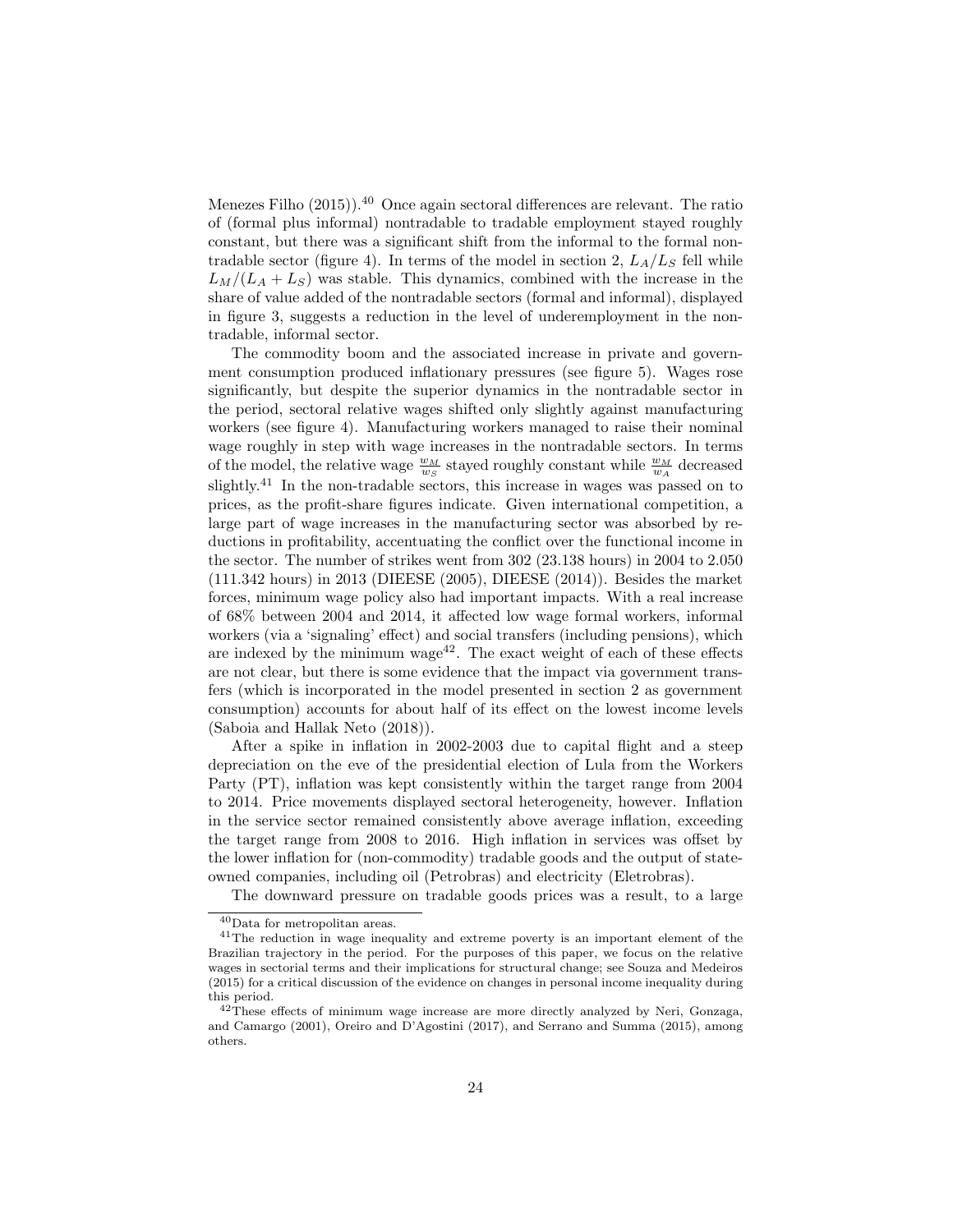

Figure 4: Ratio of Non-tradable to Tradable sectors - Wages and Employment  $(2002=1)$ 

of Brazil.

extent, of monetary policy. The basic interest rate (SELIC) followed a downward trend from 2002 to 2008, but the premium over international rates (the LIBOR is used here) was kept high despite a significant reduction in country risk as measured by the EMBI+ index.<sup>43</sup> A high interest premium encouraged the inflow of international capital, reinforcing pressures from the commodity boom towards exchange rate appreciation in both nominal and real terms. The policy was intensified as inflation pressures increased, particularly between 2010 and 2011, as can be seen from the steep increase in the interest rate differential despite a stable country-risk (figure 6).

From 2011 to 2014, macroeconomic policy became erratic. For present purposes, it is sufficient to note that fiscal policy remained expansionary most of the time,<sup>44</sup> although with changes in its composition, and that monetary policy was loosened briefly in 2012 and early 2013.<sup>45</sup>

Macroeconomic policy returned to more strict principles of inflation target-

<sup>43</sup>The source for the annual Brazilian basic interest rate is the Central Bank of Brazil, and the annual London Interbank Offered Rate (LIBOR) based on U.S. dollars was obtained via the FRED (Federal Reserve Economic Data - St. Louis FED). The EMBI+ index is produced by JP Morgan.

<sup>44</sup>There was a brief period of fiscal consolidation in 2011.

<sup>45</sup>The policy adopted in this period reversed some of the previous dynamics, by reducing interest rates and depreciating the exchange rate. Others, however, were reinforced, namely by cutting public investments while keeping balanced budgets. It can also be argued that erratic movements in the economic policy undermined predictability regarding future demand and interest and exchange rates, limiting the potential benefits of the change in monetary policy.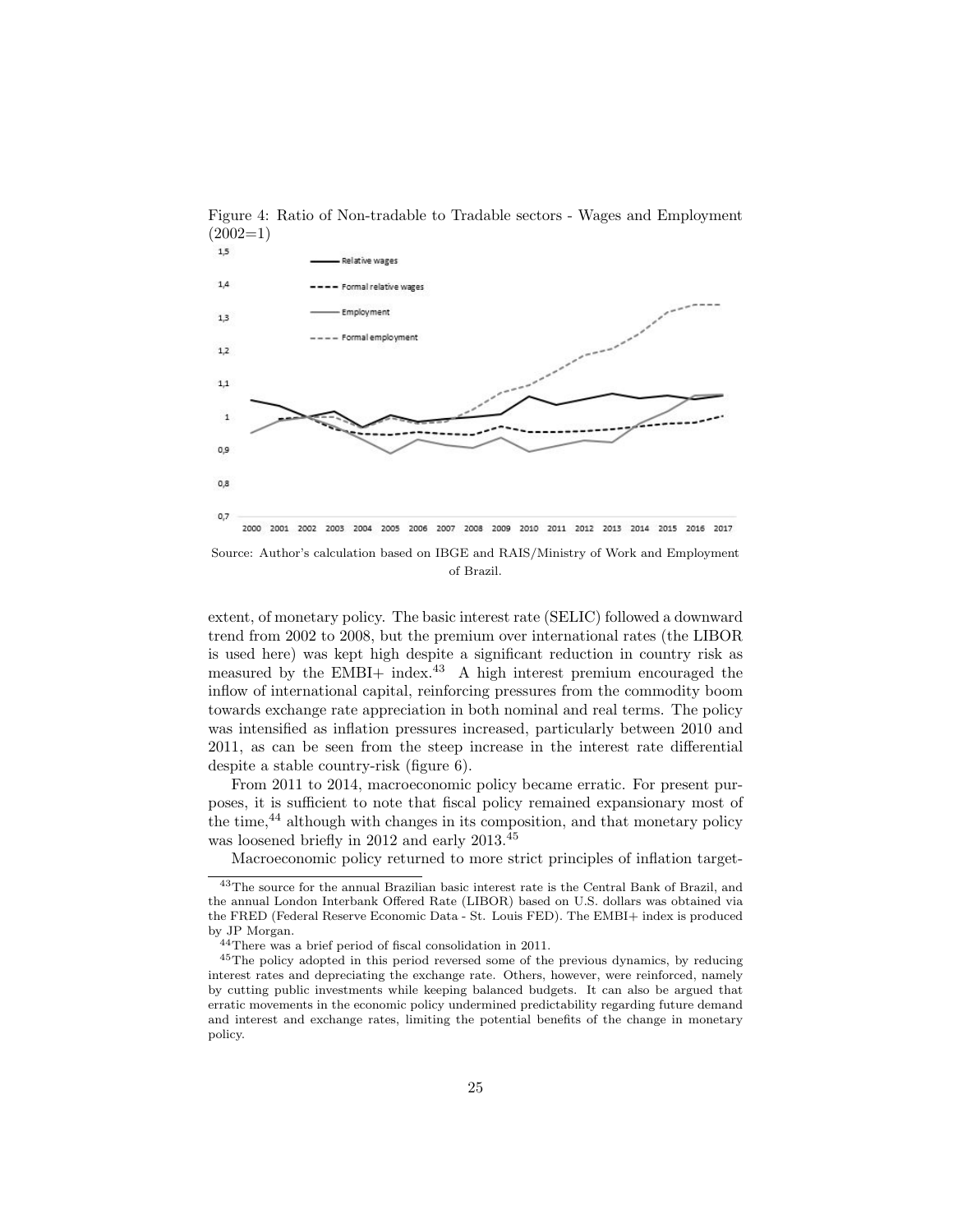

Source: IBGE and the Brazilian Central Bank. Author's elaboration.

ing and balanced budgets in 2015. The end of the commodity boom, a deceleration in consumer credit, and lower economic growth meant that balanced budgets now implied fiscal contraction. The liberalization of state-controlled prices and an exchange rate depreciation (following the reversal of terms of trade) produced a spike in inflation in 2015, despite a tightening of monetary policy. Inflation returned to its target in 2017 in the wake of the severe crisis that had reduced real GDP by 6.7% over those two years.

Stagnation since then has left GDP in 2019 well below the level in 2014 the average annual growth rate was 1.2% between 2017 and 2019. Many of the social improvements have also been reversed, with a consistent rise in income inequality; extreme poverty reached 13.8 million people in 2019, an increase of 53% since 2014.

### 3.2 Interpretations

#### 3.2.1 Our story

The stylized facts of the recent Brazilian trajectory are consistent with the theoretical framework proposed in section 2. A commodity boom allows an expansion of private and government consumption with a stable or falling debt ratio. The boost in consumption reduces underemployment in precarious occupations, increases the average income in the informal sector and creates wage pressures in the formal sectors. In the Brazilian case the pressures were reinforced by rising minimum wages and policy-induced relaxations of credit constraints. Tight monetary policies counteract the incipient inflationary tendencies; these policies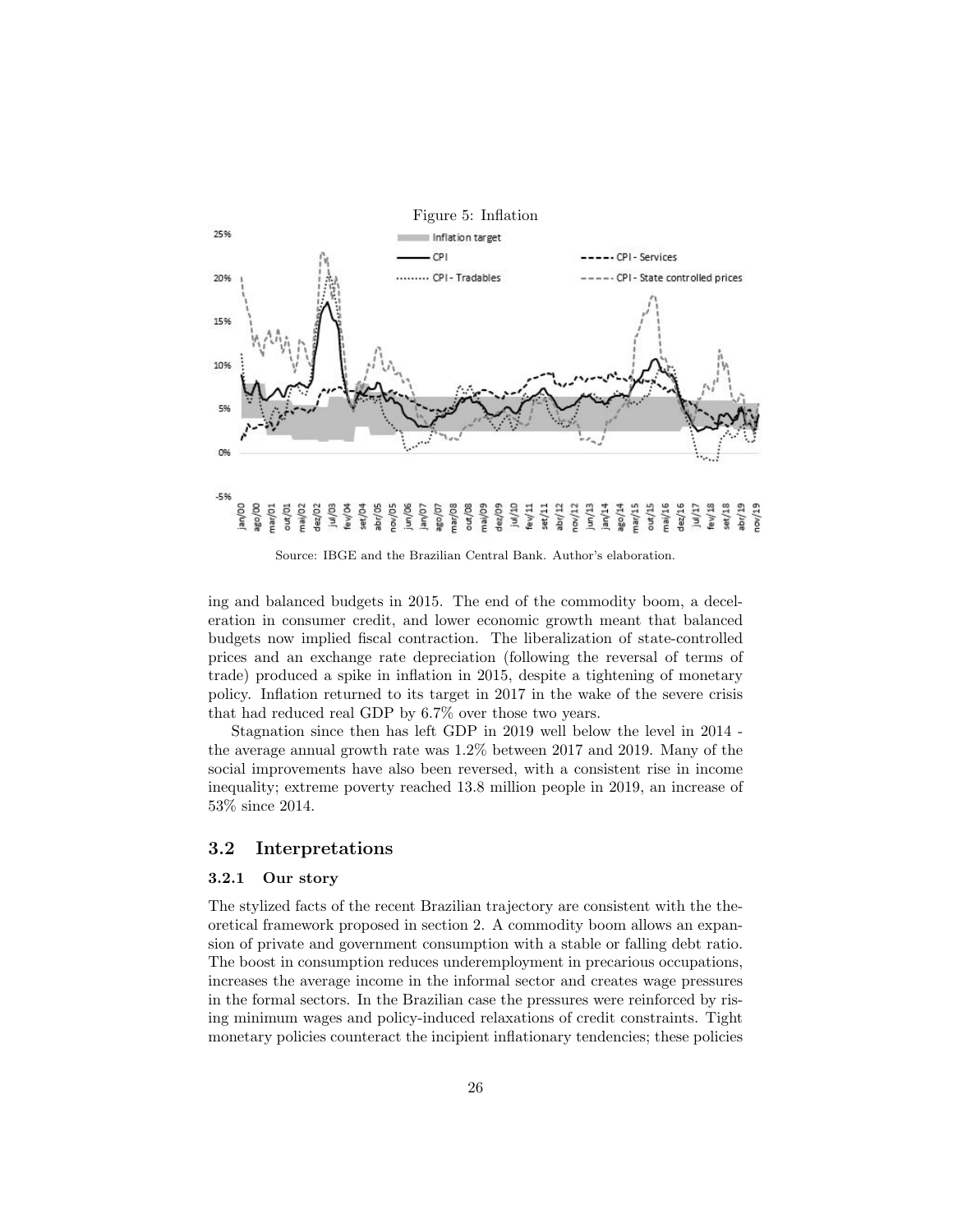

Source: IBGE, Central Bank of Brazil, JP Morgan, FRED. 'RER' is an index of the real exchange rate (Jan 2000 = 1), 'Country-risk' is the EMBI+ (scaled to fit the left axis, preserving changes magnitudes), and 'Relative interest rate' is the difference between the annual basic interest rate in Brazil (SELIC) and the annual London Interbank Offered Rate (LIBOR), based on U.S. Dollar.

impact the manufacturing sector disproportionately as interest rates rise and the exchange rate appreciates. Endogenous profit margins reinforce the effects of higher nontradable inflation on relative prices, and manufacturing experiences a substantial decline in profitability. Falling capacity utilization and profitability means that investment in the tradable sector also falls.

If our interpretation is correct, macroeconomic policy during the boom years contributed to deindustrialization and left the economy in a fragile position when commodity prices fell. The policy prescriptions also failed when the crisis hit. Attempts to balance the budget aggravated the downturn and prolonged the recession, while reallocations of government spending away from public investment and towards consumption reinforced the shift in favor of the nontradable sectors.

The commodity boom and bust in Brazil exemplify the large external shocks that buffet many developing economies. The standard macroeconomic prescriptions magnify the effects of external shocks with serious adverse implications for economic development.

Needless to say, other factors and policies also influence economic development. Education, health and industrial policies can be crucial, and these policies interact with the macroeconomic variables. Guzman, Ocampo, and Stiglitz (2018), for instance, stress the complementarity between exchange rate and industrial policies in boosting sectors with positive externalities and high level and growth rate of productivity. Staying with the Brazilian example, moreover,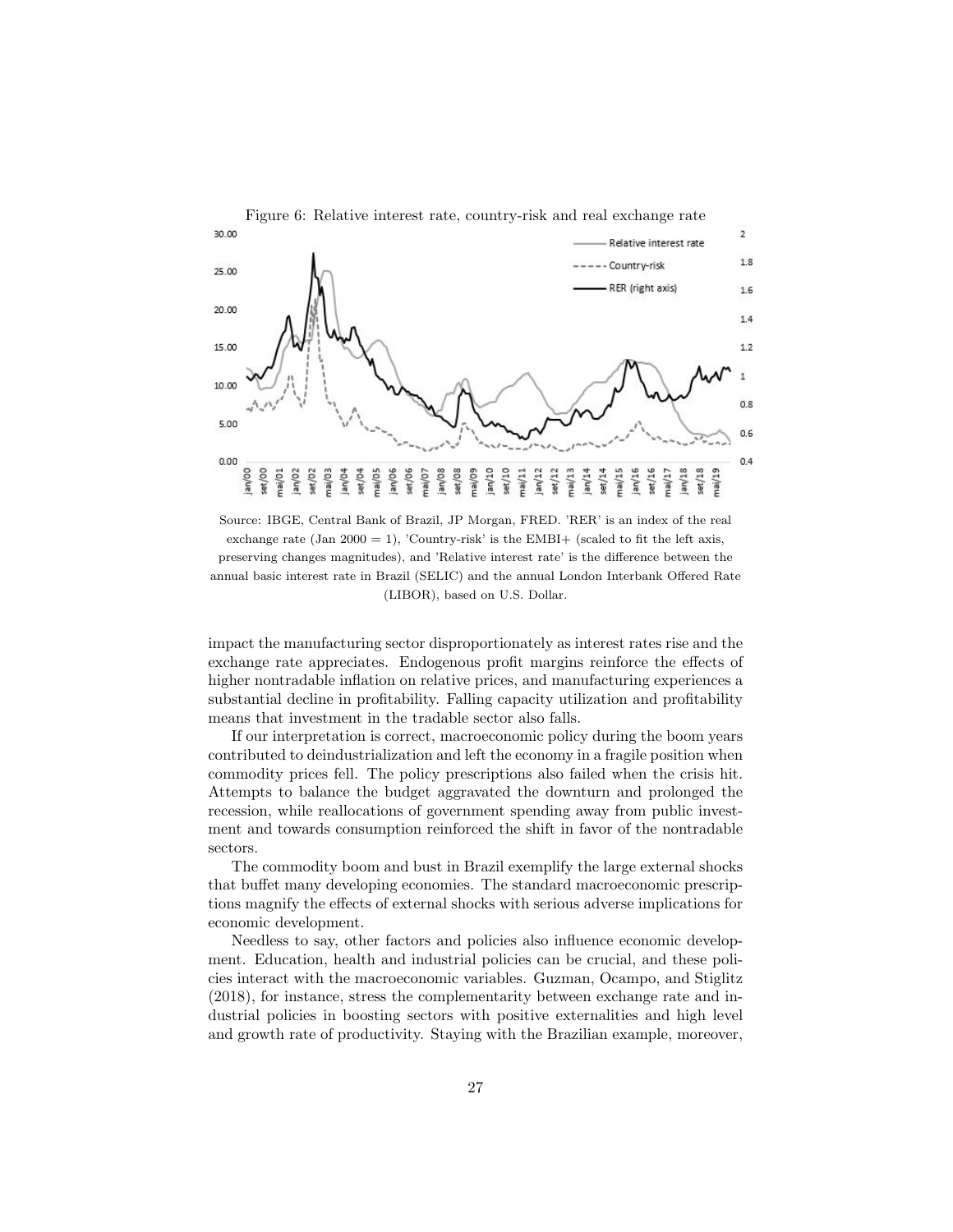the sources of the multidimensional, still ongoing crisis also include corruption scandals, political polarization and class conflict.<sup>46</sup>

#### 3.2.2 Other interpretations

A typical narrative grounded in the 'New Neoclassical Synthesis' (Goodfriend and King (1997)) explains the increase in growth rates from 2002 by a combination of (i) solid macroeconomic foundations built and consolidated after 1994 and lasting until at least 2006, with (ii) a favorable international environment and (iii) a demographic dividend from having a high share of the population being of working age (Pessôa (2018); Pessôa (2017); Mesquita et al.  $(2014)$ ). From 2008, however, credit expansion, public investment and other expansionary policies led to inflationary pressures and crowding-out of private investment.

The crisis, according to this interpretation, was brought about in part by the exhaustion of the consumption-led dynamics based on public expenditure and increasing debt but, more importantly, by the weakening of the 'macroeconomic foundations' as a result of fiscal expansion, misguided state intervention, and a lack of reforms that, allegedly, could have increased productivity.<sup>47</sup> Similar conclusions can be found in other studies, including the World Bank (2017). The explanation of the rise and fall of the Brazilian economy in Garber et al. (2019) also focuses on aggregate demand, particularly the expansion of household credit which was facilitated by the favorable international environment.

All these accounts, like ours, emphasize the commodity boom and the expansion of aggregate domestic demand. Unlike in our interpretation, however, there is no detailed analysis of the sources of the inflationary pressures and the role of inflation targeting, and sectoral interactions and exchange rate movements are secondary, if relevant at all.

Points of convergence are harder to find between our interpretation and studies that have a New Keynesian Phillips curve (NKPC) at the core. Most econometric studies on Brazilian data find little support for the NKPC (Sachsida (2013) and Maka, Barbosa, et al. (2013), among others).<sup>48</sup> The NKPC, nonetheless, is included as a key element of DSGE models that are used to guide both monetary policy and private decisions, including the SAMBA model developed by the Brazilian Central Bank (De Castro et al.  $(2015)$ ).<sup>49</sup> These models, in our view, make assumptions that preclude the essence of the development problem: underemployment and problems of structural transformation

<sup>46</sup>See, for instance, Singer (2020)

<sup>&</sup>lt;sup>47</sup>According to this argument productivity enhancing reforms should have been carried out in education, the legal system and the labor market. The misguided intervention involved industrial policy, regulatory interferences in the energy sector and elsewhere, forced reductions in interest rates, and the use of tax exceptions to firms from 2011.

<sup>48</sup>Maka and Barbosa (2017) provide a slightly more positive assessment. Testing four types of Phillips curves (accelerationist, new Keynesian, hybrid, and sticky information) for Brazil between 1996 and 2015 and using a larger than usual confidence interval, they could not reject the sticky information version.

<sup>49</sup>A special issue of the Brazilian Review of Econometrics (November 2015) presents and discusses a number of Brazilian DSGE models, including the SAMBA model.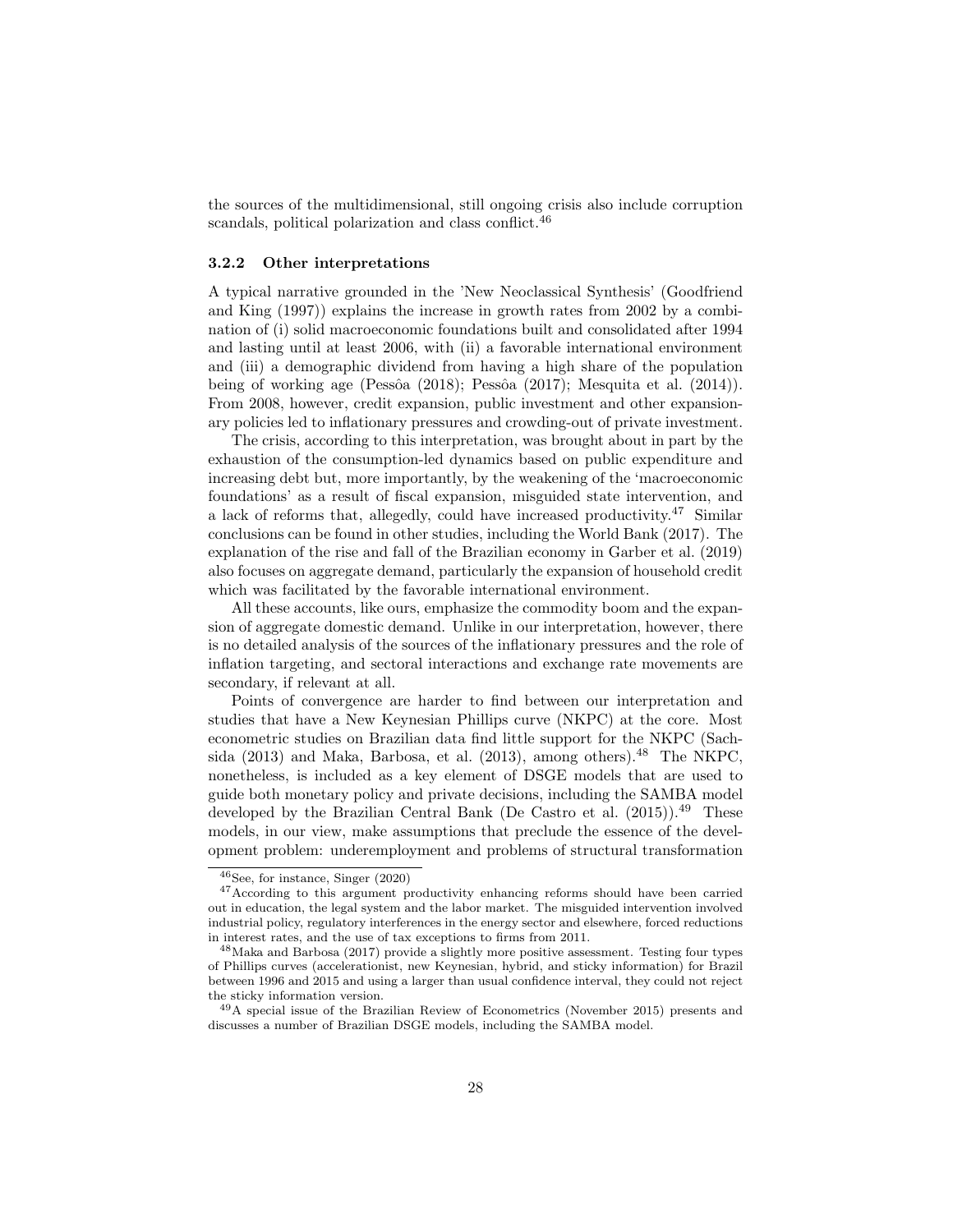disappear from sight in models of cyclical fluctuations around a steady growth path with 'natural unemployment'.

The (post-)Keynesian literature views the expansion of aggregate demand as central to the increase in economic growth, emphasizes exchange rate movements, and sees cost-push factors as the dominant force behind inflation. There are disagreements within this literature, however, with respect to the limits of the process and the reasons for the downturn. At one extreme, the recession and subsequent stagnation are seen as consequences of the fiscal contraction in 2011 and the ensuing attempts to boost private investment. In these accounts, the sectoral changes were of secondary importance for the macro dynamics, and it is suggested that by reducing cost-push inflation, the exchange rate appreciation had more positive than negative effects. At the other extreme, it is argued that despite positive short run effects on capacity utilization, a policy regime of fiscal expansion, high interest rates and an overvalued exchange rate was fated to fail in the medium run; adverse effects on the profitability of manufacturing, the level of investment, and the balance of payments would make this regime unsustainable. Serrano and Summa (2015) represents an example closer to the first group; Martins and Rugitsky (2018) is closer to the second. <sup>50</sup>

Other contributions also combine increasing aggregate demand, exchange rate movements and cost-push inflation. Rossi, Mello, and Bastos (2020) argue that the constitution of a mass consumer market was a deliberate economic strategy of the PT governments led by Lula and Rousseff. The idea was that the expansion of domestic demand could play a developmental role via economies of scale and the reduction in underemployment. The failure to meet the first objective, they argue, was due to limitations of the process itself (the consumption boom based on an appreciated exchange rate) and a lack of complementary policies (capital controls to avoid volatility, for instance).<sup>51</sup>

Discussing monetary policy, Serrano (2010) suggests that inflation control is ultimately achieved via the exchange rate appreciation caused by high interest rates. The combination of high interest rate and an appreciated exchange rate, however, increases the burden of public debt and the opportunity cost of capital, harms the manufacturing sector and has the potential to deteriorate the external balance.<sup>52</sup> Summa and Serrano (2018) reinforce the argument, emphasizing the centrality of the price effect of the exchange rate: an increase in interest rates, they argue, has negligible effects on investment, while an exchange rate

<sup>50</sup>A similar argument is made in Martins (2017).

<sup>51</sup>Dweck, Chaves, and Chernavsky (2013) also focus on the possible 'virtuous cycle' of demand expansion, economic growth and productivity gains, but seem to present a more positive view of the process until 2013.

 $52$ Similar conclusions are presented by Summa (2011). The dangers of an overvalued exchange rate are also emphasized by Barbosa-Filho (2011). Using data from 1999 to 2014, Barbosa-Filho (2015) estimates the pass-through of the exchange rate to prices in the Brazilian case and presents some evidence in favor of the hypothesis elaborated in Barbosa-Filho (2014) that the real exchange rate level has a positive impact on long-term inflation. In a similar line, J. M. Braga (2013) empirical study suggests that inflation between 2000 and 2010 was determined mainly by two elements: exchange rate and commodity prices. In the second half of the period, wage growth also became important, especially for services prices.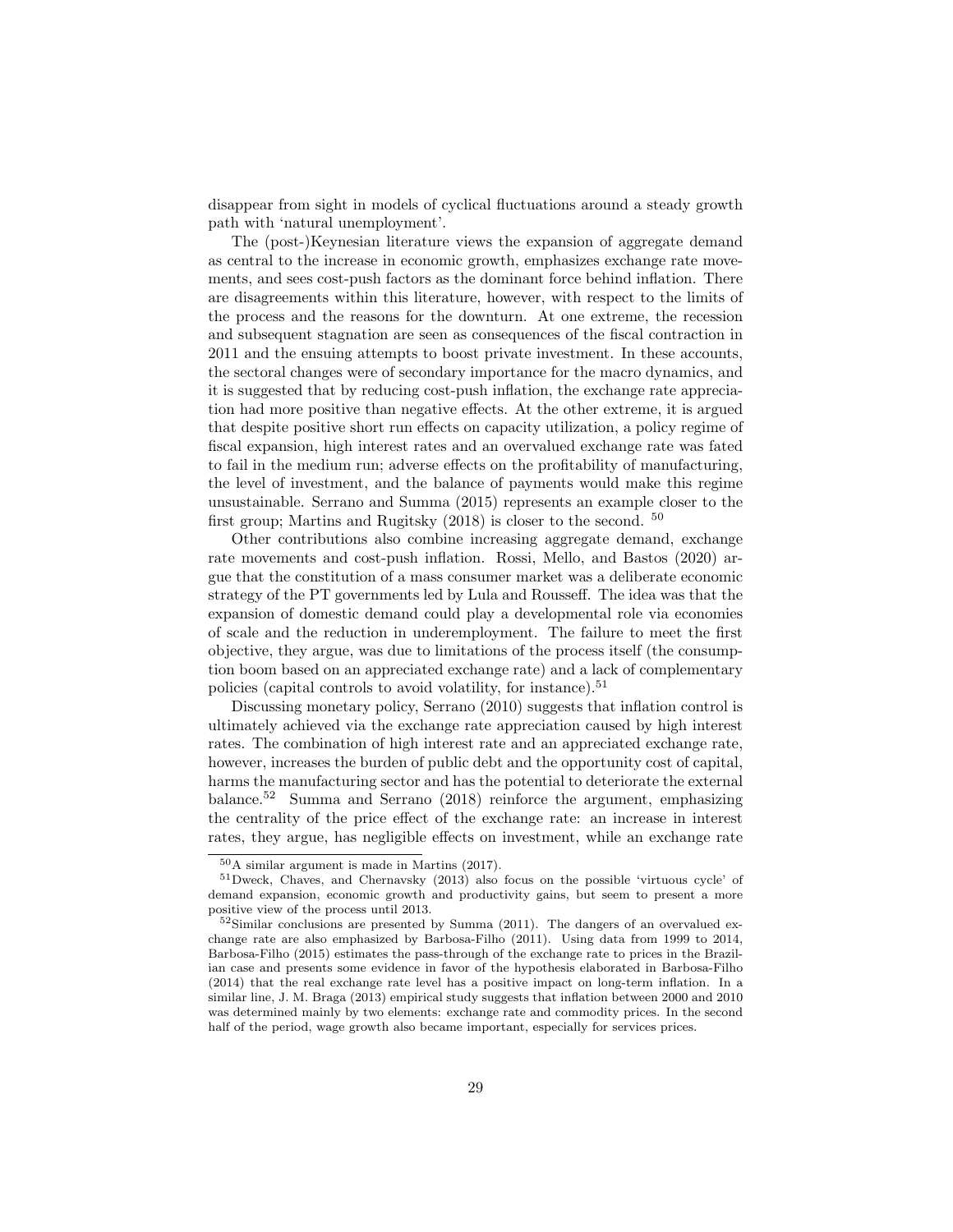appreciation stimulates aggregate demand via higher real wages. Nassif, Feijó, and Araújo (2020), in a broader assessment of recent macroeconomic policy in Brazil, follow a similar argument, presenting evidence that inflation control in Brazil is achieved via the exchange rate and that fiscal policy design is procyclical; they say little about the sources of inflation, however, suggesting that inflation is a "very complex phenomenon" (p. 751, 758).

Summa (2016) develops a model of distributive conflict and cost-push inflation. Disaggregating output into monitored goods, industrial goods, food, and services, he suggests that the price movements of tradables follow inflation in the rest of the world and the exchange rate, while the price of nontradables are determined by minimum wages and productivity, prices of imported inputs in domestic currency, firm's mark-up, and supply shocks (such as crop failures). Increases in the minimum wage have a direct impact on consumption and on the price of 'low-skill' services and, in conjunction with other measures, raised workers' bargaining power, leading to stronger wage inflation from 2006.

Sectoral distinctions are also central to the analysis in Carvalho and Rugitsky (2015), Rugitsky (2017), Loureiro (2020), and Brenck and Carvalho (2019). These studies emphasize linkages between falling wage inequality, economic growth, and inflation in the services sector.<sup>53</sup> Income growth for the poorest half of the population shifted the consumption pattern to both manufactured goods with higher technological content and nontradables that are intensive in low skill labor. The shifts, it is argued, generated a deterioration of the trade account, as those manufactured goods were mostly imported, but also boosted the growth rate of low incomes because of the increased demand for low-skill services.<sup>54</sup>

As should be apparent, our analysis has elements in common with many of these contributions. Monetary policy controls inflation in large part through induced movements in the exchange rate as in Serrano (2010); inflation targeting can hurt investment and economic growth, as in Barbosa-Filho  $(2011)^{55}$ ; the role of the increase in incomes at the bottom of the distribution can have inflationary effects, as in Summa (2016); sectoral interactions are important as in Carvalho and Rugitsky  $(2015)$ <sup>56</sup> Other elements of our framework have affinities with the 'new developmentalism' (Bresser-Pereira, Jose Luis Oreiro, and Marconi (2014)) and with a broader and older literature on the relationship between commodity exports, exchange rate appreciation, and development.<sup>57</sup>

<sup>53</sup>Marconi, Rocha, and Magacho (2016) also focuses on sectoral patterns, but particularly on the direct capacity of commodity exports to drive technological development

<sup>&</sup>lt;sup>54</sup>Santos et al. (2018) point out that the services inflation in Brazil would be well explained by the effects proposed both by Clark (1940) (services as 'superior' goods) and Baumol and Bowen (1965) (services productivity grow less than the rest of the economy).

<sup>&</sup>lt;sup>55</sup>Lima and Setterfield (2008) also analyze inflation targeting within a post-Keynesian framework, arguing that the greater the focus inflation, the less stable will be the system.

<sup>&</sup>lt;sup>56</sup>Interactions between an elastic labor supply (dual economy) and the exchange rate have also been explored, for instance in Porcile and Lima (2010).

<sup>&</sup>lt;sup>57</sup>Bresser-Pereira and Rugitsky (2018) discuss its history. See Ros (2013) for a broad discussion of traditional development theory and its more recent directions.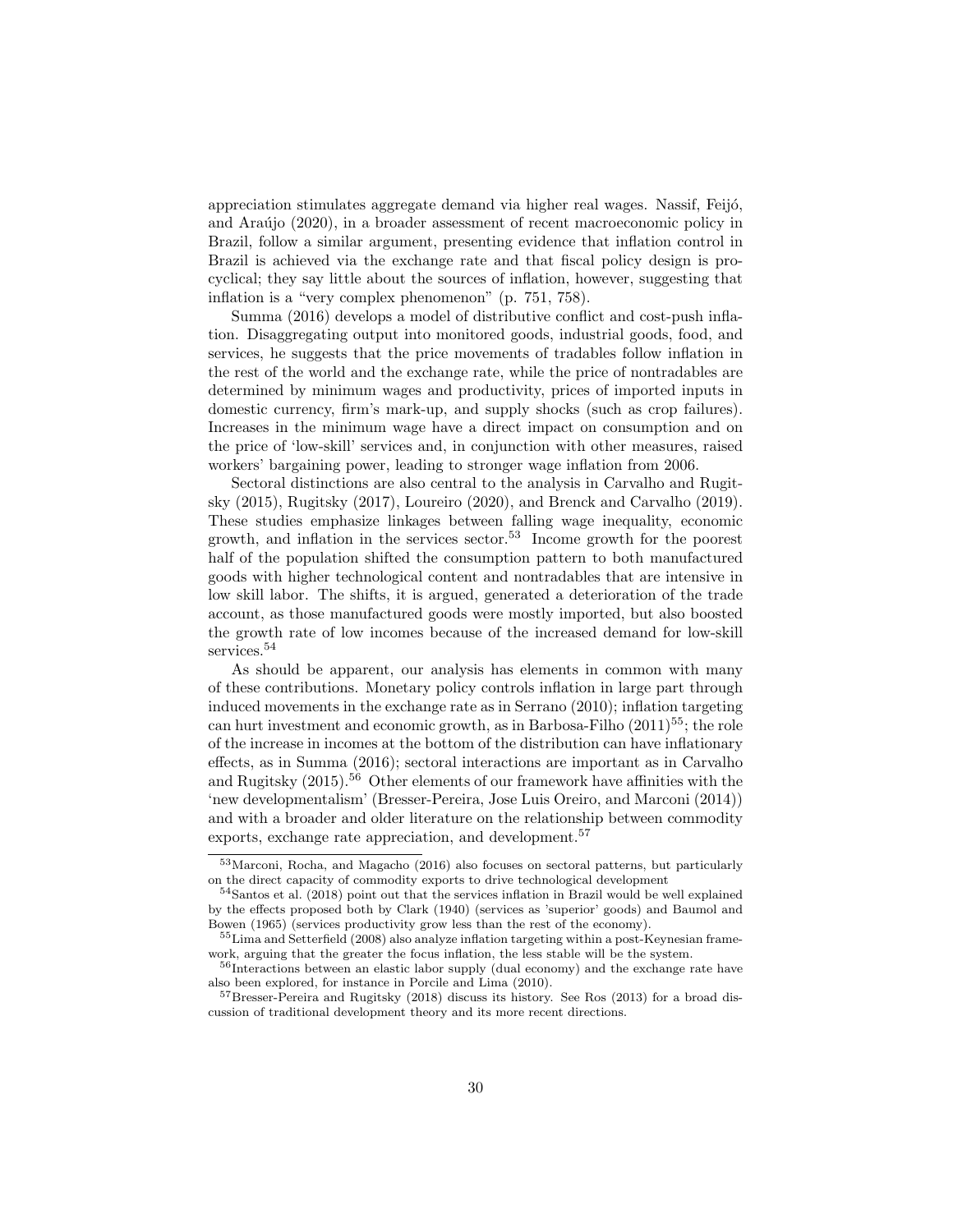# 4 Conclusion

Conventional macroeconomic policy prescriptions have been centered around principles of sound finance, with fiscal policies that keep public debt low, and a monetary policy focused on inflation targeting. These prescriptions are questionable. For advanced economies, structural aggregate demand problems may require sustained fiscal stimulus if full employment growth is to be maintained (e.g. Ryoo and Skott (2013); Summers (2015)), and inflation targeting may simply validate high unemployment and cause great harm if there is no natural rate of unemployment. But the damage from the policy prescriptions can be even greater in developing economies.

Advanced economies have 'full employment' as a guidepost for policy, even if the guidepost is highly imperfect. In dual economies the notion of full employment cannot help guide policy. Underemployment is pervasive, and the development problem is all about structural transformation and the expansion of the modern sector. In this setting, the twin pillars of sound finance and inflation targeting can impede the development process and lead to premature deindustrialization.

Behind these pillars lies a presumption that when it comes to macroeconomic policy, 'the rest' can be left to the market as long as the government keeps its own house in order (balances its books) and ensures price stability. This presumption is overly optimistic. 'The rest' cannot be left to the market. Macroeconomic policies influence the sectoral composition of output and investment, and these variables are crucial for any development strategy.

It is widely recognized that the application of the standard prescriptions to developing economies poses challenges. Fraga, Goldfajn, and Minella (2003), for instance, point out that volatile environments may make it harder for central banks to establish the credibility of inflation targets. But the problem with volatility runs deeper. There is no reason to expect symmetry between the effects of over and undervaluation of the real exchange rate; Razmi, Rapetti, and Skott (2012) find a negative effect of real exchange rate volatility as well as a positive long-run effect of undervalued exchange rates for developing countries. Balanced budgets and inflation targeting aggravate the volatility of the real exchange rate and of the demand conditions facing the modern sector in developing economies; the standard policy prescriptions become impediments to growth and structural transformation in these economies, even if overvaluation of the exchange rate is avoided on average.

By questioning inflation targeting we do not suggest that high inflation is desirable. The sources of inflation are critical, however, for the formulation of a successful development strategy without high inflation, and the New Keynesian Phillips Curve – even with *ad hoc* augmentations – provides an inadequate platform for understanding inflation; this is the case for advanced economies, but even more so for developing ones.

If our argument in this paper is correct, distributional conflict over relative wages are central to inflation in developing economies. Although the modern sector faces an elastic supply of labor, social norms regarding relative wages can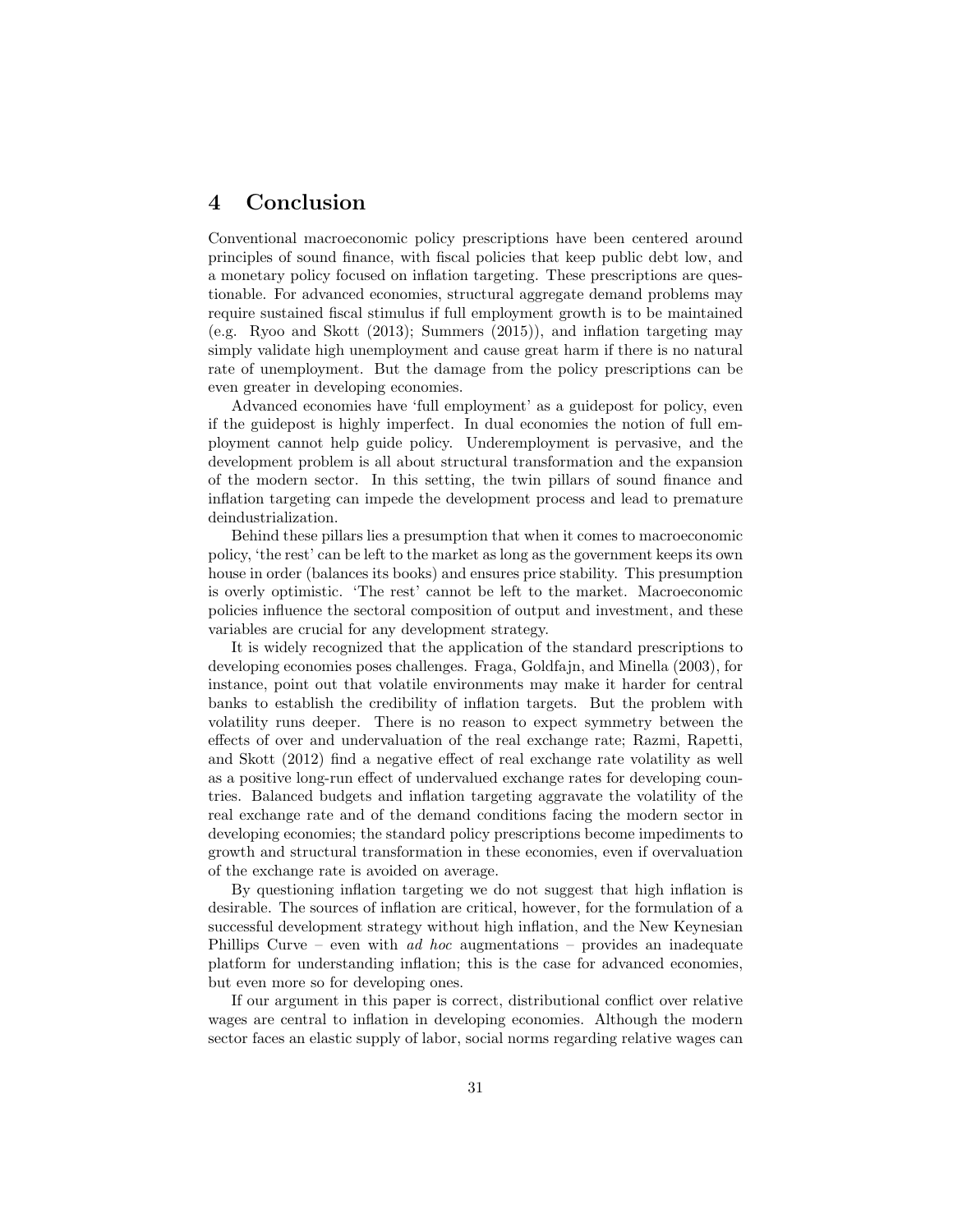create strong inflationary pressures in the formal sector if shocks to domestic demand produce a sharp increase in the average incomes of workers in the informal sector. Inflation is the result of a nexus of demand-determined incomes in the informal sector, relative-wage norms, and cost push inflation in the formal sectors.

Windfall gains from a commodity boom exemplify the dangers from following the standard policy prescriptions. The gains relax balance of payments constraints and allow the expansion of domestic demand without running public deficits. The joy may be short-lived, however, if the expansion of demand produces inflationary pressures, rising interest rates and an overvalued exchange rate. This scenario – and an ensuing Dutch disease – is perfectly compatible with a macroeconomic policy package of balanced budgets and successful inflation targeting.

Crucially, fairness norms need not present a significant barrier to development. Structural transformation may be facilitated by modest rates of inflation,<sup>58</sup> but the path dependency of social norms implies that the expansion of the modern sector and the gradual reduction in the wage premium for formal sector workers can be achieved without provoking high or explosive inflation.

Full employment is not a meaningful target in developing economies, but a commodity boom provides an opportunity to speed up the development process without squeezing current consumption or running into balance of payments problems. Policy can be adjusted so as to guide the windfall gains from a commodity boom towards faster expansion of the modern sector rather than immediate consumption, thereby reducing inflationary pressures and securing sustainable increases in average incomes and reductions in wage inequality as the formal sector expands. Private investment in the tradable sector will not accelerate, however, if exchange rate appreciation makes the sector uncompetitive.<sup>59</sup> Thus, interest rates should be kept low and combined with other measures (e.g. capital controls) in order to avoid exchange rate appreciation and high volatility.

Going beyond the formal analysis in this paper, it is important to stress that significant short-term improvements for low-income groups can be made compatible with sustainable development and may indeed promote the development process. Changes in tax structures and public spending patterns influence relative incomes, and the way in which benefits flow to the poor is likely to affect inflation and, consequently, the reaction of macroeconomic policy. Im-

<sup>58</sup>Anecdotally, but quite strikingly, the average annual inflation rate in Korea was above 10% during 30 years of miracle growth from 1960 to 1990, with several spikes above 25%. Studies consistently have found non-linear effects of inflation on economic growth. Even papers explicitly favor the thesis that the relation is negative have found that there is no statistical relationship for inflation levels below 8% (Sarel (1996)) or 15% (Barro (1995)), for instance. In another influential paper, Bruno and Easterly (1998) argue that there is no robust evidence in favor of such relationship for inflation levels below 40%, and that the correlation is actually positive from 1961-1973. This result is corroborated by Pollin and Zhu (2006); they extend the period to 1961-2000 and find a positive relationship relationship between growth and inflation for low-income countries with inflation rates below 15%.

<sup>&</sup>lt;sup>59</sup>For evidence that exchange rate influences investment surges episodes, see, for instance, Libman, Montecino, and Razmi (2019)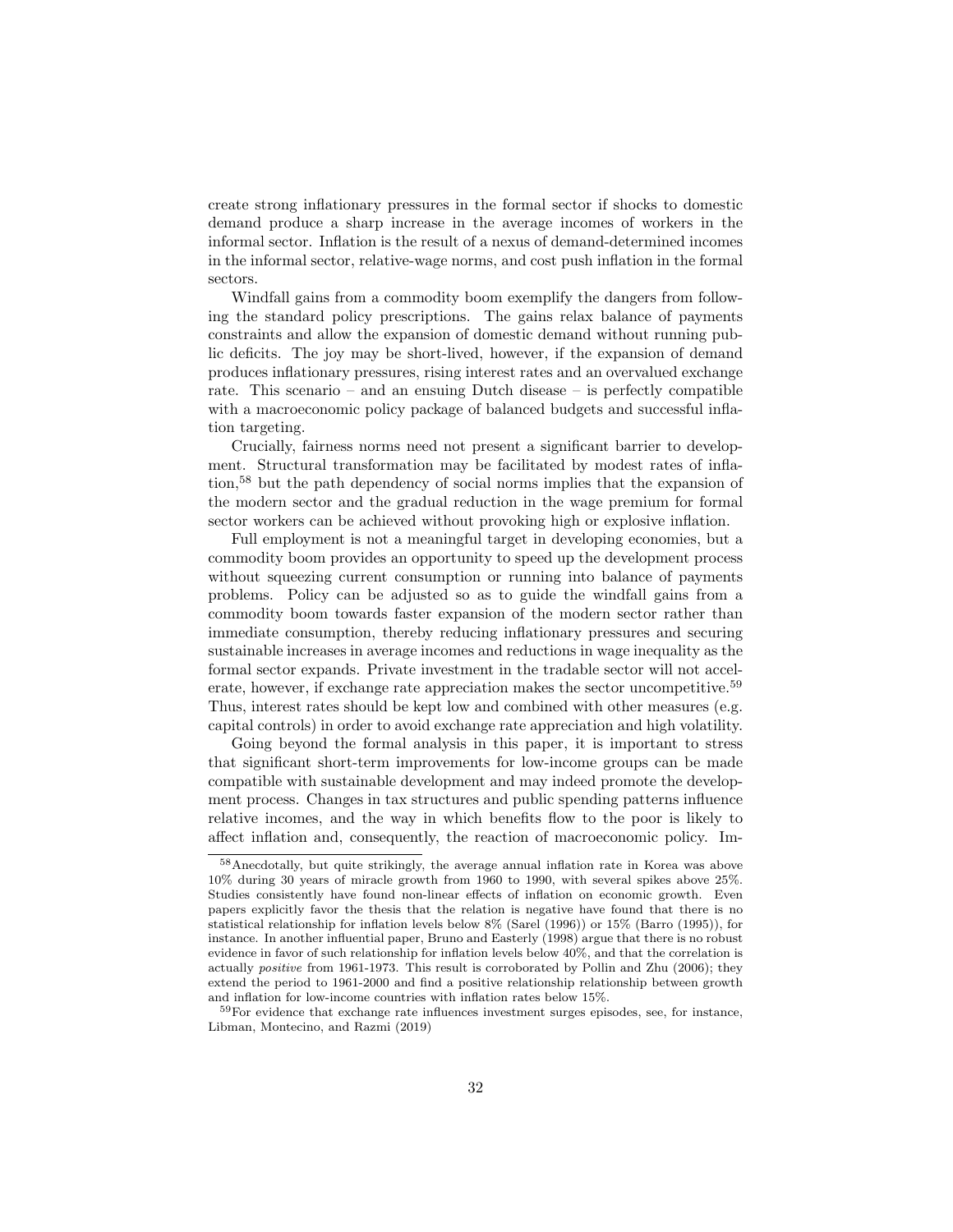provements in health services and education, and investment in infrastructure – including sanitation, public transport, electricity and internet services – can be targeted towards low-income groups and are less likely to set off an inflationary spiral than a general boost to consumption, with its derived effects on the market incomes of workers in the nontradable sectors.

Access to public services has been secondary in much of the recent discussion of inequality and welfare policies; the focus instead has been on personal income.<sup>60</sup> Public services, however, can be essential for reducing social inequality.<sup>61</sup> And they are highly valued. The 2013 protests that, in some sense, initiated the recent and still ongoing political instability in Brazil were sparked by opposition to an increase in the cost of public transport. According to Antunes and R. Braga (2014), the underlying anger was rooted in a combination of stagnating social mobility, particularly among those that had recently moved into the formal market, and a demand for better public services. The protests arguably expressed the sentiment that "the quality of life inside the home has improved, but this is not reflected outside" (Haddad  $(2012)$ , Couto  $(2014)$ ).<sup>62</sup> As Lavinas (2017) put it

[T]he upward social mobility observed in Brazil in the years spanning 2003-2014 failed to even come close to promoting a true expansion of the country's middle classes. In Brazil, the market has universalized access to color TVs and fridges among those in the lowest income quintile. Treated water, however, to say nothing of adequate sanitation, remains a luxury, the province of few. (p. 86)

It should be acknowledged, before closing, that the model in this paper has obvious limitations. An important one is the short run focus of the analysis. Accumulation rates may be relatively insensitive to short run variations in the utilization rates, but this insensitivity does not carry over to the long run. Endogenous changes in labor productivity - whether through learning-by-doing or induced changes in R&D - would also need to be included in the analysis of long-run effects of overvalued exchange rates; as is well known, extensions of this kind can produce development traps (e.g. Ros (2013)). Fiscal policy, moreover, has not been discussed in any detail and industrial policy not at all, while balance of payments constraints have been touched on only tangentially.

Our purpose in this paper has been quite narrow. Combining and modifying ideas from a range of existing work, we have presented a model of inflationary pressures in developing economies. The methodology is different from that of

 $60$ Saad Filho (2016) and Currie and Gahvari (2008) present, from different perspectives, arguments for why policies other than cash-transfers might be important. For an assessment of the shift towards cash transfers in welfare policies, see Lavinas (2013), for instance.

 $61$ The long-term effects of improvements in health and education may be obvious, but access to public services like transportation also impact professional (as well as leisure) opportunities; Pereira et al. (2020).

 $62$ At about the same time a very similar diagnosis emerged, but related to the importance of public services and macro policy for the productive structure of the country: 'Within the factory gates, a continuous improvement in efficiency and productivity. Outside the same gates, unacceptable transaction costs' (Barros and Giambiagi (2008), p. XII).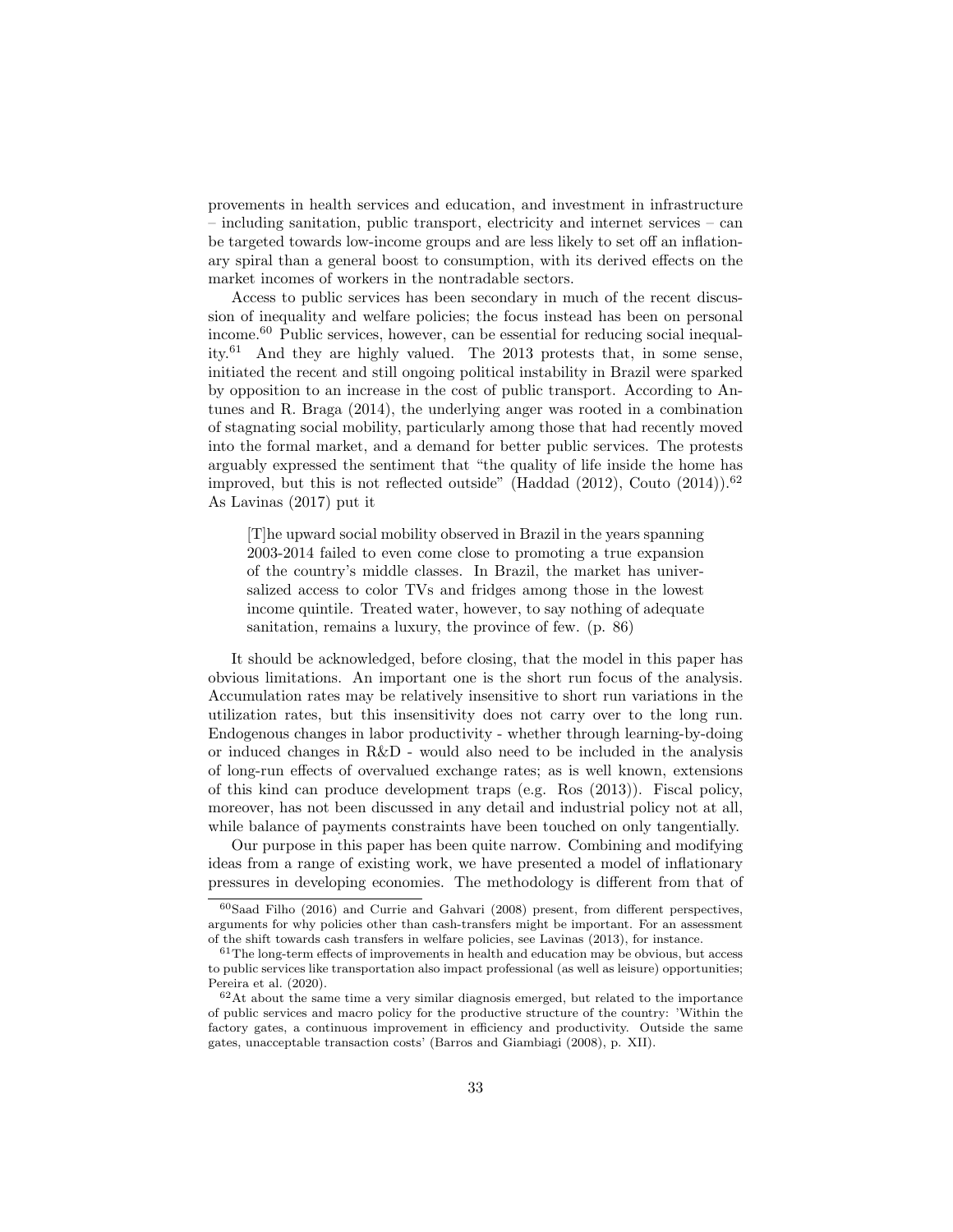contemporary macroeconomics and, unlike DSGE models, we have focused on underemployment, sectoral differences and the need for structural transformation in developing economies. The model implies that a macroeconomic policy package that combines balanced budgets and inflation targeting can impede the economic development of middle-income countries.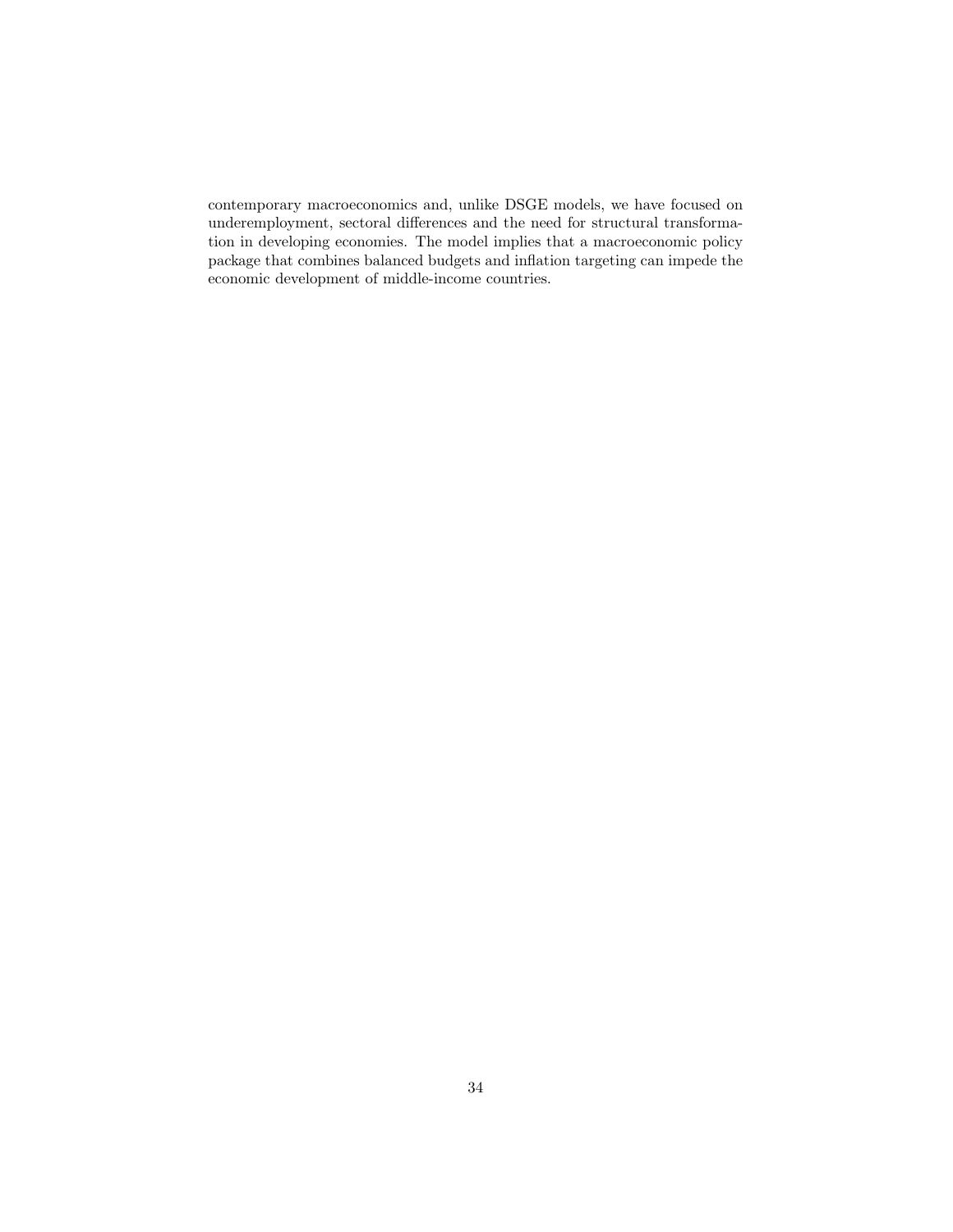# Appendix A: Keynesian stability conditions

We have

$$
M = F(M, S, Z, \eta, r) = \alpha_M \frac{(1 - \pi_M s)(I(M, S, r) + X(\eta)) + \eta Z \epsilon}{\theta + s(\alpha_M \pi_M + \alpha_S \pi_S)} + I(M, S, r) + X(\eta)
$$
  

$$
S = G(M, S, Z, \eta, r) = \alpha_S \frac{p_M}{p_S} \frac{(1 - \pi_M s)(I(M, S, r) + X(\eta)) + \eta Z \epsilon}{\theta + s(\alpha_M \pi_M + \alpha_S \pi_S)}
$$

where

$$
F_1 = \frac{\alpha_M}{\alpha_S} \frac{p_S}{p_M} G_1 + I_1 > 0; \quad G_1 = \Omega (1 - \pi_M s) I_1(M, S, r) > 0
$$
  
\n
$$
F_2 = \frac{\alpha_M}{\alpha_S} \frac{p_S}{p_M} G_2 + I_2 > 0; \quad G_2 = \Omega (1 - \pi_M s) I_2(M, S, r) > 0
$$
  
\n
$$
F_3 = \frac{\alpha_M}{\alpha_S} \frac{p_S}{p_M} G_3 > 0; \quad G_3 = \Omega \eta \epsilon > 0
$$
  
\n
$$
F_4 = \frac{\alpha_M}{\alpha_S} \frac{p_S}{p_M} G_4 + X' > 0; \quad G_4 = \Omega [(1 - \pi_M s) X'(\eta) + Z \epsilon] > 0
$$
  
\n
$$
F_5 = \frac{\alpha_M}{\alpha_S} \frac{p_S}{p_M} G_5 + I_3 < 0; \quad G_5 = \Omega (1 - \pi_M s) (I_3(M, S, r) < 0
$$
  
\n
$$
\Omega = \alpha_S \frac{p_M}{p_S} \frac{1}{\theta + s(\alpha_M \pi_M + \alpha_S \pi_S)}
$$

Standard Keynesian adjustment assumptions imply that

$$
\dot{M} = \lambda_M[F(M, S, Z, \eta, r) - M]
$$

$$
\dot{S} = \lambda_S[G(M, S, Z, \eta, r) - S]
$$

where  $\lambda_M$  and  $\lambda_S$  are the adjustment speeds in the two sectors. The Jacobian is given by

$$
J(\sigma_M, \sigma_S) = \begin{pmatrix} \lambda_M(F_1 - 1) & \lambda_M F_2 \\ \lambda_S G_1 & \lambda_S (G_2 - 1) \end{pmatrix}
$$

Stability requires that

$$
Det J = \lambda_M \lambda_S [(1 - F_1)(1 - G_2) - G_1 F_2] > 0
$$
  

$$
TR(J) = \lambda_M (F_1 - 1) + \lambda_S (G_2 - 1) < 0
$$

The conditions are satisfied for all positive adjustment speeds  $(\lambda_M > 0, \lambda_S > 0)$ if

$$
G_1F_2 < (1 - F_1)(1 - G_2)
$$
\n
$$
F_1 < 1
$$
\n
$$
G_2 < 1
$$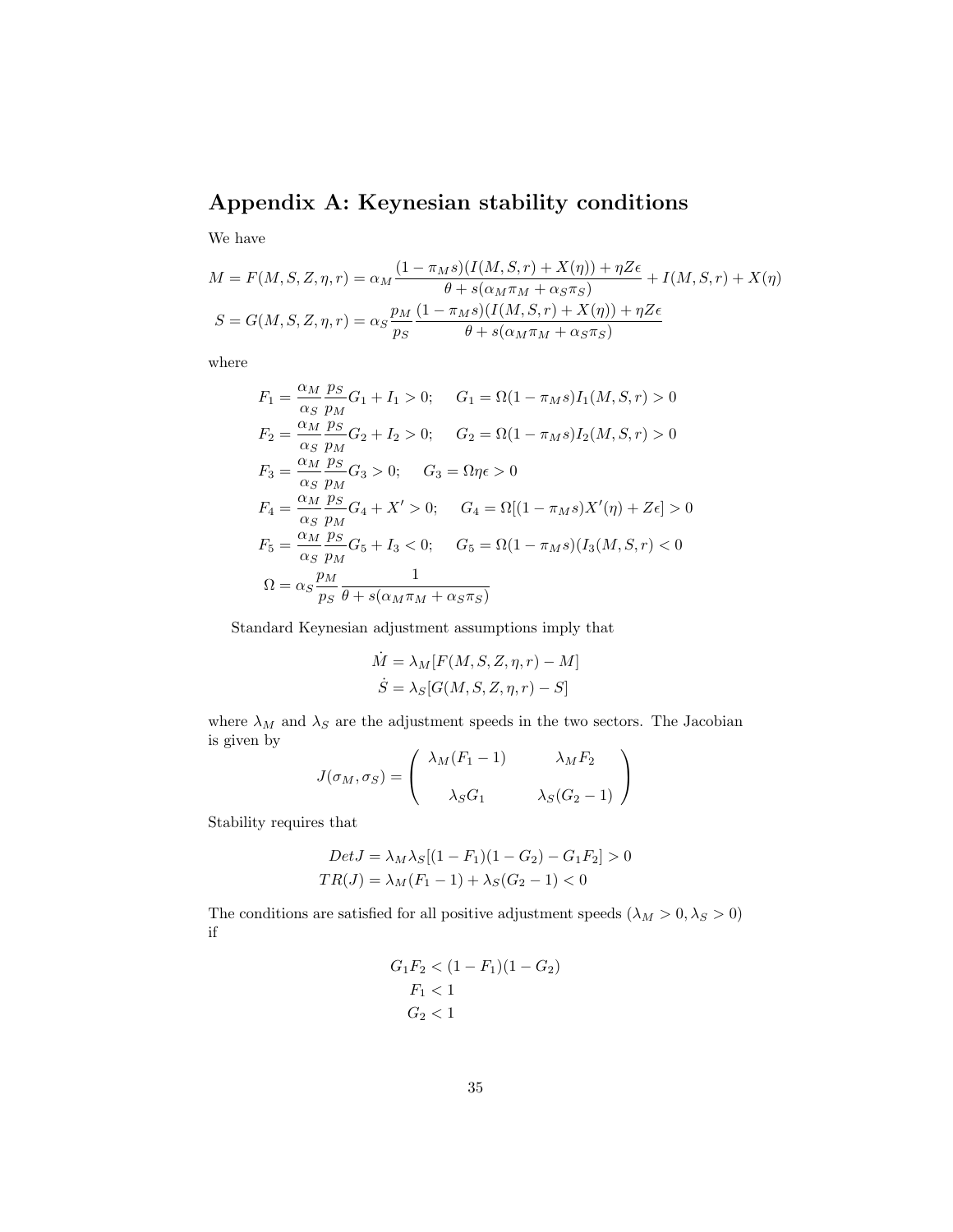# Appendix B: non-tradable comparative statics – constant interest and exchange rate

We have

$$
M = F(M, S, Z, \eta, r) \tag{34}
$$

$$
S = G(M, S, Z, \eta, r) \tag{35}
$$

Using the implicit function theorem, it follows that for any exogenous variable x,

$$
\begin{pmatrix}\n\frac{\partial M}{\partial x} \\
\frac{\partial S}{\partial x}\n\end{pmatrix} = \begin{pmatrix}\n1 - F_1 & -F_2 \\
-G_1 & 1 - G_2\n\end{pmatrix}^{-1} \begin{pmatrix}\n\frac{\partial F}{\partial x} \\
\frac{\partial G}{\partial x}\n\end{pmatrix}
$$
\n
$$
= \frac{1}{(1 - F_1)(1 - G_2) - G_1 F_2} \begin{pmatrix}\n1 - G_2 & F_2 \\
G_1 & 1 - F_1\n\end{pmatrix} \begin{pmatrix}\n\frac{\partial F}{\partial x} \\
\frac{\partial G}{\partial x}\n\end{pmatrix}
$$

and – using the results in Appendix A for the signs of partials – we get

$$
\frac{\partial M}{\partial Z} = \frac{F_3(1 - G_2) + F_2 G_3}{(1 - F_1)(1 - G_2) - G_1 F_2} > 0; \quad \frac{\partial S}{\partial Z} = \frac{G_1 F_3 + (1 - F_1) G_3}{(1 - F_1)(1 - G_2) - G_1 F_2} > 0
$$
  
\n
$$
\frac{\partial M}{\partial \eta} = \frac{F_4(1 - G_2) + F_2 G_4}{(1 - F_1)(1 - G_2) - G_1 F_2} > 0; \quad \frac{\partial S}{\partial \eta} = \frac{G_1 F_4 + (1 - F_1) G_4}{(1 - F_1)(1 - G_2) - G_1 F_2} > 0
$$
  
\n
$$
\frac{\partial M}{\partial r} = \frac{F_5(1 - G_2) + F_2 G_5}{(1 - F_1)(1 - G_2) - G_1 F_2} < 0; \quad \frac{\partial S}{\partial r} = \frac{G_1 F_5 + (1 - F_1) G_5}{(1 - F_1)(1 - G_2) - G_1 F_2} < 0
$$

Turning to net exports, we have

$$
NX = p_M X(\eta) - \theta(C + G) + p_M \eta Z
$$

With predetermined investment,  $I = \overline{I}$ , the link between consumption  $C + G$ and the level of output in the tradable sector becomes very simple,

$$
M = \frac{\alpha_M}{p_M}(C+G) + \bar{I} + X
$$

and

$$
\frac{\partial \frac{\alpha_M}{p_M}(C+G)}{\partial Z} = \frac{\partial M}{\partial Z}
$$

Hence, using the expressions in Appendix A for the partials  $F_1, F_2, F_3, G_1$  and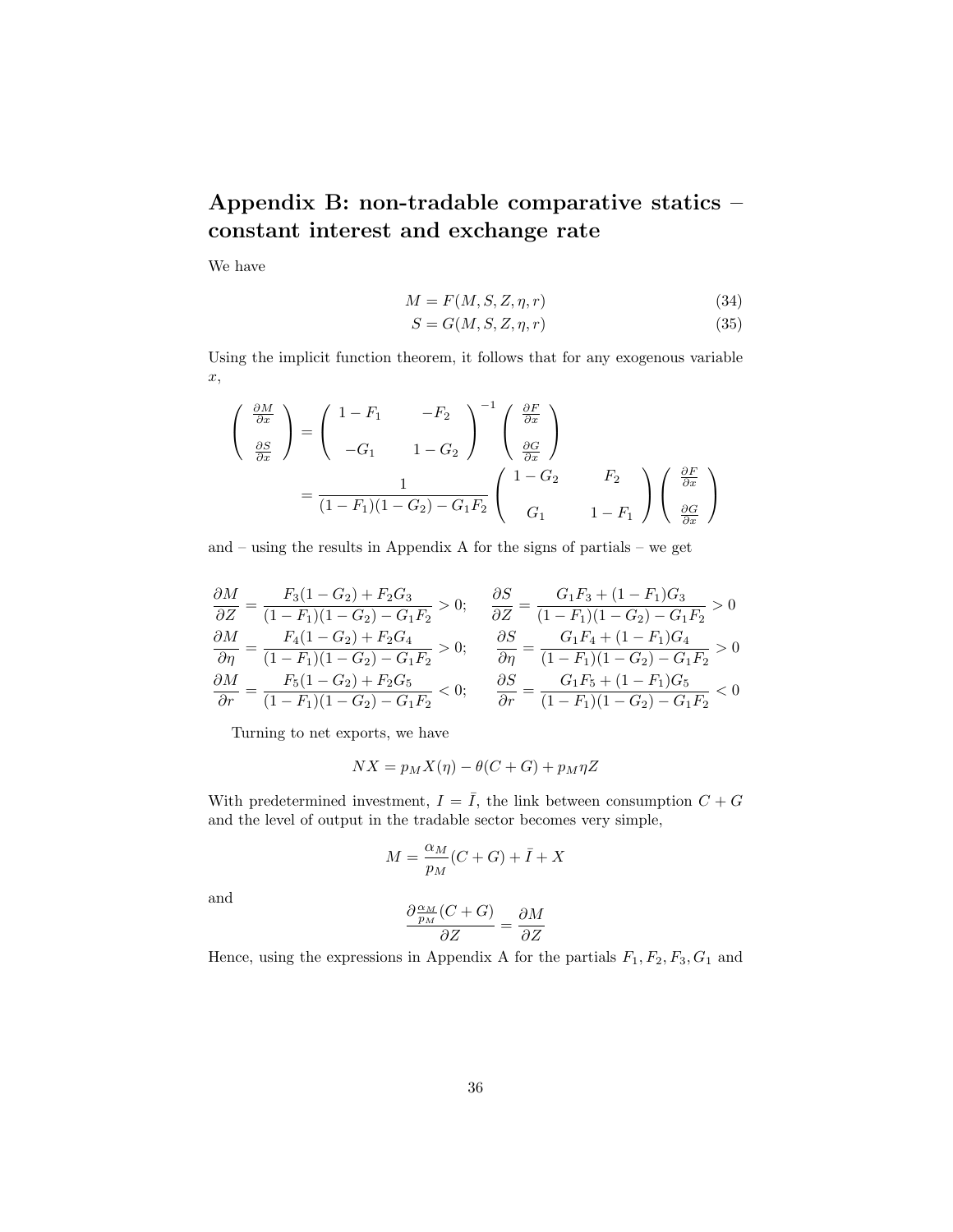$G_3$ , we have  $F_1 = F_2 = G_1 = G_2 = 0$  and

$$
\frac{\partial N X}{\partial Z} = \left[ -\frac{\theta}{\alpha_M} \frac{\partial \frac{\alpha_M}{p_M} (C + G)}{\partial Z} + \eta \right] p_M
$$
  
\n
$$
= \left[ \frac{-\theta}{\alpha_M} \frac{\partial M}{\partial Z} + \eta \right] p_M
$$
  
\n
$$
= \left[ \frac{-\theta}{\alpha_M} \frac{F_3 (1 - G_2) + F_2 G_3}{(1 - F_1)(1 - G_2) - G_1 F_2} + \eta \right] p_M
$$
  
\n
$$
= \left[ \frac{-\theta}{\alpha_M} \frac{F_3}{1} + \eta \right] p_M
$$
  
\n
$$
= \left[ \frac{-\theta \eta \epsilon}{\theta + s(\alpha_M \pi_M + \alpha_S \pi_S)} + \eta \right] p_M > 0
$$

where the inequality follows from  $0 < \theta < 1$  and, by assumption,  $\epsilon \leq 1$  (no fiscal deficit). The term  $s(\alpha_M \pi_M + \alpha_S \pi_S)$  in the denominator is the derived effect on domestic saving following a unit increase in consumption. These derived domestic saving effects are positive, and an increase in commodity revenues therefore generates an increase in net exports when investment is predetermined.

By continuity, the qualitative results are unchanged when the effects on investment of changes in output are weak. Strong investment effects, however, could reverse the result; this possibility is not excluded by the Keynesian stability conditions. Intuitively, a positive commodity shock has a direct impact on domestic consumption with derived effects on investment, domestic saving and imports. The trade balance may deteriorate if the derived effects on investment exceed the derived effects on saving. This possibility is compatible with the Keynesian stability condition which requires that the derived effects on investment must be less than the sum of the derived effects on domestic saving and imports.

Analogous to the case with shifts in commodity exports, the effects of depreciations are ambiguous without additional restrictions. A depreciation increases total exports  $X(\eta) + \eta Z$  but large derived investment effects may cause imports to rise even more.

Using the expression for  $(C+G)$  in equation (14), the effects of an increase in the domestic interest rate are unambiguously positive,

$$
\frac{\partial N X}{\partial r} = -\theta \frac{\partial (C+G)}{\partial r} > 0
$$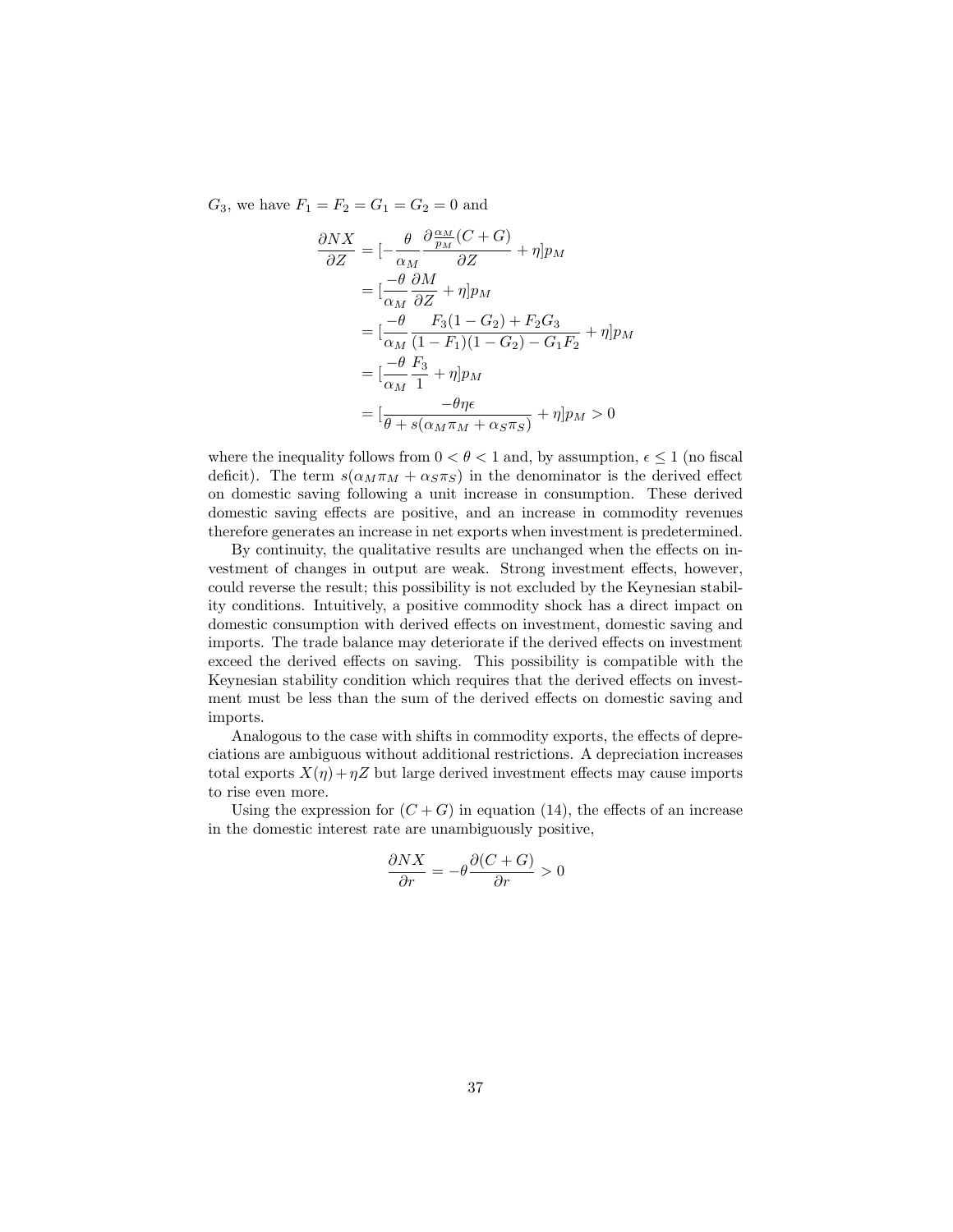# Appendix C: Short-run comparative statics – inflation targeting

We have

$$
M = \frac{\alpha_M}{p_M}(C+G) + I(M, S, r) + X(\eta)
$$
\n(36)

$$
S = \frac{\alpha_S}{p_S}(C+G) \tag{37}
$$

$$
w_A = \frac{\alpha_A}{N - M - S}(C + G) \tag{38}
$$

where

$$
C + G = \frac{p_M[(1 - \pi_M s)(I + X) + \eta Z \epsilon]}{\theta + s(\alpha_M \pi_M + \alpha_S \pi_S)}
$$

The new equilibrium, following the rise in  $Z$ , must have an increase in  $S$  and  $C+G$  (they move together) and a fall in M compared to the equilibrium before the commodity boom. To see this, we show that a constant  $S$  would lead to a contradiction and that S must increase.

Assume that  $dZ > 0, dr > 0, d\eta < 0, dS = d(C+G) = 0$ . To keep  $w_A$ constant, we now must have  $dM = 0$  in order to keep  $N - M - S$  unchanged. The change in M, however, is given by  $dM = \frac{\alpha_M}{p_M}d(C+G) + dI + dX = dI + dX$ . Since we know that  $\eta$  has fallen and r has risen,  $dX < 0$  and  $dI = I_M dM +$  $I_S dS + I_r dr < I_M dM$ . It now follows that  $(1-I_M)dM < 0$  and we have reached a contradiction; if  $r$  is raised sufficiently to make  $S$  unchanged, then the tradable sector must contract and the result would be a decline in informal sector wages. The new equilibrium must involve a smaller rise in  $r$  which means that the output of the nontradable formal sector must expand.

Inflation targeting is based on the presumption that an increase in the real interest rate will reduce inflation. In the present context, this means that a rise in r must cause  $w_A$  to fall and that the rise in r must be smaller than the rise that would give  $dS = 0$ .

The decline in M follows from the observation that an increase in S (and thereby in  $C + G$ ) must be matched by a fall in  $M + S$  to prevent an increase in the average income in the informal sector.

## Appendix D: Endogenous expenditure shares

Changes in the real exchange rate is the only source of short run movements in relative prices if the prices of domestically produced goods are predetermined. The consumption shares depend on relative prices and we assume that imported consumption goods and domestically produced tradable goods are substitutes while imports and nontradables are complements. Formally,

$$
\frac{\partial \alpha_M}{\partial \eta} > 0, \quad \frac{\partial \alpha_S}{\partial \eta} < 0, \quad \frac{\partial \alpha_A}{\partial \eta} = \frac{\alpha_A}{\alpha_S} \frac{\partial \alpha_S}{\partial \eta} < 0 \tag{39}
$$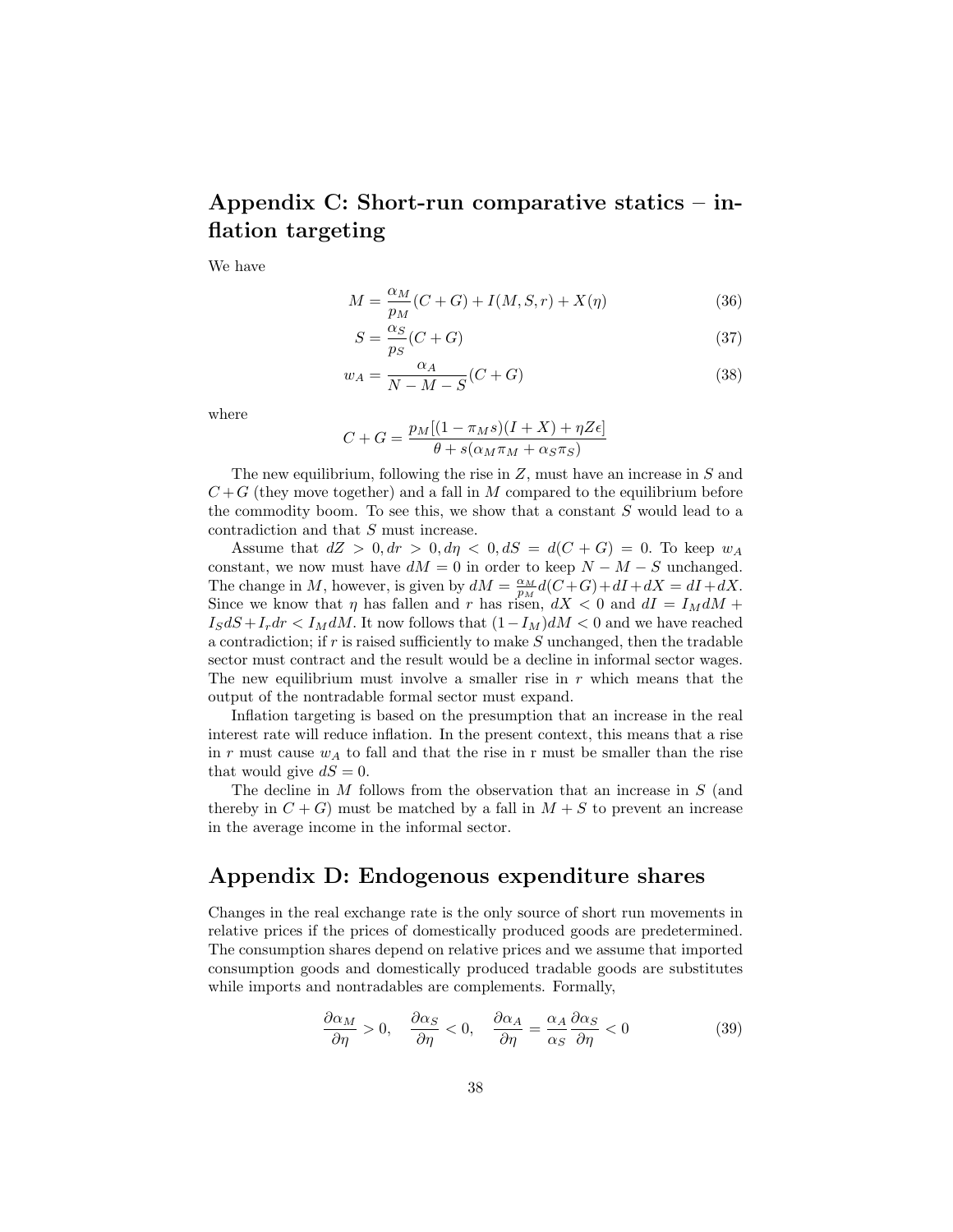The last inequality says that exchange rate movements have the same proportional effect on the formal and informal nontradables, leaving the ratio  $\alpha_A/\alpha_S$ unchanged.

Inflation targeting implies that a positive shock to Z is met by a rise in interest rates and a decline in  $\eta$  (an appreciation) that keeps average incomes in the informal sector unchanged. Proceeding along the same lines as in Appendix C, we first show that compared with the pre-shock equilibrium, the output of nontradables must increase. Assume that  $S$  were unchanged. Using equations  $(39)$  and  $(37)-(38)$  this implies that M would also have to be unchanged in order for  $w_A$  to stay constant. But using equation (36) we have  $dM < 0$ , following the same steps as in Appendix B.

Still following the steps in Appendix B, we can conclude that  $S$  and thereby  $w_A L_A = w_A(N - M - S)$  must increase. To keep  $w_A$  unchanged it follows that  $L_A$  must increase which – with an increase in  $S$  – requires a decline in  $M$ . Thus, the results are robust to endogenous expenditures shares.

A simple example in which inflation targeting leads to an increase in M and a decline in S can be constructed with  $I = \overline{I}$ ,  $X = \overline{X}$ ,  $s = 0$ ,  $\theta$  and  $\alpha_A$  constant,  $\alpha'_M(\eta) = -\alpha'_S(\eta) < 0$  (since  $\alpha_S + \alpha_M = 1 - \theta - \alpha_A$  is constant) and  $p_M > p_S$ . With these assumptions, we have (using (36)-(37)

$$
-(dM + dS) = \left(\frac{\alpha_M}{p_M} + \frac{\alpha_S}{p_S}\right)d(C + G) + \frac{1}{p_M}(C + G)d\alpha_M + \frac{1}{p_S}(C + G)d\alpha_S
$$

$$
= \left(\frac{\alpha_M}{p_M} + \frac{\alpha_S}{p_S}\right)d(C + G) + (C + G)\left(\frac{1}{p_M} - \frac{1}{p_S}\right)d\alpha_M\tag{40}
$$

Using 38, the inflation constraint – keeping  $w_A$  unchanged - implies that

$$
dM + dS = \frac{\alpha_A}{w_A}d(C + G)
$$
\n(41)

Combining these equations  $(40)-(41)$ , we have

$$
-(C+G)(\frac{1}{p_M} - \frac{1}{p_S})d\alpha_M = (\frac{\alpha_M}{p_M} + \frac{\alpha_S}{p_S} + \frac{\alpha_A}{w_A})d(C+G)
$$
(42)

A positive shock to  $Z$  is met by a rise in interest rates, the exchange rate appreciates and  $\alpha_M$  increases. Equation (42) implies that this must be accompanied by a rise in  $(C+G)$ . If both  $\alpha_M$  and  $(C+G)$  increase, then M must also increase (see equation (36)) while  $M + S$  must fall (see equation (41)). Hence, S must fall.

Intuitively, as the exchange rate appreciates, consumption shifts towards M goods (because  $\alpha'_M = -\alpha'_S < 0$ ). This shift reduces total labor demand in the formal sectors (because  $p_M > p_S$  and  $q_M = q_S$ ), and an increase in total consumption is needed to keep informal sector incomes constant. But the increase in consumption cannot fully offset the effect of the fall in  $\alpha_S$  on the demand for S goods; if it did, we would have had a rise in formal sector employment, and the average income in the informal sector would have increased.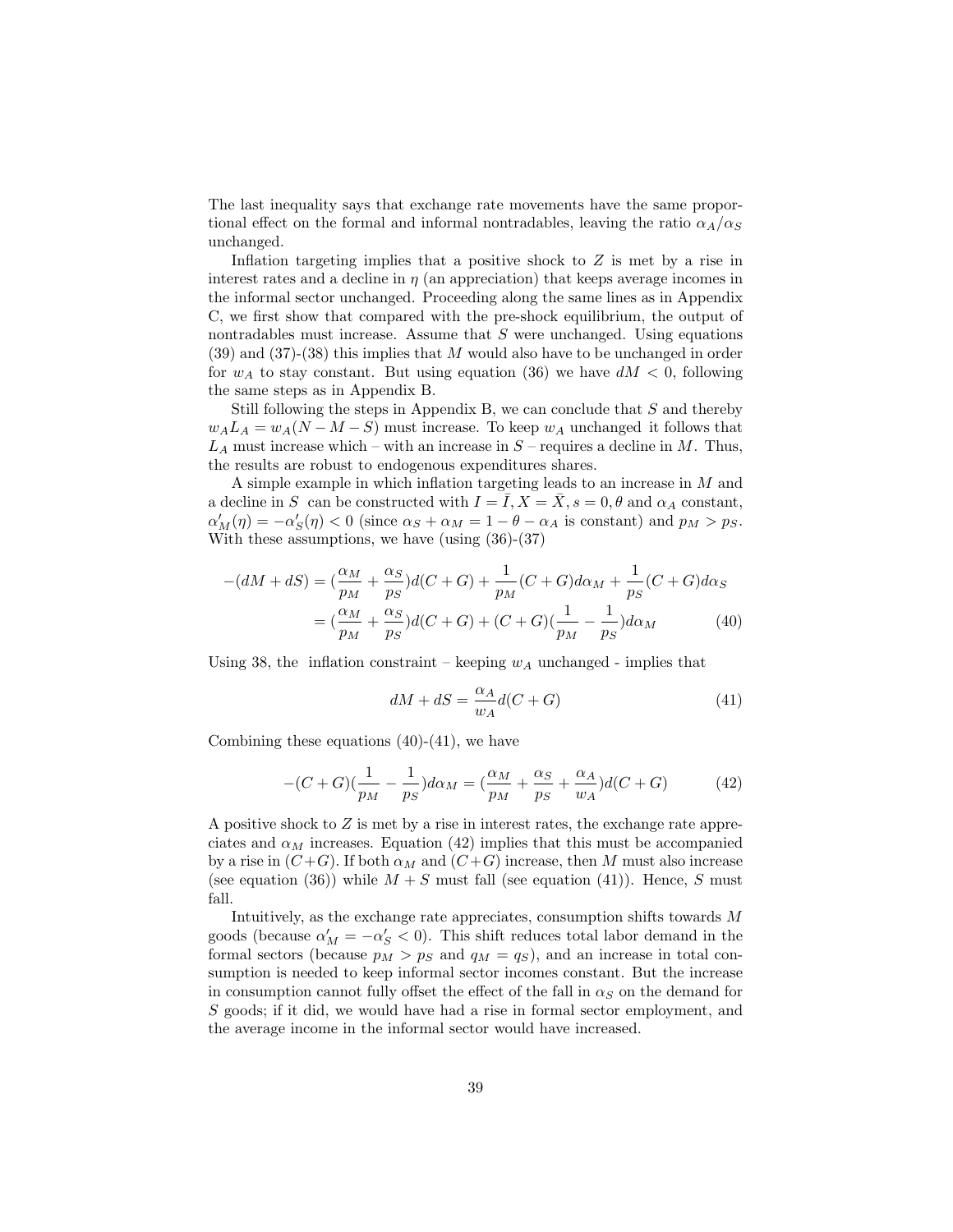## Appendix E: Imports of intermediate goods

If both the markup and labor productivity are constant (with labor productivity still normalized at 1) we have

$$
p_M = (1 + m_M)(w_M + \gamma_M p_M \eta) = p_M(\eta); \quad p'_M \ge 0
$$
  
\n
$$
p_S = (1 - m_S)(w_S + \gamma_S p_M \eta) = p_S(\eta); \quad p'_S \ge 0
$$
  
\n
$$
\pi_M = \frac{m_M}{1 + m_M} \frac{1}{1 - \gamma_M \eta}; \quad \pi'_M \ge 0
$$
  
\n
$$
\pi_S = \frac{m_S}{1 + m_S} \frac{1}{1 - \gamma_S \eta \frac{p_M}{p_S}}; \quad \pi'_S \ge 0
$$

The equilibrium conditions in equations (11)-(13) still hold, but the expression for  $(C+G)$  in equation (14) becomes modified. It now reads

$$
C + G = \frac{p_M[(1 - \pi_M s)(1 - \gamma_M \eta)(I + X) + \eta Z \epsilon]}{\theta + \alpha_M[s\pi_M + \gamma_M \eta(1 - s\pi_M)] + \alpha_S[s\pi_S + \gamma_S \frac{p_M}{p_S} \eta(1 - s\pi_S)]} \tag{43}
$$

The wage in the tradable sector is predetermined, and an unchanged wage ratio requires that  $w_A$  not change. We have

$$
w_A = \frac{1}{N - M - S} \alpha_A (C + G)
$$

and an unchanged  $w_A$  implies that

$$
-d(M+S) = \alpha_A d(C+G) \tag{44}
$$

Using  $(11)-(12)$  we have

$$
d(p_S S) = \alpha_S d(C + G) \tag{45}
$$

$$
d(p_M M) = \frac{\alpha_M}{\alpha_S} d(p_S S) + d(p_M I) + d(p_M X) \tag{46}
$$

Case 1: Constant prices If the prices are constant, an increase in interest rates and the associated appreciation of the exchange rate will reduce the cost of intermediate inputs and raise the profit shares. The increase in profit share, in turn, will have a negative impact on aggregate consumption  $(C+G)$ ; equation (43) implies that  $\partial (C+G)/\partial \pi_i < 0$ .

Monetary policy now has a more powerful effect on aggregate demand, but a commodity boom still raises S and reduces M. The proof can proceed as in in Appendix C. If the change in  $S$  were negative then, using  $(46)$ ,  $M$  would also fall, and (44) cannot hold. Thus, S and thereby  $C + G$  must increase. Equation (44) now implies that this increase must be combined with a reduction in M.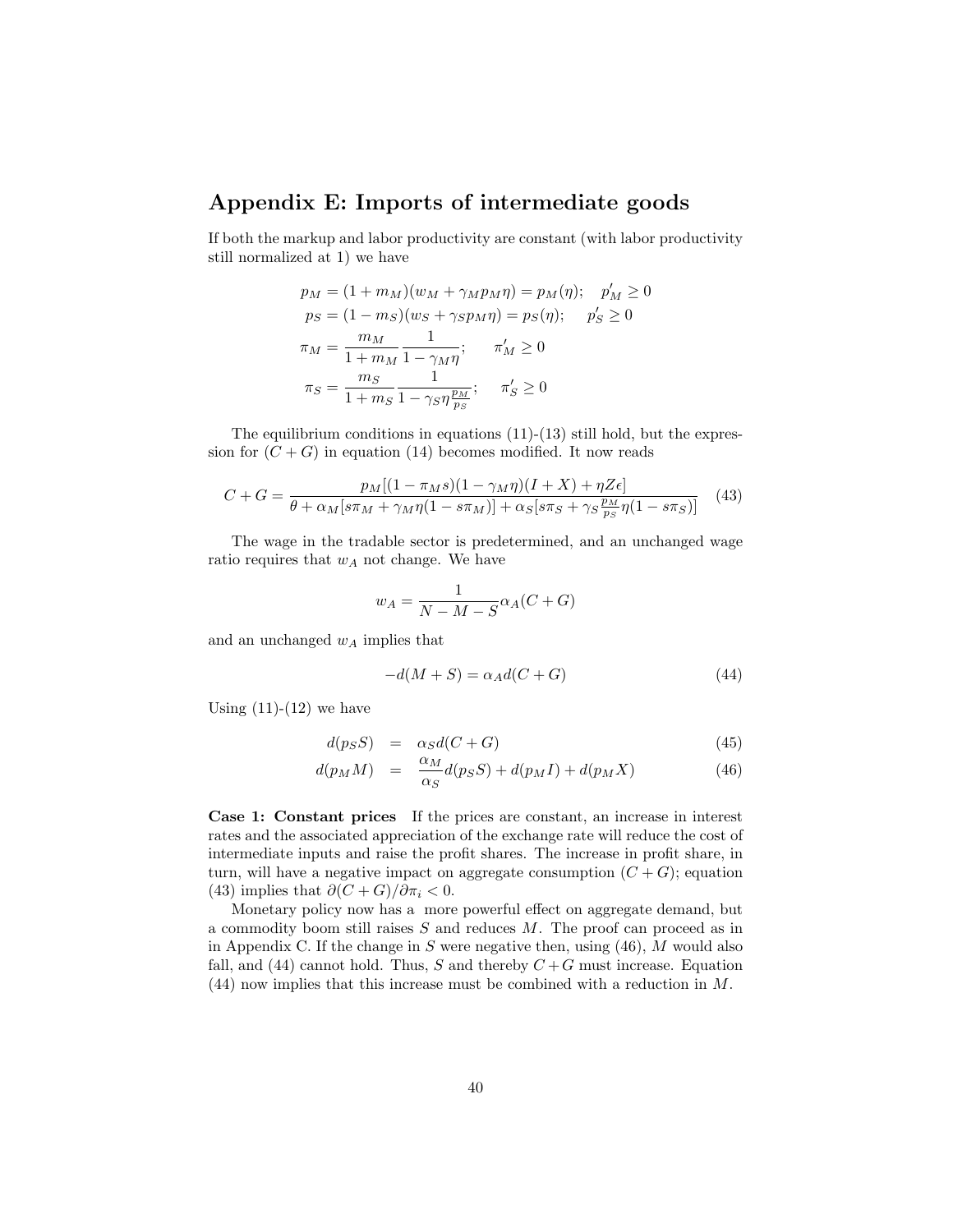Case 2: Constant markups If markups are kept constant, both prices and profit shares become increasing functions of the real exchange rate. Depending on how relative prices respond to exchange rate shocks, this opens the possibility for results other than a fall in M and an increase in S.

If  $d_{\frac{p_S}{p_M}}^{\frac{p_S}{p_M}}/d\eta \geq 0$ , we must have an increase in S, but M need not fall. The proof of a rise in S again follows the same recipe. If  $dS \leq 0$ , we must have  $d(p_S S) < 0, d(C+G) < 0$  and  $d(\frac{p_S}{p_M} S) < 0$ . Hence,

$$
dM = \frac{\alpha_M}{\alpha_S} d(\frac{p_S}{p_M}S) + dI + dX < 0
$$

It follows that equation (44) cannot be satisfied if  $dS \leq 0$ .

To see that M need not fall, note that with exogenous values of both investment and exports  $(dI = dX = 0)$  and  $d\frac{ps}{p_M}/d\eta = 0$ , equation (46) reduces to

$$
dM = \frac{\alpha_M}{\alpha_S} dS
$$

Thus, M and S must move in the same direction, and since prices fall, they must both increase in order to satisfy equation (44). Intuitively, the average informal sector income  $w_A$  is determined by the number of workers and the nominal demand. Thus, if nominal demand fall, a reduction in the number of workers in the informal sector is needed in order to keep the average income unchanged.

If  $d_{p_M}^{\overline{p}_S}/d\eta < 0$ , the results can be different. Again, consider the simple case with  $d\vec{I} = dX = 0$ . Now, if  $d_{p_M}^{PS}/d\eta < 0$ , we have

$$
dM=\frac{\alpha_M}{\alpha_S}d(\frac{p_S}{p_M}S)=\frac{\alpha_M}{\alpha_S}Sd(\frac{p_S}{p_M})+\frac{\alpha_M}{\alpha_S}\frac{p_S}{p_M}dS>\frac{\alpha_M}{\alpha_S}\frac{p_S}{p_M}dS
$$

Using  $(44)$ , the changes in M and S cannot both be negative. Thus, we must have  $dM > 0$ ; depending on the parameters and the magnitude of the decline in  $p<sub>S</sub>$ , the change in the output of nontradables can go either way.

# Appendix F: Imported and nontradable investment goods

Imported investment goods Assume the extreme case in which all I is imported. In this case:

$$
p_M M = \alpha_M (C + G) + p_M X
$$
  

$$
NX = p_M X(\eta) - \theta (C + G) - \eta p_M I + p_M \eta Z
$$

The equilibrium conditions for the A and S sectors (equations  $(12)-(13)$ ) are unchanged. For the  $M$ -sector, however, equilibrium now requires that

$$
M = \frac{\alpha_M[(1 - \pi_M s)X + \epsilon \eta Z]}{\theta + s(\alpha_S \pi_S + \alpha_M \pi_M)} + X
$$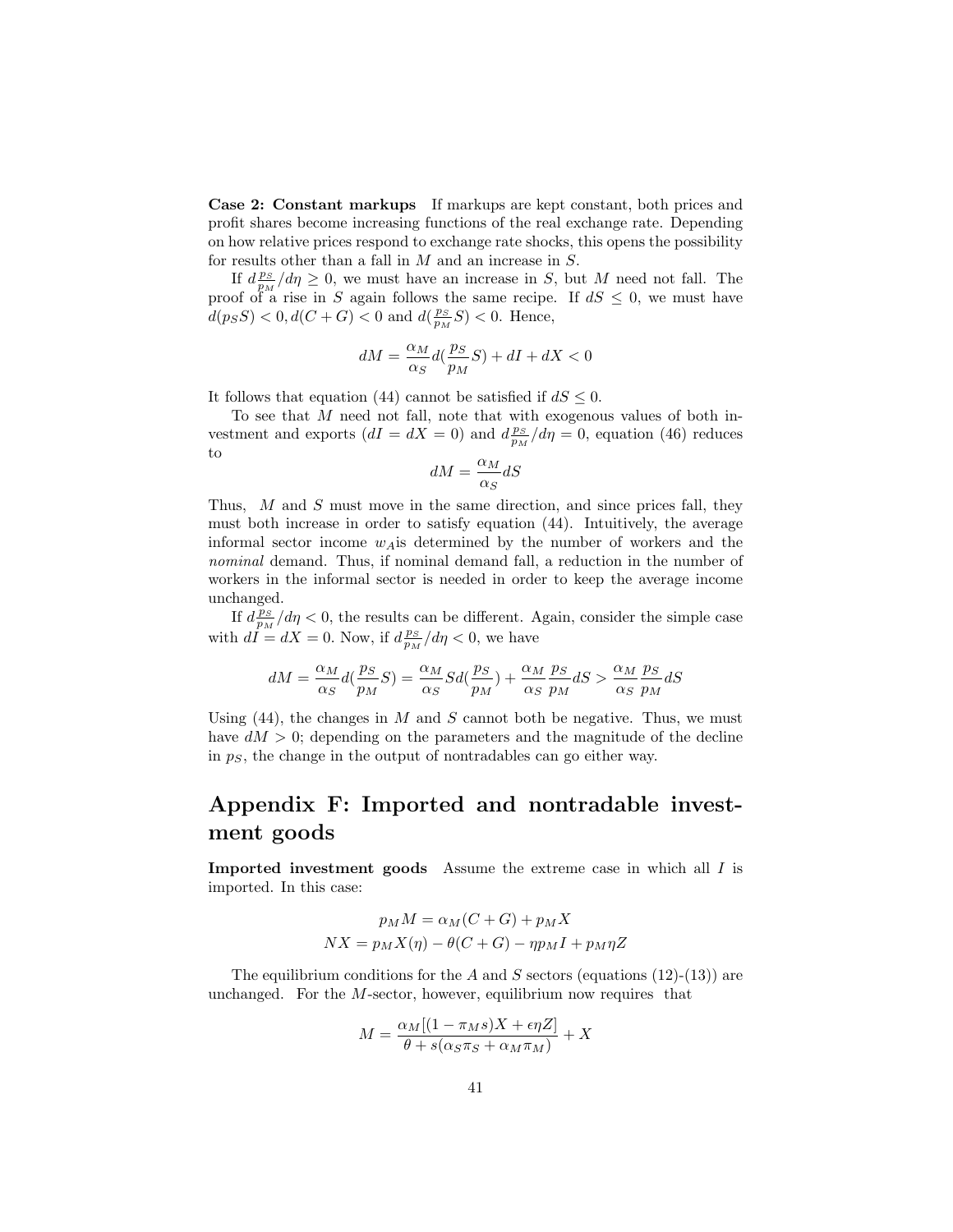Proceeding analogously to appendix B, the short run effects (without inflation targeting) are qualitatively the same as before. They will also be quantitatively the same in the particular case that both profit share and the capital accumulation are predetermined; in other cases, they will be weaker.

Considering the impact of the inflation targeting policy, we now have

$$
C + G = \frac{p_M[(1 - \pi_M s)X + \epsilon \eta Z]}{\theta + s(\alpha_S \pi_S + \alpha_M \pi_M)}
$$

The demand for investment goods no longer generates domestic income, but  $C + G$  still depends positively on M, S, Z and  $\eta$  (and thereby negatively on r). Thus, the analysis can proceed as in Appendix C, and the qualitative results are unchanged.

Nontradable investment goods If investment goods are domestically produced but nontradable, we have

$$
p_M M = \alpha_M (C + G) + p_M X
$$

$$
p_S S = \alpha_S (C + G) + p_S I
$$

Aggregate consumption and the no-inflation condition can be written

$$
C + G = \frac{(1 - \pi_S s)p_S I + (1 - \pi_M s)p_M X + \epsilon \eta Z}{\theta + \alpha_S \pi_S s + \alpha_M p i_M s}
$$

$$
\frac{w_M}{\mu} = w_A = \frac{\alpha_A}{N - M - S} \frac{(1 - \pi_S s)p_S I + p_M[(1 - \pi_M s)X + \epsilon \eta Z]}{\theta + \alpha_S \pi_S s + \alpha_M p i_M s}
$$

The relative impact of a commodity boom on S and M under inflation targeting now becomes ambiguous. If I is insensitive to changes in  $r$  while X is sensitive to changes in  $\eta$ , the qualitative results will be as in Appendix C. If these assumptions are reversed and  $I$  is sensitive to changes in  $r$  while  $X$  is insensitive to changes in  $\eta$ , the results in Appendix C may also be reversed: inflation targeting may produce an equilibrium with a higher M and a lower S.

We show these results by considering the two extreme cases, one with  $I$ independent of r and one with X exogenous (independent of  $\eta$ ).

If  $I$  is independent of  $r$ , changes in the interest rate have no direct effect on the demand for domestically produced goods, and inflation targeting works entirely through the effects of the interest rate in the real exchange rate; the analysis of this case is completely analogous to the case with imported investment goods.

If X is independent of  $\eta$ , we can follow the steps in Appendix C. Assume that  $dZ > 0, dr > 0, d\eta < 0, dX = 0, dM = d(C+G) = 0$ . To keep  $w_A$  constant, we now would need to have  $dS = 0$  in order to keep  $N - M - S$  unchanged. The change in S, however, is given by  $dS = \frac{\alpha_S}{p_S}d(C+G) + dI = dI$ . Since we know that r has risen,  $dI = I_M dM + I_S dS + \tilde{I}_r dr < I_S dS$ . It now follows that  $(1 - I_S)dS < 0$  and we have reached a contradiction; if r is raised sufficiently to make M unchanged, then the nontradable sector must contract, and the result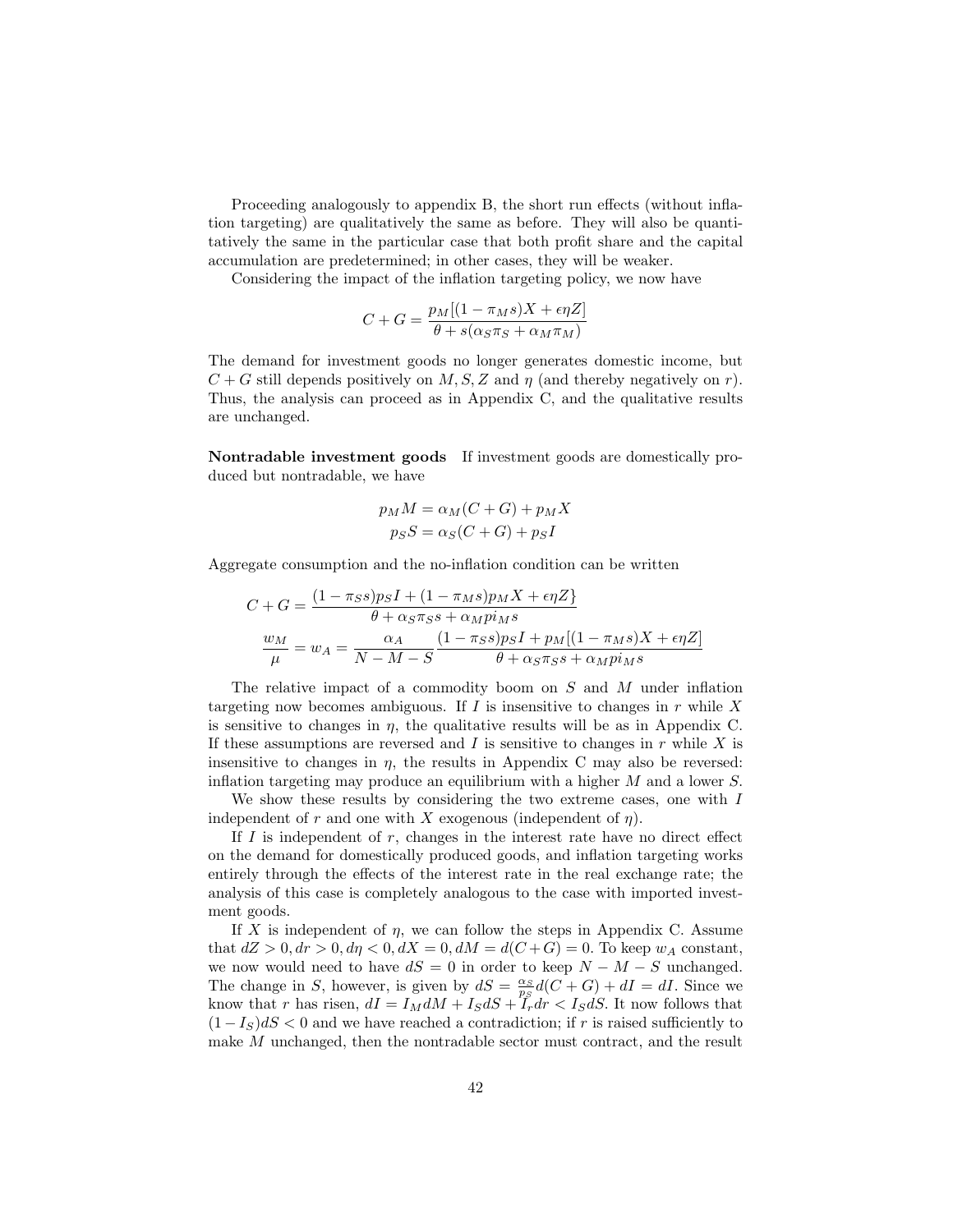would be a decline in informal sector wages. Thus, the new equilibrium must involve a smaller rise in  $r$  which means that the output of the tradable formal sector must expand. The decline in S follows from the observation that an increase in M (and thereby in  $C + G$ ) must be matched by a fall in  $M + S$  to prevent an increase in the average income in the informal sector.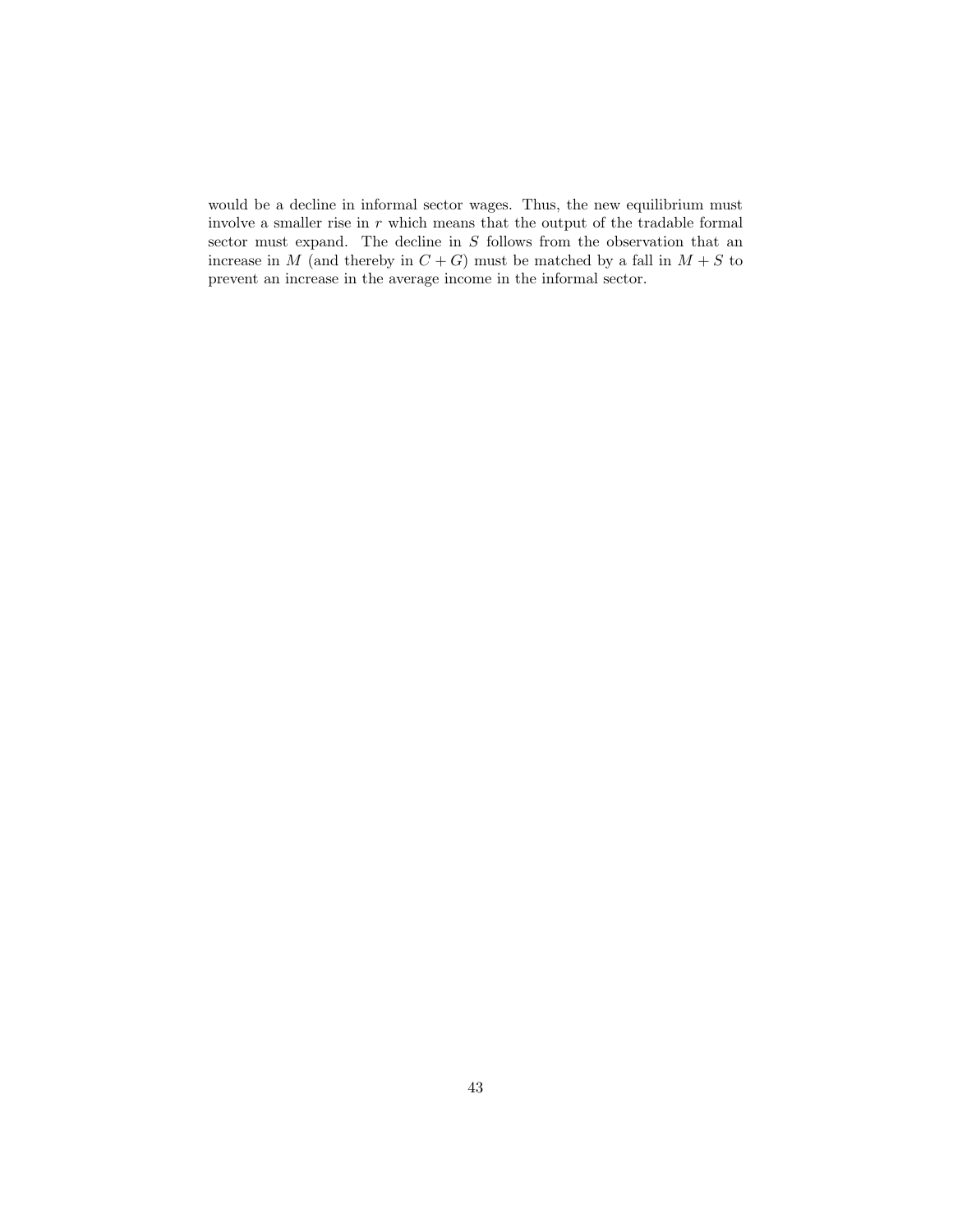### References

- Akerlof, George A, William T Dickens, et al. (1996). "The macroeconomics of low inflation". In: Brookings papers on economic activity 1996.1, pp. 1–76.
- Akerlof, George A and Janet L Yellen (1990). "The fair wage-effort hypothesis and unemployment". In: The Quarterly Journal of Economics 105.2, pp. 255–283.
- Antunes, Ricardo and Ruy Braga (2014). "Os dias que abalaram o Brasil: as rebeliões de junho, julho de 2013". In: Revista de Políticas Públicas 18, pp. 41– 47.
- Araujo, Ricardo Azevedo and Gilberto Tadeu Lima (2007). "A structural economic dynamics approach to balance-of-payments-constrained growth". In: Cambridge Journal of Economics 31.5, pp. 755–774.
- Barbosa-Filho, Nelson H (2011). "Exchange rates, growth and inflation: what if the income elasticities of trade flows respond to relative prices?" In: Capital Without Borders: Challenges to Development 1, p. 53.
- $-$  (2014). "A structuralist inflation curve". In: *metroeconomica* 65.2, pp. 349– 376.
- (2015). "Monetary policy with a volatile exchange rate: the case of Brazil since 1999". In: Comparative Economic Studies 57.3, pp. 401–425.
- Barro, Robert J (1995). "Inflation and Economic Growth". In: NBER Working Paper w5326.
- Barros, Octavio de and Fabio Giambiagi (2008). Brasil globalizado: o Brasil em um mundo surpreendente. Elsevier Brasil.
- Baumol, William J and William G Bowen (1965). "On the performing arts: the anatomy of their economic problems". In: The American economic review 55.1/2, pp. 495–502.
- Bewley, Truman F (1998). "Why not cut pay?" In: European Economic Review 42.3-5, pp. 459–490.
- Bielschowsky, Ricardo, Gabriel Coelho Squeff, and Lucas Ferraz Vasconcelos  $(2015)$ . Evolução dos investimentos nas três frentes de expansão da economia brasileira na década de 2000. Tech. rep. Instituto de Pesquisa Econômica Aplicada (IPEA).
- Bowles, Samuel (1985). "The production process in a competitive economy: Walrasian, neo-Hobbesian, and Marxian models". In: The American economic review 75.1, pp. 16–36.
- Braga, Julia Medeiros (Dec. 2013). "A Inflação Brasileira na Década de 2000 e a Importância de Políticas Não Monetárias de Controle". In: Economia e Sociedade 22, pp. 697–727.
- Brenck, Clara and Laura Carvalho (2019). "The equalizing spiral in early 21st century Brazil: a Kaleckian model with sectoral heterogeneity". In: University of Sao Paulo (FEA-USP) - Economics Department Working Paper Series.
- Bresser-Pereira, Luiz Carlos, Jose Luis Oreiro, and Nelson Marconi (2014). Developmental Macroeconomics: new developmentalism as a growth strategy. Routledge.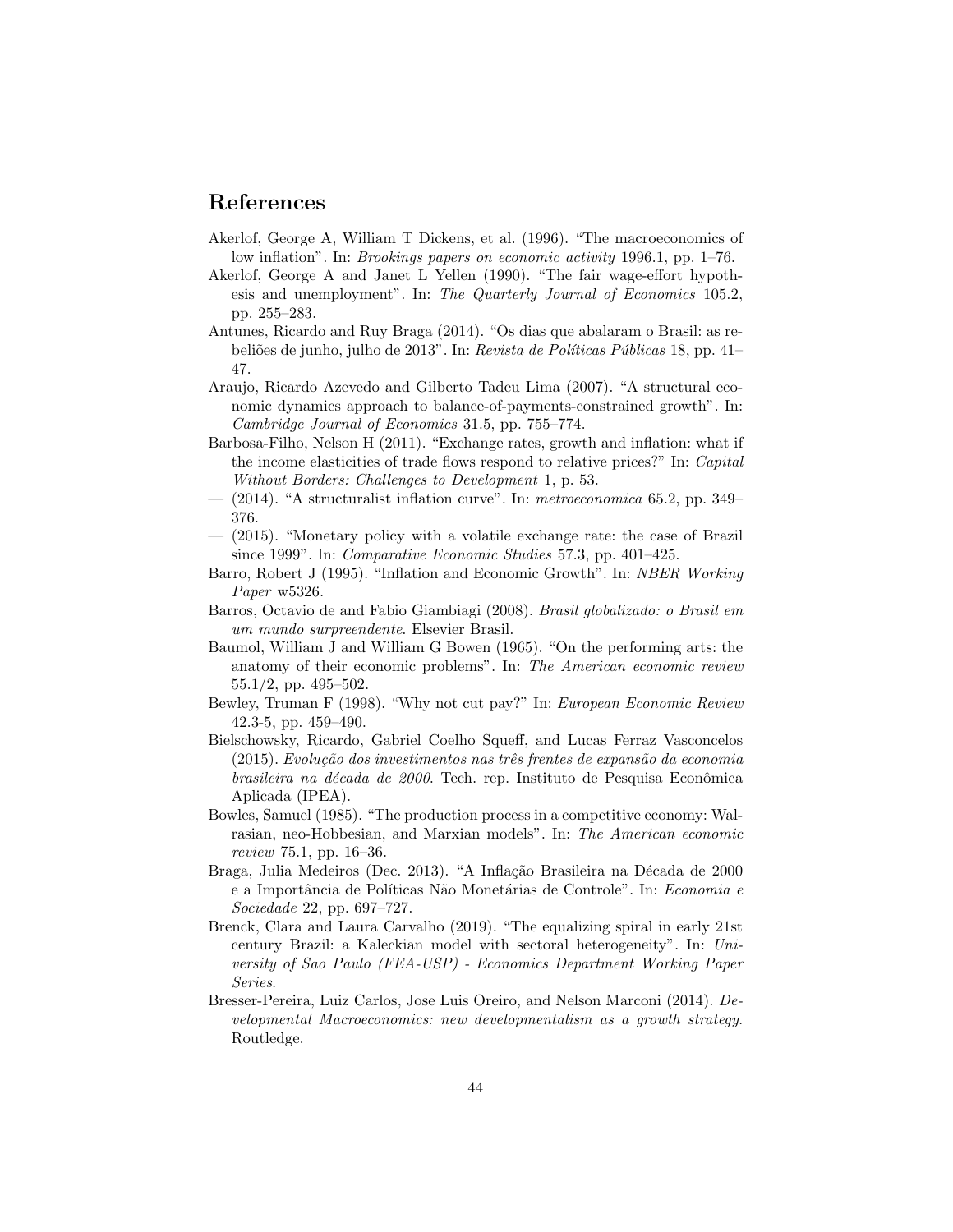- Bresser-Pereira, Luiz Carlos and Fernando Rugitsky (2018). "Industrial policy and exchange rate scepticism". In: Cambridge Journal of Economics 42.3, pp. 617–632.
- Brito, Ricardo D and Brianne Bystedt (2010). "Inflation targeting in emerging economies: Panel evidence". In: Journal of Development Economics 91.2, pp. 198–210.
- Bruno, Michael and William Easterly (1998). "Inflation Crises and Long-Run Growth". In: Journal of Monetary Economics 41.1, pp. 3–26.
- Carvalho, Laura and Fernando Rugitsky (2015). Growth and distribution in Brazil the 21st century: revisiting the wage-led versus profit-led debate. University of Sao Paulo (FEA-USP) - Economics Department Working Paper Series.
- Clark, Colin (1940). The conditions of economic progress. London : Macmillan.
- Couto, Claudio (2014). Desordem e progresso. URL: http://www.valor.com. br/politica/3433450/desordem-e-progresso.
- Currie, Janet and Firouz Gahvari (2008). "Transfers in cash and in-kind: Theory meets the data". In: *Journal of Economic Literature* 46.2, pp. 333–83.
- De Castro, Marcos R et al. (2015). "SAMBA: Stochastic analytical model with a bayesian approach". In: Brazilian Review of Econometrics 35.2, pp. 103– 170.
- DIEESE (2005). Estudos e Pesquisas O movimento grevista em 2004.
- (2014). Estudos e Pesquisas Balanço das greves em 2013.
- Dosi, Giovanni and Richard R Nelson (2010). "Technical change and industrial dynamics as evolutionary processes". In: Handbook of the Economics of Innovation. Vol. 1. Elsevier, pp. 51–127.
- Dweck, Esther, Miriam Chaves, and Emilio Chernavsky (2013). "O Modelo de desenvolvimento Brasileiro: an´alise de seus fundamentos e o papel das macropolıticas federais". In: Congresso Internacional Del Clad sobre la Reforma Del Estado y la Administracion Publica. Vol. 18.
- Fraga, Arminio, Ilan Goldfajn, and Andre Minella (2003). "Inflation targeting in emerging market economies". In: NBER macroeconomics annual 18, pp. 365–400.
- Gala, Paulo (2007). "Real exchange rate levels and economic development: theoretical analysis and econometric evidence". In: Cambridge Journal of economics 32.2, pp. 273–288.
- Garber, Gabriel et al. (2019). "Household debt and recession in Brazil". In: Handbook of US Consumer Economics. Elsevier, pp. 97–119.
- Gomes, Fábio Augusto Reis and Lourenço Senne Paz (2005). "Can real exchange rate devaluation improve the trade balance? The 1990–1998 Brazilian case". In: Applied Economics Letters 12.9, pp. 525–528.
- Goodfriend, Marvin and Robert G King (1997). "The new neoclassical synthesis and the role of monetary policy". In: NBER macroeconomics annual 12, pp. 231–283.
- Guzman, Martin, Jose Antonio Ocampo, and Joseph E Stiglitz (2018). "Real exchange rate policies for economic development". In: World Development 110, pp. 51–62.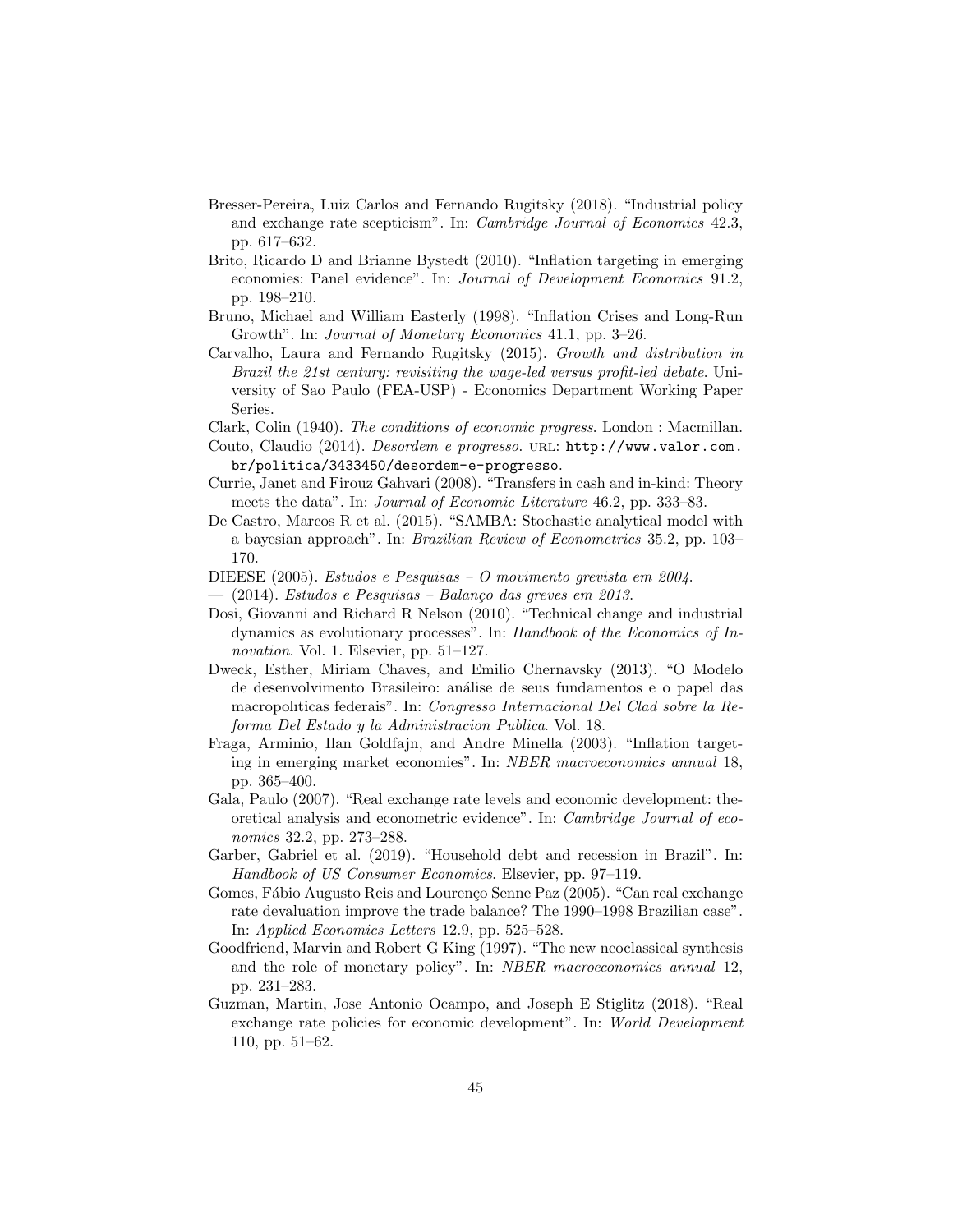- Haddad, Fernando (2012). Interview with Fernando Haddad for Folha de São Paulo. URL: https://www1.folha.uol.com.br/saopaulo/2012/04/ 1072605- qualidade- de- vida- so- aumentou- da- porta- para- dentrodiz-fernando-haddad.shtml.
- Haraguchi, Nobuya, Charles Fang Chin Cheng, and Eveline Smeets (2017). "The importance of manufacturing in economic development: Has this changed?" In: World Development 93, pp. 293–315.
- Hicks, J. R. (1975). Crisis in Keynesian economics. Blackwell, Oxford.
- IMF (2018). Regional Economic Outlook, Western Hemisphere Department: Seizing the Momentum. International Monetary Fund.
- Kahneman, Daniel, Jack Knetsch, and Richard Thaler (1986). "Fairness as a constraint on profit seeking: Entitlements in the market". In: The American economic review, pp. 728–741.
- Keynes, John Maynard (1936). The general theory of interest, employment and money. London: MacMillan.
- Komatsu, Bruno Kawaoka and Naercio Aquino Menezes Filho (2015). "Salário mınimo e desigualdade salarial: um estudo com densidades contrafactuais nas regiões metropolitanas brasileiras". In: Pesquisa e Planejamento Econômico.
- Krugman, Paul (1987). "The narrow moving band, the Dutch disease, and the competitive consequences of Mrs. Thatcher: Notes on trade in the presence of dynamic scale economies". In: Journal of development Economics 27.1-2, pp. 41–55.
- La Porta, Rafael and Andrei Shleifer (2014). "Informality and development". In: Journal of Economic Perspectives 28.3, pp. 109–26.
- Lavinas, Lena (2013). "21st century welfare". In: New Left Review 84.6, pp. 5– 40.
- $(2017)$ . Takeover of social policy by financialization. Springer.
- Leibenstein, Harvey (1957). "The theory of underemployment in backward economies". In: Journal of Political Economy 65.2, pp. 91–103.
- Lewis, W Arthur (1954). "Economic development with unlimited supplies of labour". In: The manchester school 22.2, pp. 139–191.
- Libman, Emiliano, Juan Antonio Montecino, and Arslan Razmi (2019). "Sustained investment surges". In: Oxford Economic Papers 71.4, pp. 1071–1095.
- Lima, Gilberto Tadeu and Mark Setterfield (2008). "Inflation targeting and macroeconomic stability in a Post Keynesian economy". In: Journal of Post Keynesian Economics 30.3, pp. 435–461.
- Loureiro, Pedro Mendes (2020). "Class inequality and capital accumulation in Brazil, 1992–2013". In: Cambridge Journal of Economics 44.1, pp. 181–206.
- Maka, Alexis, Fernando Barbosa, et al. (2013). "Phillips curves: An encompassing test". In: XLI Encontro Nacional de Economia (ANPEC).
- Maka, Alexis and Fernando Barbosa (2017). "The trade-off between inflation and economic activity in Brazil". In: Instituto de Pesquisa Econômica Aplicada (Ipea) - Discussion Paper.
- Marconi, Nelson, Igor L Rocha, and Guilherme R Magacho (2016). "Sectoral capabilities and productive structure: An input-output analysis of the key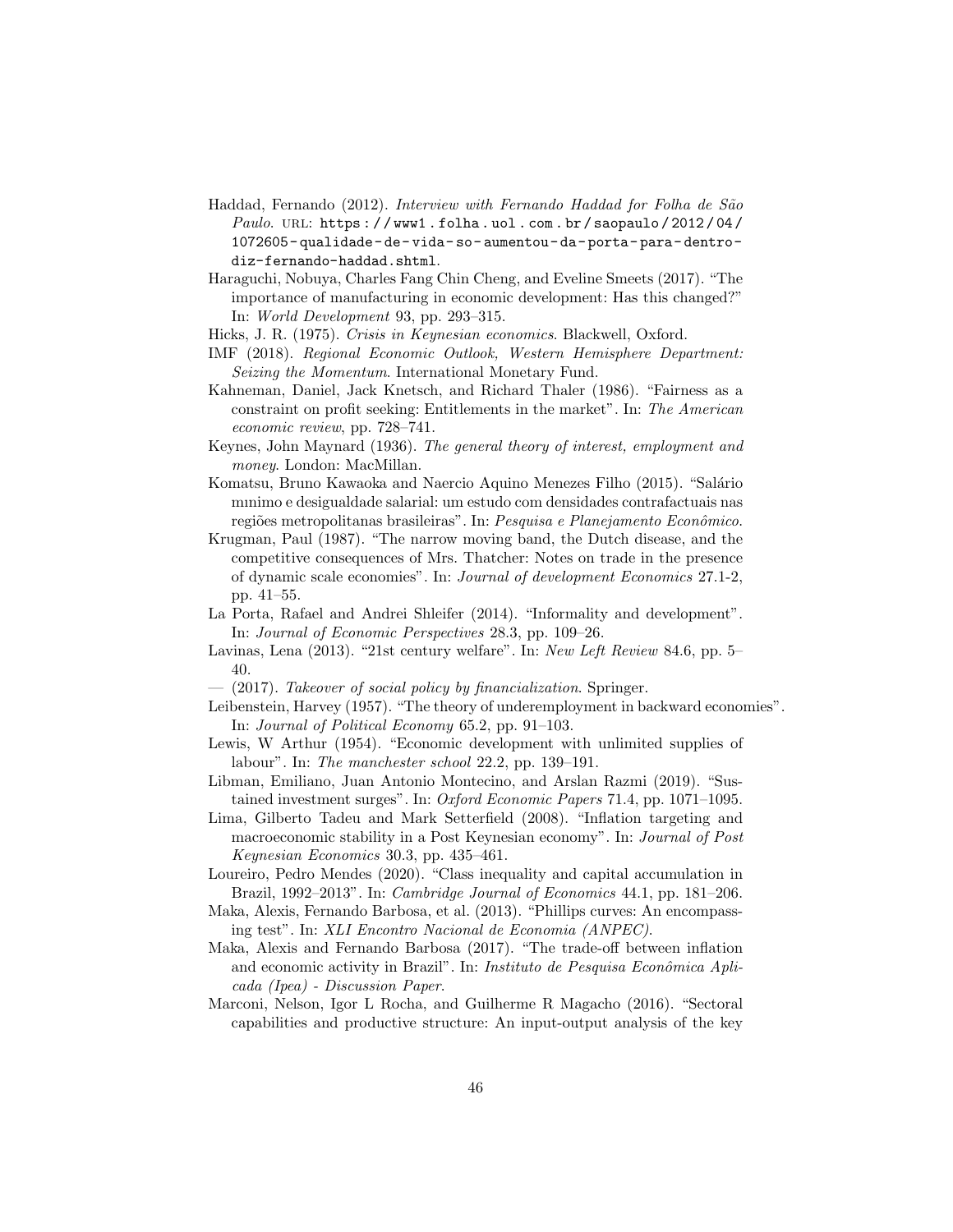sectors of the Brazilian economy". In: Brazilian Journal of Political Economy 36.3, pp. 470–492.

- Martins, Guilherme Klein (2017). "Lucratividade, desenvolvimento técnico e distribuição funcional: uma análise da economia brasileira entre 2000 e 2013". Master thesis. Universidade de São Paulo.
- Martins, Guilherme Klein and Fernando Rugitsky (2018). "The commodities boom and the profit squeeze: output and profit cycles in Brazil (1996-2016)". In: University of Sao Paulo (FEA-USP) - Economics Department Working Paper Series.
- Mesquita, Mário et al. (2014). "A política econômica do governo Dilma: a volta do experimentalismo". In: Sob a luz do sol: uma agenda para o Brasil - CDPP.
- Miguez, T (2016). "Evolução da formação bruta de capital fixo na economia brasileira 2000–2013: Uma an´alise multissetorial a partir das Matrizes de Absorção de Investimento (MAIs)". PhD thesis. PhD dissertation, IE/UFRJ, Rio de Janeiro.
- Moura, Guilherme and Sergio Da Silva (2005). "Is there a Brazilian J-curve?" In: Economics Bulletin 6.10, pp. 1–17.
- Nassif, André, Carmem Feijó, and Eliane Araújo (2020). "Macroeconomic policies in Brazil before and after the 2008 global financial crisis: Brazilian policymakers still trapped in the New Macroeconomic Consensus guidelines". In: Cambridge Journal of Economics 44.4, pp. 749–779.
- Neri, Marcelo, Gustavo Gonzaga, and José Márcio Camargo (2001). "Salário Mınimo". In: Brazilian Journal of Political Economy 21.2.
- OECD (2005). OECD Economic Surveys: Brazil.
- (2018). OECD Economic Surveys: Brazil.
- Orair, Rodrigo Octavio and Sergio Wulff Gobetti (2017). "Brazilian fiscal policy in perspective: from expansion to austerity". In: The Brazilian economy since the great financial crisis of 2007/2008. Springer, pp. 219–244.
- Oreiro, José Luis and Luciano D'Agostini (2017). "Macroeconomic policy regimes, real exchange rate overvaluation, and performance of the Brazilian economy  $(2003-2015)$ ". In: *Journal of Post Keynesian Economics* 40.1, pp. 27–42.
- Pereira, Rafael HM et al. (2020). "Desigualdades socioespaciais de acesso a oportunidades nas cidades brasileiras". In: Instituto de Pesquisa Econˆomica Aplicada (Ipea) - Discussion Paper.
- Pessôa, Samuel (2017). "Escolha de caminhos pela esquerda no Brasil é de causar perplexidade". In: Revista Conjuntura Econômica 71.4, pp. 10–11.
- $-$  (2018). "Será que o Brasil está finalmente vacinado contra o populismo econômico?" In: Revista Conjuntura Econômica 72.4, pp. 12–13.
- Pollin, Robert and Andong Zhu (2006). "Inflation and economic growth: A crosscountry nonlinear analysis". In: Journal of post Keynesian economics 28.4, pp. 593–614.
- Porcile, Gabriel and Gilberto Tadeu Lima (2010). "Real exchange rate and elasticity of labour supply in a balance-of-payments-constrained macrodynamics". In: Cambridge Journal of Economics 34.6, pp. 1019–1039.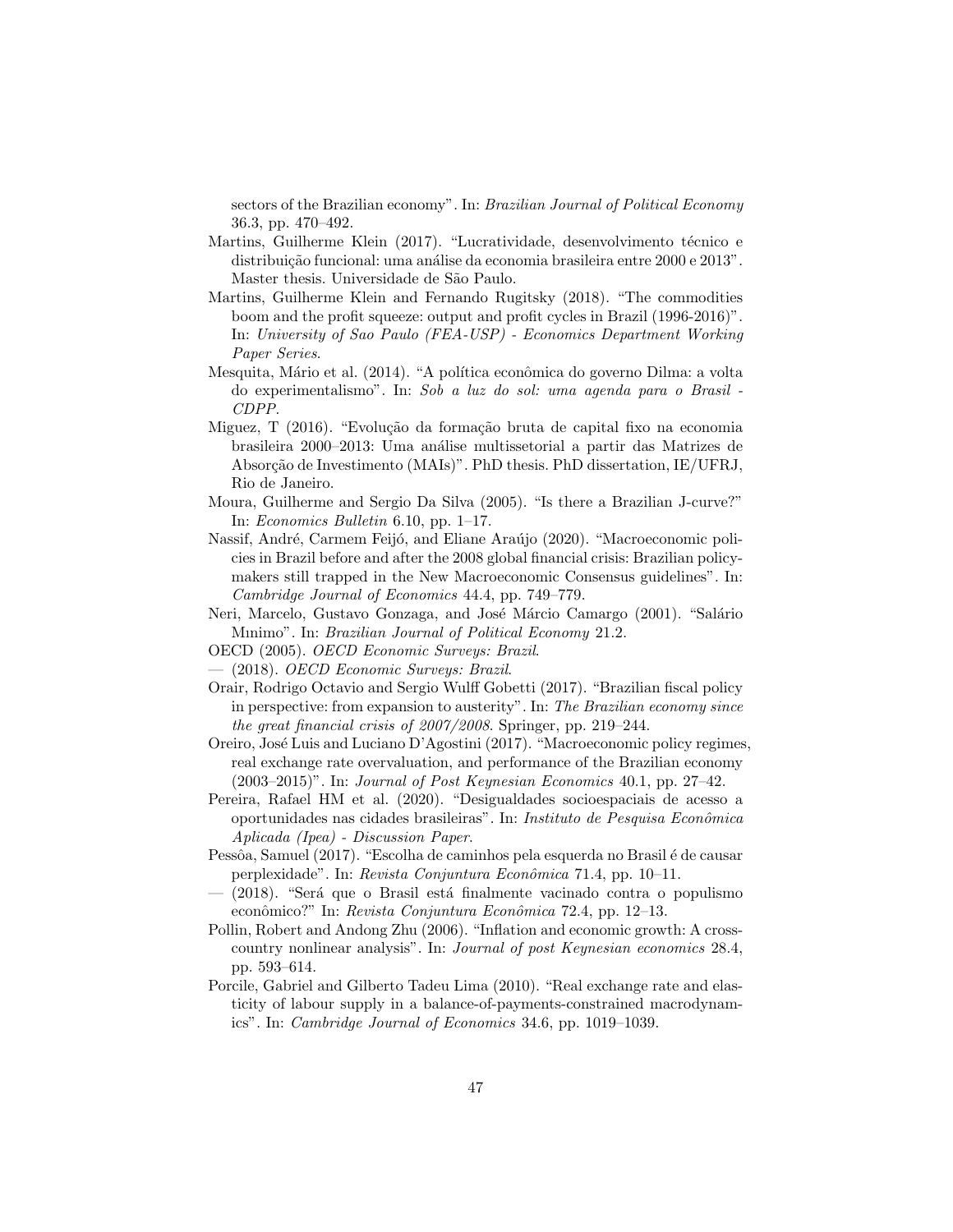- Razmi, Arslan, Martin Rapetti, and Peter Skott (2012). "The real exchange rate and economic development". In: Structural Change and Economic Dynamics 23.2, pp. 151–169.
- Rodrik, Dani (2008). "The real exchange rate and economic growth". In: Brookings papers on economic activity 2008.2, pp. 365–412.
- $-$  (2013). "Unconditional convergence in manufacturing". In: The Quarterly Journal of Economics 128.1, pp. 165–204.
- (2016). "Premature deindustrialization". In: Journal of economic growth 21.1, pp. 1–33.
- Ros, Jaime (2013). Rethinking economic development, growth, and institutions. Oxford University Press.
- Ros, Jaime and Peter Skott (1998). "Dynamic effects of trade liberalization and currency overvaluation under conditions of increasing returns". In: The Manchester School 66.4, pp. 466–489.
- Rossi, Pedro, Guilherme Mello, and Pedro Paulo Zahluth Bastos (2020). "The growth model of the PT governments: a furtadian view of the limits of recent brazilian development". In: Latin American Perspectives 47.1, pp. 100–114.
- Rowthorn, Robert E (1977). "Conflict, inflation and money". In: Cambridge Journal of Economics 1.3, pp. 215–239.
- Rugitsky, Fernando (2017). "The rise and fall of the Brazilian economy (2004- 2015): the economic antimiracle". In: 45th Brazilian National Meeting of Economics (ANPEC).
- Ryoo, Soon and Peter Skott (2013). "Public debt and full employment in a stock-flow consistent model of a corporate economy". In: Journal of Post Keynesian Economics 35.4, pp. 511–528.
- Saad Filho, Alfredo (2016). "Social policy beyond neoliberalism: from conditional cash transfers to pro-poor growth". In: Journal of Poverty Alleviation and International Development 7.1, pp. 67–94.
- Saboia, Joao and Joao Hallak Neto (2018). "Salario minimo e distribuicao de renda no Brasil a partir dos anos 2000". In: Economia e Sociedade 27.1, pp. 265–285.
- Sachsida, Adolfo (2013). "Inflação, desemprego e choques cambiais: uma revisão da literatura sobre a curva de Phillips no Brasil". In: Revista Brasileira de Economia 67.4, pp. 549–559.
- Santos, Claudio Hamilton Matos dos et al. (2018). "A natureza da inflação de serviços no Brasil: 1999-2014". In: Economia e Sociedade 27.1, pp. 199-231.
- Sarel, Michael (1996). "Nonlinear effects of inflation on economic growth". In: Internation Monetary Fund - Staff Papers 43.1, pp. 199–215.
- Savastano, Miguel A, Paul R Masson, and Sunil Sharma (1997). The scope for inflation targeting in developing countries. 97-130. International Monetary Fund.
- Serrano, Franklin (2010). "Juros, câmbio e o sistema de metas de inflação no Brasil". In: *Brazilian Journal of Political Economy* 30.1, pp. 63–72.
- Serrano, Franklin and Ricardo Summa (2015). "Aggregate demand and the slowdown of Brazilian economic growth in 2011-2014". In: Nova Economia 25.SPE, pp. 803–833.